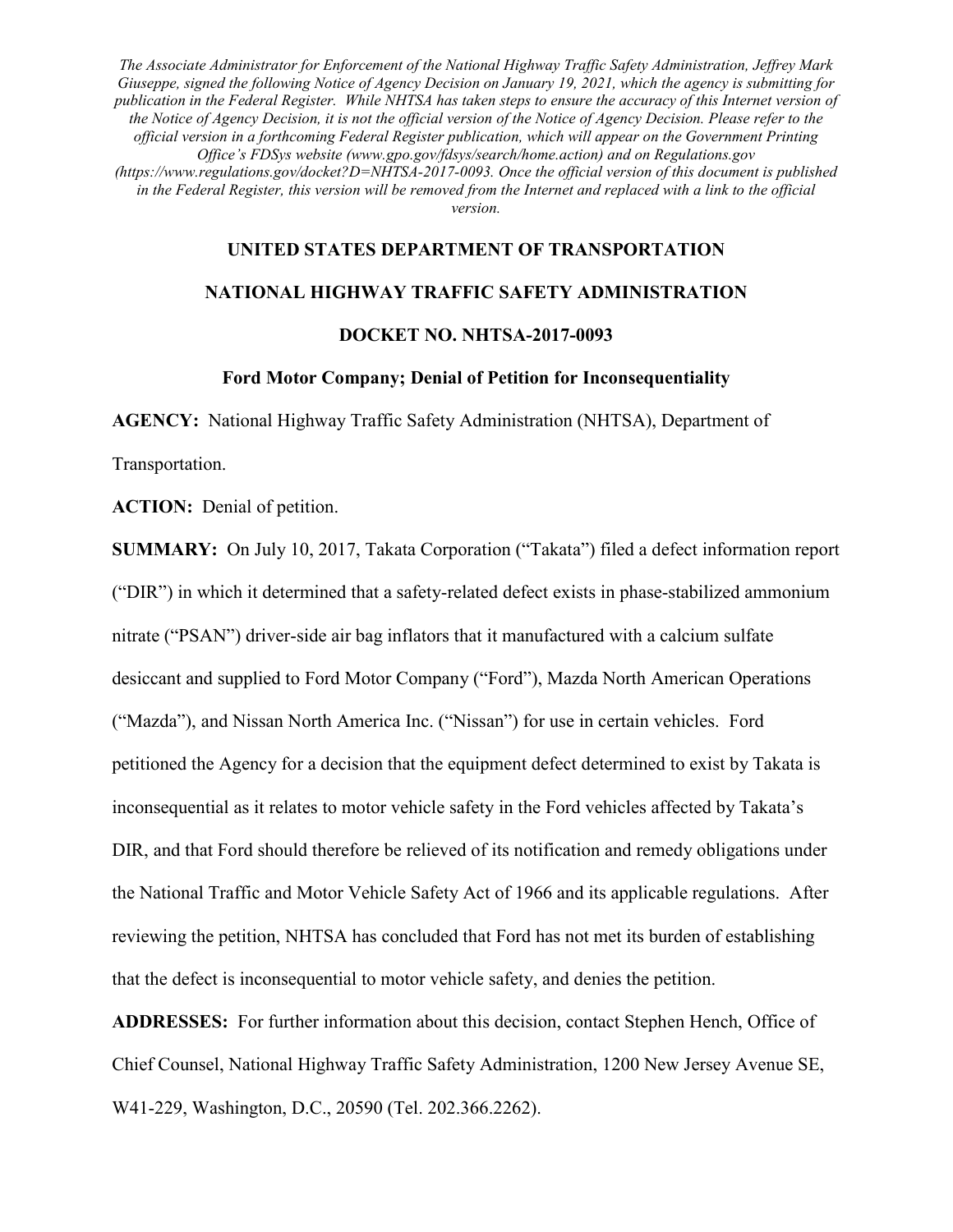For general information about NHTSA's investigation into Takata air bag inflator ruptures and the related recalls, visit https://www.nhtsa.gov/takata.

### **SUPPLEMENTAL INFORMATION:**

#### **I. Background**

The Takata air bag inflator recalls ("Takata recalls") are the largest and most complex vehicle recalls in U.S. history. These recalls currently involve 19 vehicle manufacturers and approximately 67 million Takata air bag inflators in tens of millions of vehicles in the United States alone. The recalls are due to a design defect, whereby the propellant used in Takata's air bag inflators degrades after long-term exposure to high humidity and temperature cycling. During air bag deployment, this propellant degradation can cause the inflator to over-pressurize, causing sharp metal fragments (like shrapnel) to penetrate the air bag and enter the vehicle compartment. To date, these rupturing Takata inflators have resulted in the deaths of 18 people across the United States<sup>1</sup> and over 400 alleged injuries, including lacerations and other serious consequences to occupants' face, neck, and chest areas.

In May 2015, NHTSA issued, and Takata agreed to, a Consent Order, <sup>2</sup> and Takata filed four defect information reports ("DIRs")<sup>3</sup> for inflators installed in vehicles manufactured by twelve<sup>4</sup> vehicle manufacturers. Recognizing that these unprecedented recalls would involve

<sup>&</sup>lt;sup>1</sup> Globally, including the United States, the deaths of at least 30 people are attributable to these rupturing Takata inflators.

<sup>2</sup> The May 2015 Consent Order is available at:

https://www.nhtsa.gov/sites/nhtsa.dot.gov/files/documents/consent-order-takata-05182015\_0.pdf. Recall Nos. 15E-040, 15E-041, 15E-042, and 15E-043.

<sup>4</sup> The twelve vehicle manufacturers affected by the May 2015 recalls were: BMW of North America, LLC;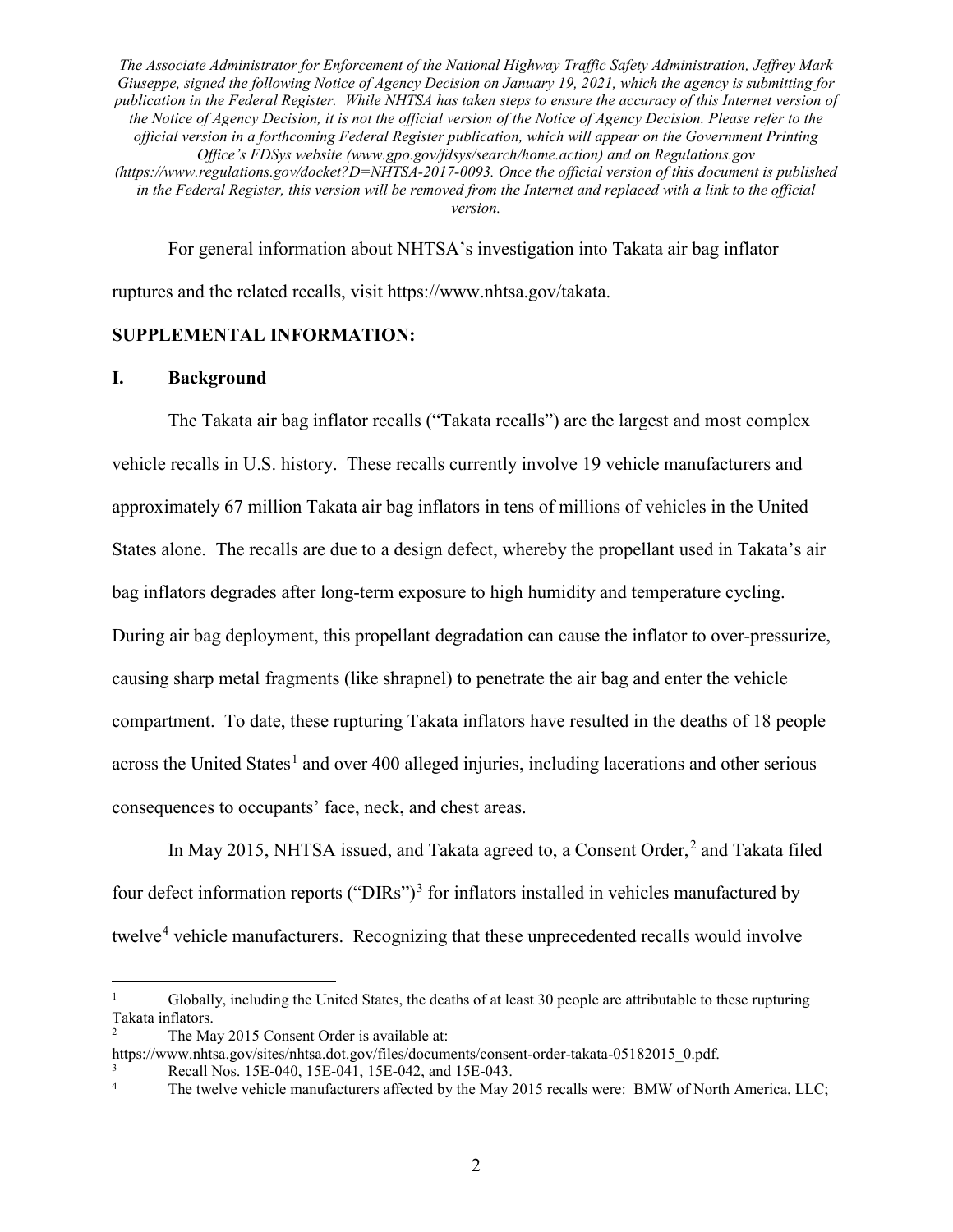many challenges for vehicle manufacturers and consumers, NHTSA began an administrative proceeding in June 2015 providing public notice and seeking comment (Docket Number NHTSA-2015-0055). This effort culminated in NHTSA's establishment of a Coordinated Remedy Program ("Coordinated Remedy") in November 2015.<sup>5</sup> The Coordinated Remedy prioritizes and phases the various Takata recalls not only to accelerate the repairs, but also given the large number of affected vehicles—to ensure that repair parts are available to fix the

highest-risk vehicles first.<sup>6</sup>

 $\overline{a}$ 

Under the Coordinated Remedy, vehicles are prioritized for repair parts based on various

factors relevant to the safety risk—primarily on vehicle model year (MY), as a proxy for inflator

age, and geographic region. In the early stages of the Takata inflator recalls, affected vehicles

were categorized as belonging to one of two regions: the High Absolute Humidity ("HAH")

region (largely inclusive of Gulf Coast states and tropical island states and territories), or the

FCA US, LLC (formerly Chrysler); Daimler Trucks North America, LLC; Daimler Vans USA, LLC; Ford Motor Company; General Motors, LLC; American Honda Motor Company; Mazda North American Operations; Mitsubishi Motors North America, Inc.; Nissan North America, Inc.; Subaru of America, Inc.; and Toyota Motor Engineering and Manufacturing.

<sup>5</sup> *See* Notice of Coordinated Remedy Program Proceeding for the Replacement of Certain Takata Air Bag Inflators, 80 FR 32197 (June 5, 2015).

The Coordinated Remedy Order, which established the Coordinated Remedy, is available at: https://www.nhtsa.gov/sites/nhtsa.dot.gov/files/documents/nhtsa-coordinatedremedyorder-takata.pdf. The Third Amendment to the Coordinated Remedy Order incorporated additional vehicle manufacturers, that were not affected by the recalls at the time that NHTSA issued the CRO into the Coordinated Remedy, and is available at: https://www.nhtsa.gov/sites/nhtsa.dot.gov/files/documents/final\_public\_-

third amendment to the coordinated remedy order with annex a-corrected 12.16.16.pdf. The additional affected vehicle manufacturers are: Ferrari North America, Inc.; Jaguar Land Rover North America, LLC; McLaren Automotive, Ltd.; Mercedes-Benz US, LCC; Tesla Motors, Inc.; Volkswagen Group of America, Inc.; and, per Memorandum of Understanding dated September 16, 2016, Karma Automotive on behalf of certain Fisker vehicles.

<sup>6</sup> *See* Coordinated Remedy Order at 15–18, Annex A; Third Amendment to the Coordinated Remedy Order at 14–17. These documents, among other documents related to the Takata recalls discussed herein, are available on NHTSA's website at http://www.nhtsa.gov/takata.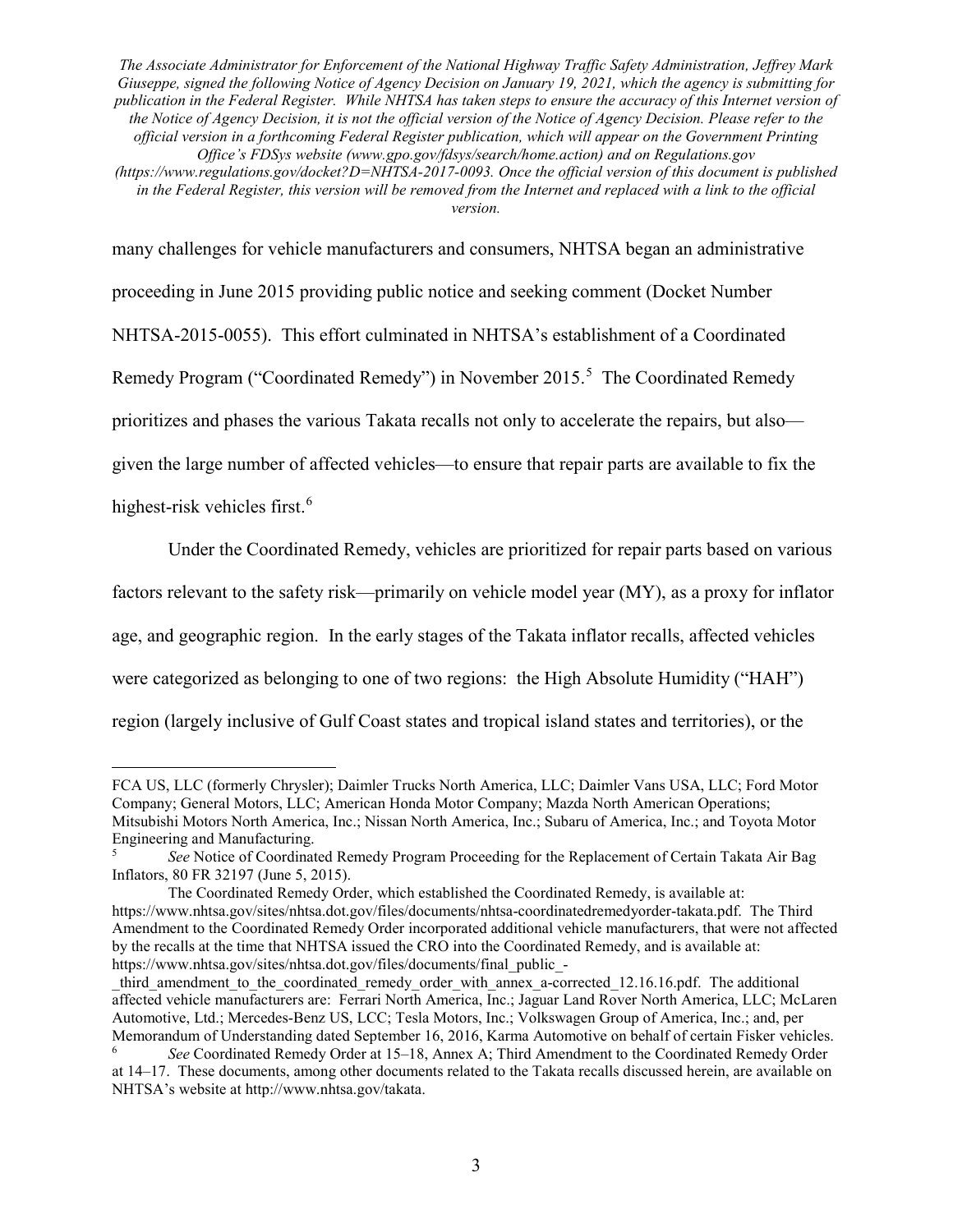*version.*

non-HAH region (inclusive of the remaining states and the District of Columbia). On May 4, 2016, NHTSA issued, and Takata agreed to, an amendment to the November 3, 2015 Consent Order ("ACO"), wherein these geographic regions were refined based on improved understanding of the risk, and were then categorized as Zones A, B, and C. Zone A encompasses the higher risk HAH region as well as certain other states,<sup>7</sup> Zone B includes states with more moderate climates (*i.e.*, lower heat and humidity than Zone A), $^8$  and Zone C includes the coolertemperature States largely located in the northern part of the country.<sup>9</sup>

While the Takata recalls to date have been limited almost entirely to Takata PSAN inflators that do not contain a desiccant (a drying agent)—*i.e.*, "non-desiccated" inflators—under a November 3, 2015 Consent Order issued by NHTSA and agreed to by Takata, Takata is required to test its PSAN inflators that do contain a desiccant—*i.e.*, "desiccated" inflators—in cooperation with vehicle manufacturers "to determine the service life and safety of such inflators and to determine whether, and to what extent, these inflator types suffer from a defect condition,

 <sup>7</sup> Zone A comprises the following U.S. states and jurisdictions: Alabama, California, Florida, Georgia, Hawaii, Louisiana, Mississippi, South Carolina, Texas, Puerto Rico, American Samoa, Guam, the Northern Mariana Islands (Saipan), and the U.S. Virgin Islands. Amendment to November 3, 2015 Consent Order at ¶ 7.a.

Zone B comprises the following U.S. states and jurisdictions: Arizona, Arkansas, Delaware, District of Columbia, Illinois, Indiana, Kansas, Kentucky, Maryland, Missouri, Nebraska, Nevada, New Jersey, New Mexico, North Carolina, Ohio, Oklahoma, Pennsylvania, Tennessee, Virginia, and West Virginia. Amendment to November 3, 2015 Consent Order at ¶ 7.b.

<sup>9</sup> Zone C comprises the following U.S. states and jurisdictions: Alaska, Colorado, Connecticut, Idaho, Iowa, Maine, Massachusetts, Michigan, Minnesota, Montana, New Hampshire, New York, North Dakota, Oregon, Rhode Island, South Dakota, Utah, Vermont, Washington, Wisconsin, and Wyoming. Amendment to November 3, 2015 Consent Order at ¶ 7.c.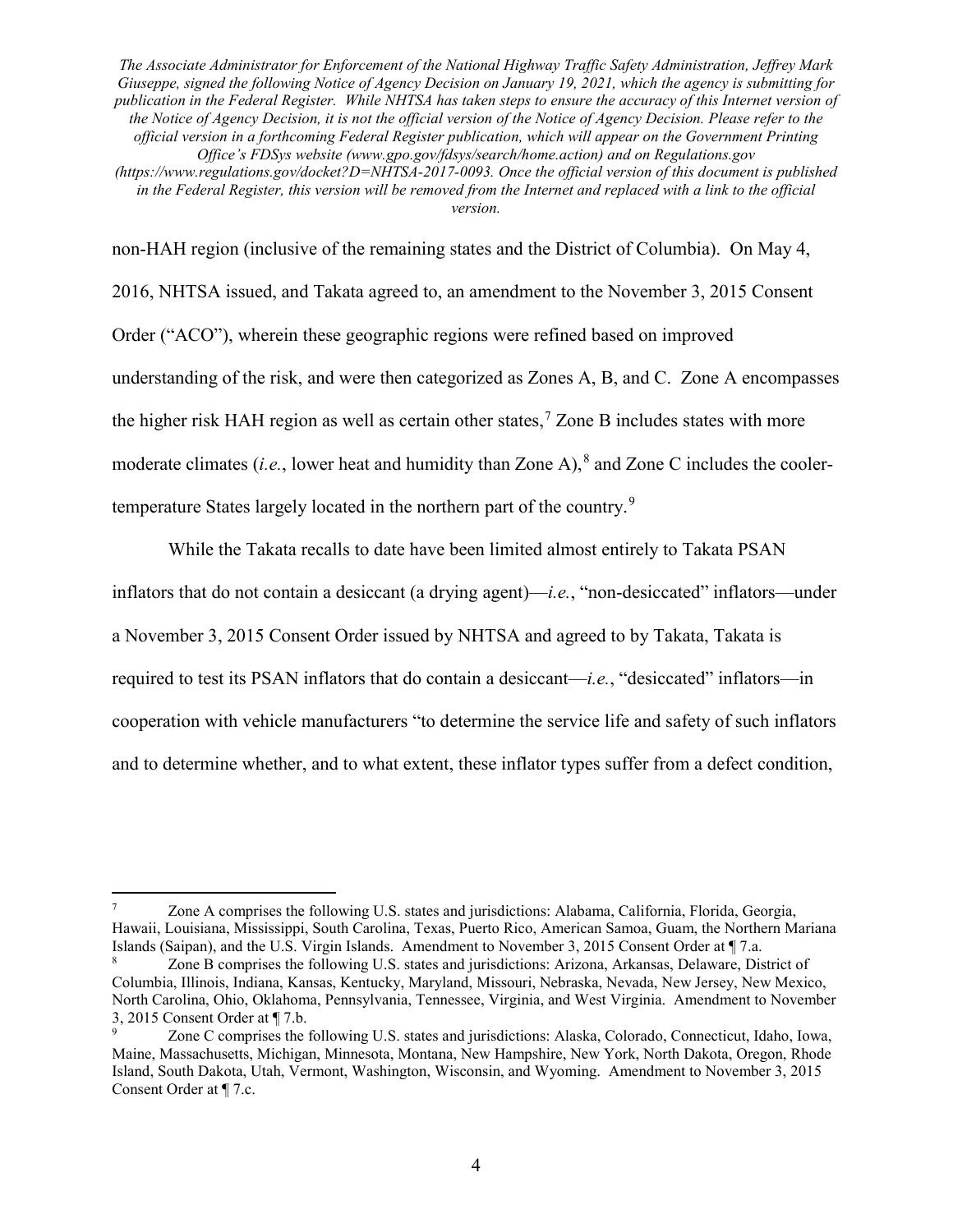regardless of whether it is the same or similar to the conditions at issue" in the DIRs Takata had filed for its non-desiccated PSAN inflators.<sup>10</sup>

In February 2016, NHTSA requested Ford's assistance in evaluating Takata calciumsulfate desiccated PSDI-5 driver-side air bag inflators, to which Ford agreed. In June 2016, Ford and Takata began a field-recovery program to evaluate Takata calcium-sulfate desiccated PSDI-5 driver-side air bag inflators that were original equipment in MY 2007–2008 Ford Ranger vehicles in Florida, Michigan, and Arizona.<sup>11</sup> Nissan also initiated a similar field-recovery program for its Versa vehicles in March 2016.<sup>12</sup> By January 2017, a very limited number of samples from Ford had been recovered and tested.<sup>13</sup> In March 2017, Takata and Ford met to review the field data collected from the inflators returned by Ford and Nissan.<sup>14</sup> Between March and June 2017, additional Ford inflators were subjected to live dissection, which included chemical and dimensional propellant analyses, as well as ballistic testing.15 Also in June, Takata

<sup>&</sup>lt;sup>10</sup> Consent Order  $\P$  28.<br><sup>11</sup> See also Recall No.

<sup>11</sup> *See also* Recall No. 17E-034. Later, under Paragraph 43 of the Third Amendment to the Coordinated Remedy Order ("ACRO"), NHTSA ordered each vehicle manufacturer "with any vehicle in its fleet equipped with a desiccated PSAN Takata inflator" (and not using or planning to use such an inflator as a final remedy) to develop a written plan describing "plans to confirm the safety and/or service life" of desiccated PSAN Takata inflators used in its fleet. ACRO ¶ 43. Such plans were to include coordination with Takata for parts recovery from fleet vehicles, testing, and anticipated/future plans "to develop or expand recovery and testing protocols of the desiccated PSAN inflators." *Id.*

Recall No. 17V-449. The specific Takata calcium-sulfate desiccated PSDI-5 driver-side air bag inflators installed in these Nissan Versa vehicles are a different variant than those installed in the Ford and Mazda vehicles. There are several differences in design between the variant installed in Nissan vehicles and the variants installed in the Ford and Mazda vehicles, which are discussed further below.<br> $\frac{13}{13}$  Recall No. 17E 024

<sup>13</sup> **Recall No. 17E-034.**<br>
14 *Id.*<br>
15 *Id* 

*Id.*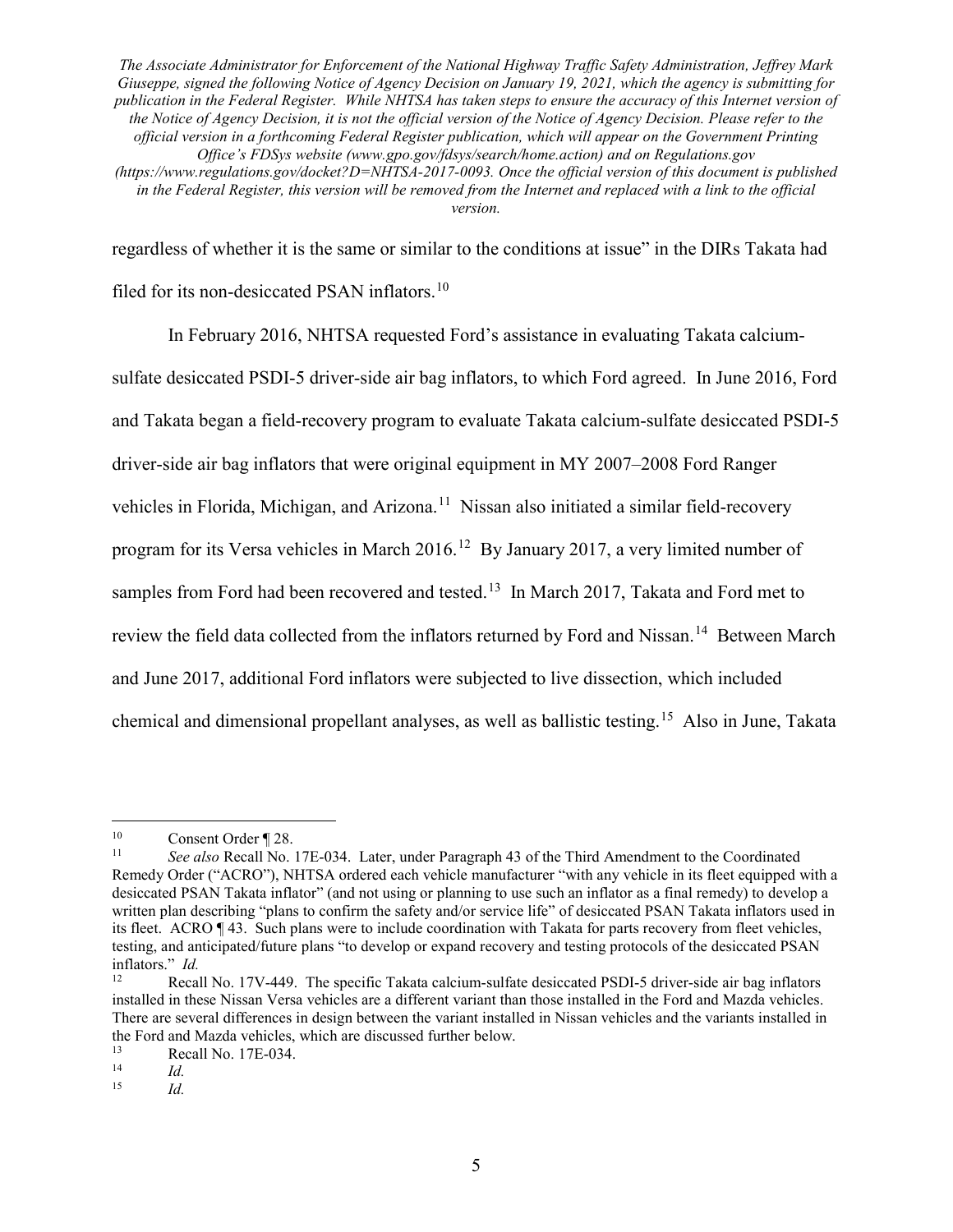reviewed with Ford and NHTSA field-return data from Ford inflators.<sup>16</sup> Ford then met with NHTSA on July 6, 2017 to discuss the data collected to date, as well as an expansion plan for evaluating Takata calcium-sulfate desiccated PSDI-5 driver-side air bag inflators.

Takata analyzed 423 such inflators from the Ford program—as well as 895 such inflators from the Nissan program.<sup>17</sup> After a review of field-return data, on July 10, 2017, Takata, determining that a safety-related defect exists, filed a DIR for calcium-sulfate desiccated PSDI-5 driver-side air bag inflators that were produced from January 1, 2005 to December 31, 2012 and installed as original equipment on certain motor vehicles manufactured by Ford (the "covered Ford inflators"), <sup>18</sup> as well as calcium-sulfate desiccated PSDI-5 driver-side air bag inflators for those same years of production installed as original equipment on motor vehicles manufactured by Nissan (the "covered Nissan inflators") and Mazda (the "covered Mazda inflators") (collectively, the "covered inflators").<sup>19</sup> As described further below, the propellant tablets in these inflators may experience density reduction over time, which could result in the inflator rupturing, at which point "metal fragments could pass through the air bag cushion material, which may result in injury or death to vehicle occupants."<sup>20</sup>

Takata's DIR filing triggered Ford's obligation to file a DIR for its affected vehicles.<sup>21</sup> Ford filed a corresponding DIR, informing NHTSA that it intended to file a petition for

 $\frac{16}{17}$  *Id.* 

<sup>17</sup> *See* Recall No. 17V-449.

<sup>&</sup>lt;sup>18</sup> These covered Ford inflators are identified by the prefixes ZN and ZQ.<br>Recall No.  $17F-034$ 

<sup>&</sup>lt;sup>19</sup> Recall No. 17E-034.<br>
<sup>20</sup> *Id* 

 $\frac{20}{21}$  *Id.*<br>See

<sup>21</sup> *See* 49 U.S.C. 30102(b)(1)(F); 49 CFR Part 573; November 3, 2015 Coordinated Remedy Order ¶¶ 45–46.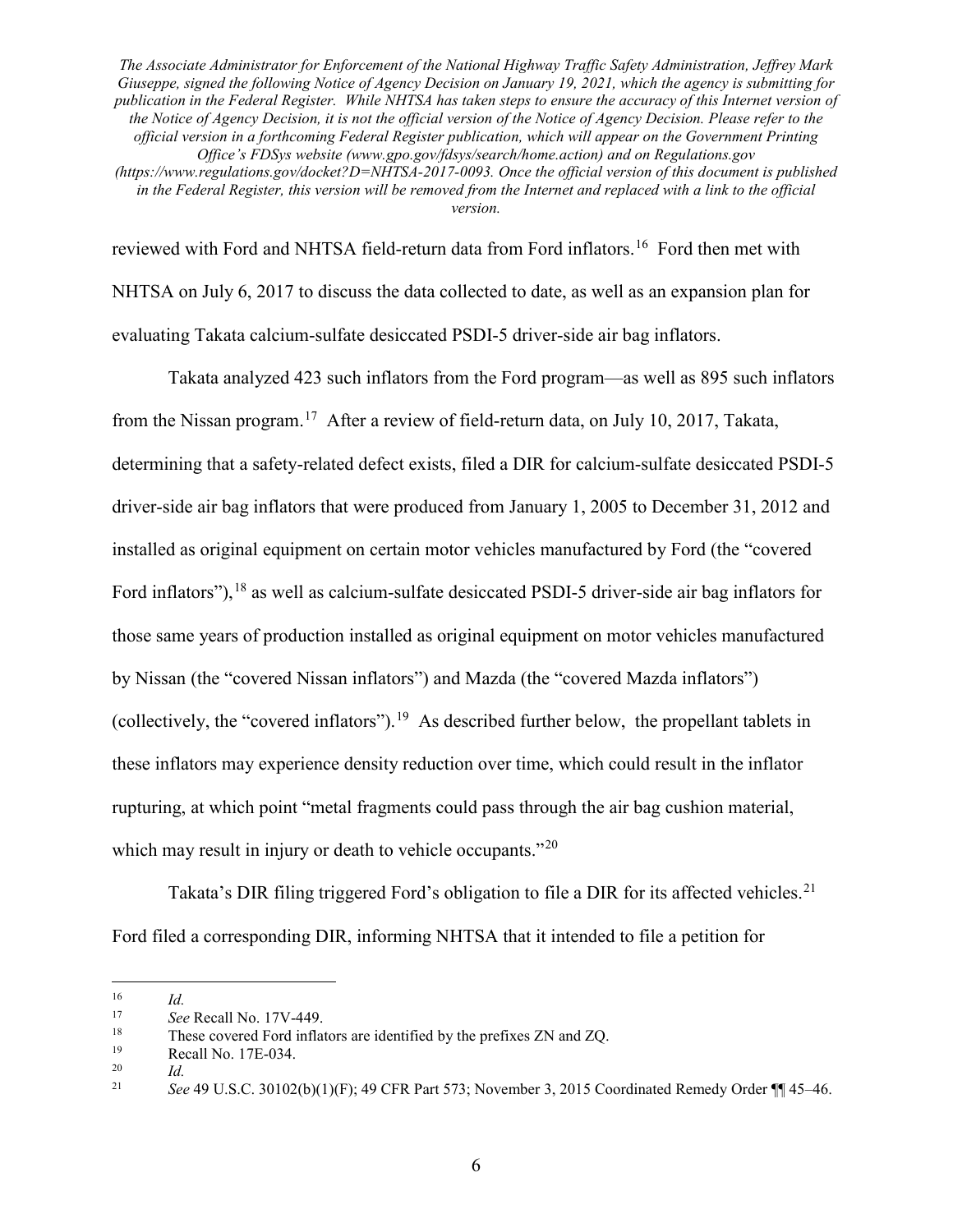*version.*

inconsequentiality.<sup>22</sup> Ford then petitioned the Agency, under 49 U.S.C. 30118(d), 30120(h), and 49 CFR Part 556, for a decision that, because Takata's analysis of the covered Ford inflators does not show propellant tablet-density degradation, or increased inflation pressure, and certain inflator design differences exist between the covered Ford inflators and the covered Nissan inflators, the equipment defect determined to exist by Takata is inconsequential as it relates to motor vehicle safety in the Ford vehicles affected by Takata's DIR.<sup>23</sup> In addition, citing its commitment to further investigation, Ford stated that it was expanding its acquisition, testing, and analysis of the covered Ford inflators, and requested that the Agency allow Ford until March 31, 2018 to complete certain testing and analysis before deciding on the Petition.<sup>24</sup>

In a Notice published in the Federal Register on November 16, 2017, NHTSA

acknowledged its receipt of Ford's Petition, opened a public comment period on the Petition to expire on December 18, 2017, and denied Ford's request that the Agency allow Ford until March 31, 2018 to complete certain testing and analysis before the Agency decided on the Petition.<sup>25</sup> NHTSA received four comments in response to this Notice, none of which advocated granting

 $\overline{a}$ 

Under 49 CFR 573.5(a), a vehicle manufacturer is responsible for any safety-related defect determined to exist in any item of original equipment. *See also* 49 U.S.C. 30102(b)(1)(C).

<sup>22</sup> *Ford Petition for a Determination of Inconsequentiality and Request for Deferral of Determination Regarding Certain Ford Vehicles Equipped with Takata PSDI-5 Desiccated Driver Airbag Inflators* (August 16, 2017) ("Petition") (cover letter). 23 *Id.* at 1, 11–16. Ford also suggested differences in "vehicle environment" between affected Ford and

Nissan vehicles as a potential explanation for inflator degradation-risk differences between the covered Ford inflators and the covered Nissan inflators. *See* Petition at 2. However, Ford did not elaborate on this suggestion elsewhere in its Petition. *See id.* at 14–16 (focusing on design differences between the covered Ford inflators and covered Nissan inflators).

<sup>&</sup>lt;sup>24</sup> *Id.* at 16–20.<br><sup>25</sup> *See* 82 Fed F

<sup>25</sup> *See* 82 Fed. Reg. 53561.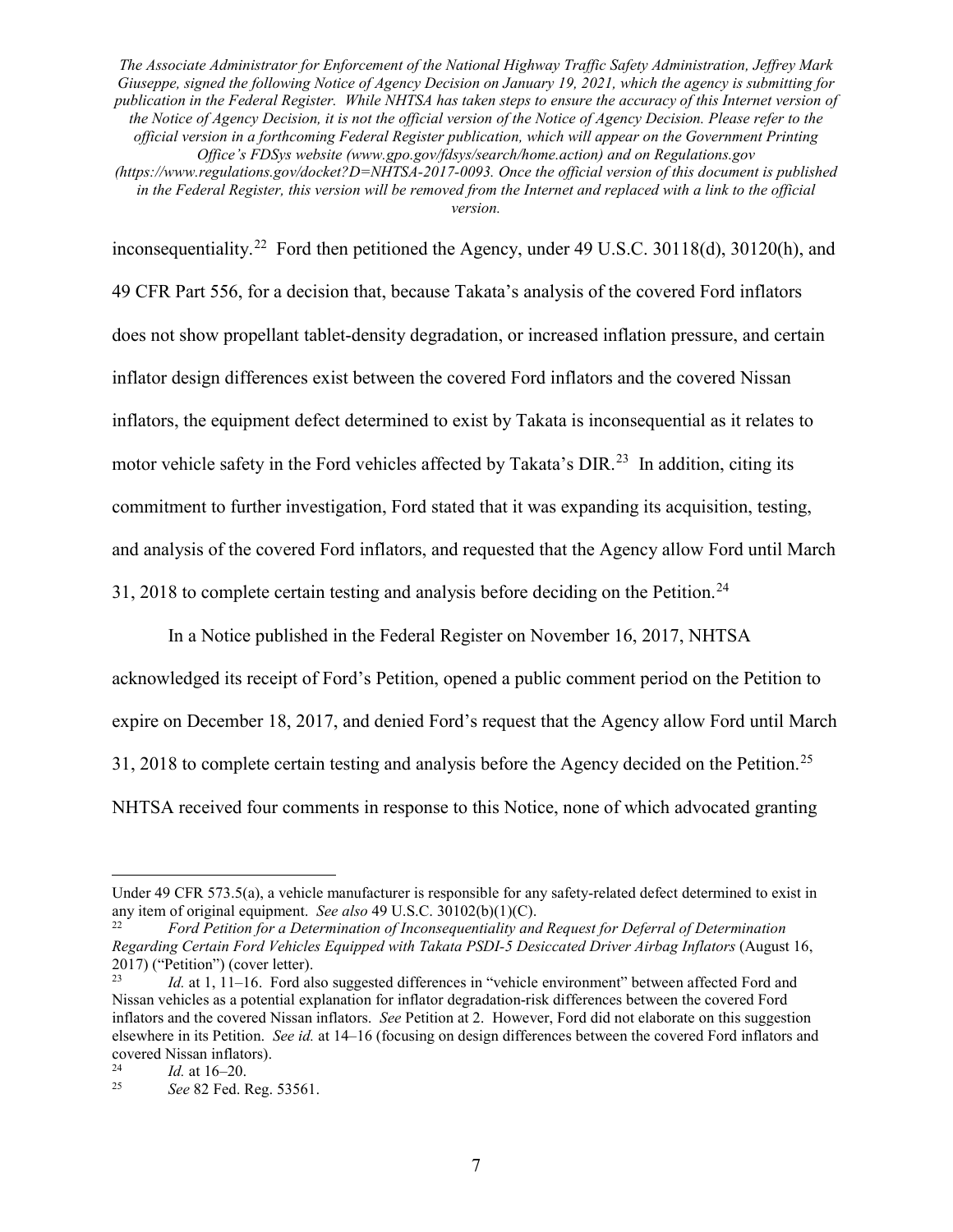Ford's Petition. Two individual commenters appeared to express general discontent with the state of the Takata recalls for non-desiccated PSAN inflators, and a third individual simply stated opposition to Ford's Petition without extensive substantive explanation.

The fourth commenter, the Center for Auto Safety ("CAS"), emphasized the dangers that Takata air bag inflators can pose, including the PSDI-5 inflators at issue in Ford's Petition. CAS also stated a concern that granting Ford's Petition "would effectively serve as a decision that these inflators are exempt from future recall should additional PSAN testing prove a danger."<sup>26</sup> Specific to the substance of Ford's Petition, CAS commented that the Petition "contains unsupported assertions as fact, and . . . no corresponding data or scientific studies confirming the safety of the PSDI-5 airbag inflators," and stated that "[w]here the petition does reference the testing conducted by Takata on Ford inflators, there is little evidence provided to suggest that these inflators will continue to perform after years of exposure."<sup>27</sup> CAS concluded that, "[a]t best, the testing performed by Takata suggests that propellant degradation and inflator chamber pressure have not *yet* developed the potential to harm occupants after ten years in service," and that NHTSA should deny Ford's Petition.<sup>28</sup>

On October 26, 2018, at an in-person meeting with NHTSA, Ford shared additional information in support of its Petition, including internal analyses, test methodologies, and results

 $\frac{26}{27}$  Comments at 2.

 $\frac{27}{28}$  *Id.* 

*Id.* at  $2-3$  (emphasis in original).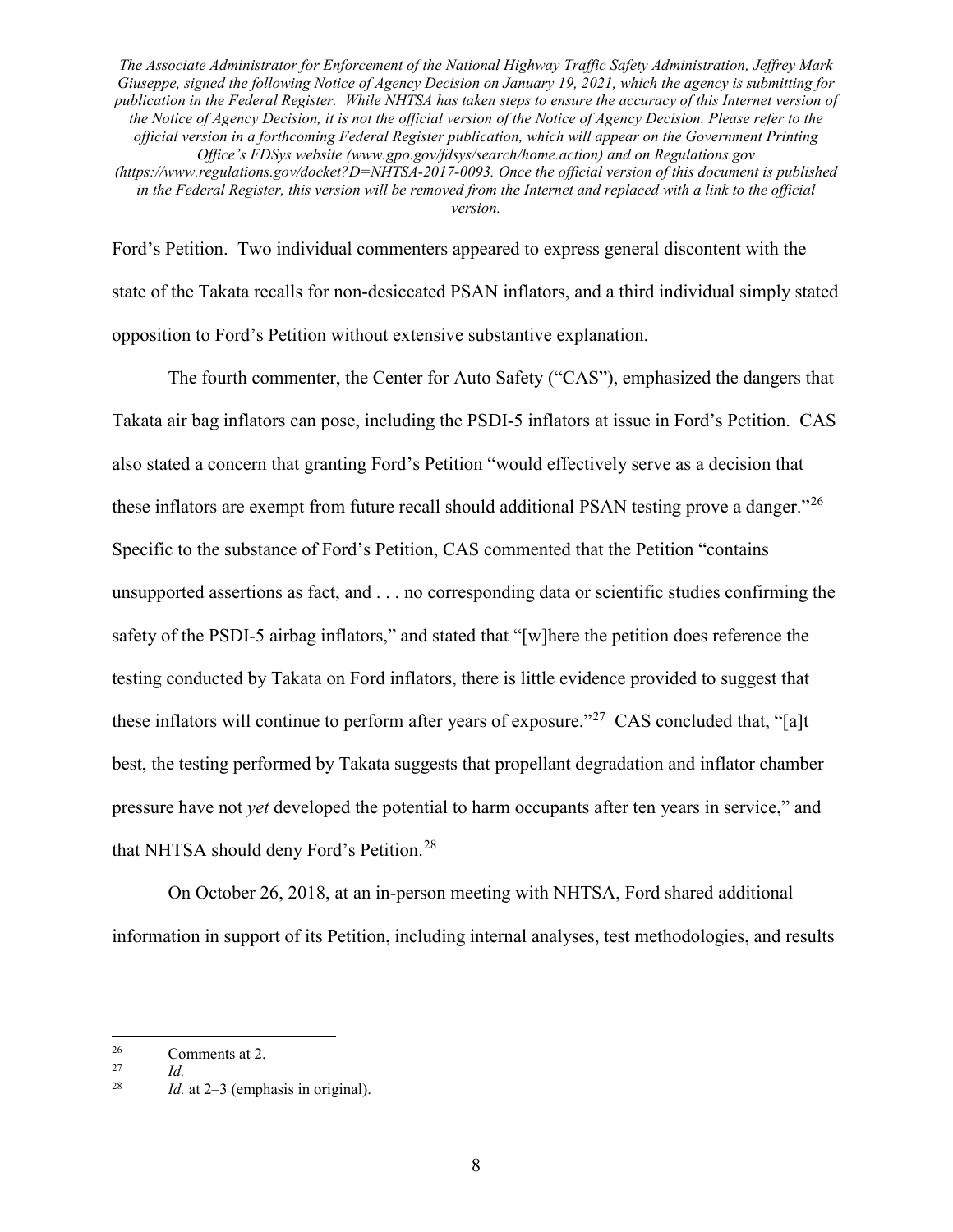of tests performed by Ford and outside parties on behalf of Ford or at Ford's request.<sup>29</sup> At a subsequent virtual meeting with NHTSA on November 4, 2020, Ford shared further information in support of its Petition related to additional work done by a third party since October 2018.<sup>30</sup>

## **II. Classes of Motor Vehicles Involved**

Ford's Petition involves approximately 3.04 million light vehicles that contain the

covered Ford inflators. These vehicles are: <sup>31</sup>

- Ford Ranger (MY 2007–2011) (build dates January 9, 2006 through December 16, 2011);
- Ford Fusion (MY 2006–2012) (build dates March 15, 2005 through July 29, 2012);
- Lincoln Zephyr/MKZ (MY 2006–2012) (build dates March 15, 2005 through July 29, 2012);
- Mercury Milan (MY 2006–2011) (build dates March 15, 2005 through June 4, 2011);
- Ford Edge (MY 2007–2010) (build dates June 15, 2006 through July 12, 2010); and

<sup>&</sup>lt;sup>29</sup> Ford submitted an accompanying slide deck, hereinafter "October 2018 Presentation." This presentation is available on the public docket.

The written materials Ford submitted do not explicitly identify one of these third parties, which his hereinafter referred to as "Third Party."

Ford submitted an accompanying slide deck, hereinafter "November 2020 Presentation." This presentation is available on the public docket.

<sup>&</sup>lt;sup>31</sup> Petition at  $9-10$  & cover letter thereto at 1.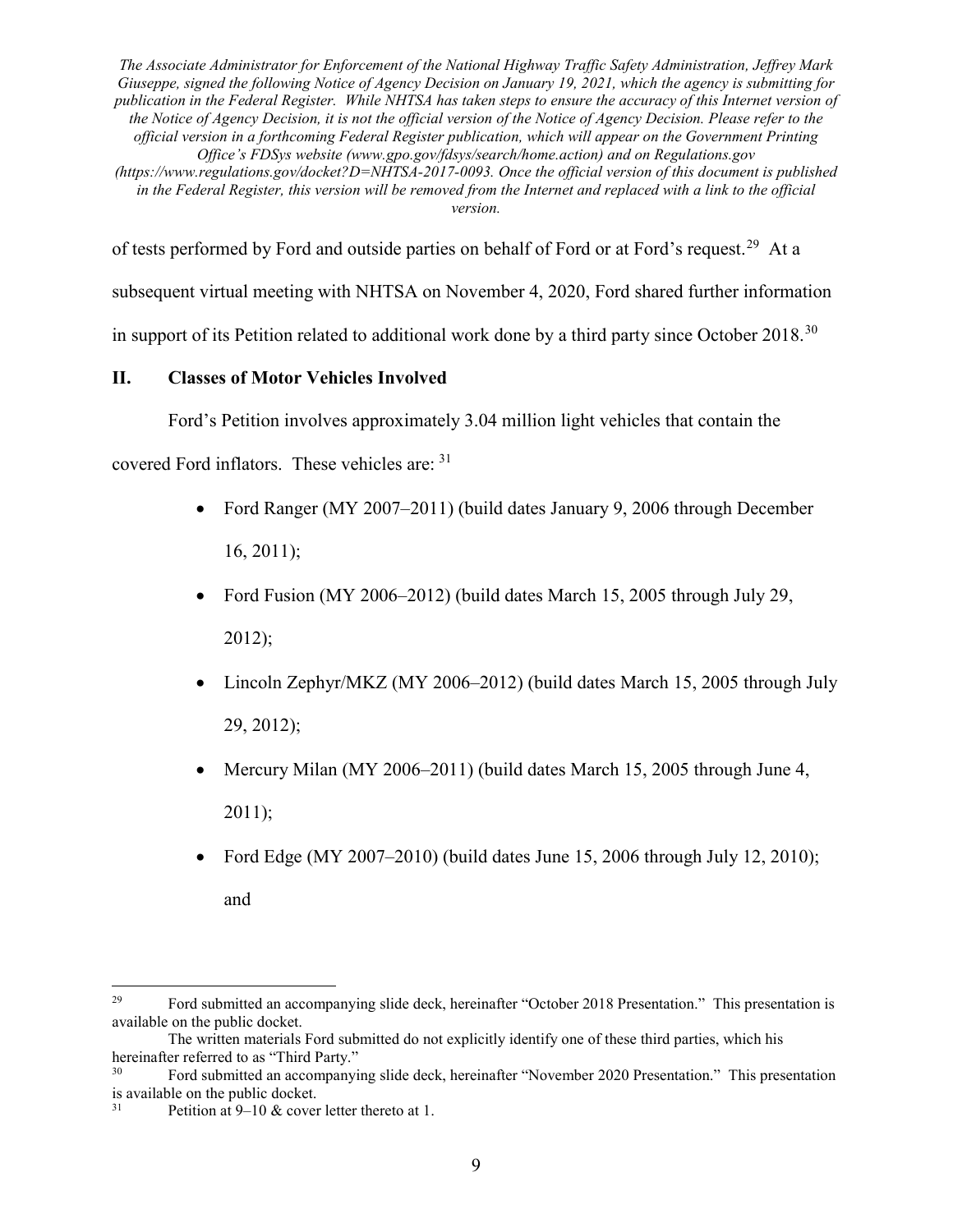> • Lincoln MKX (MY 2007–2010) (build dates June 15, 2006 through July 12, 2010).

### **III. Defect**

The defect is present in Takata calcium-sulfate desiccated PSDI-5 driver-side air bag inflators.32 According to its DIR, Takata produced 2.7 million of these defective inflators from January 1, 2005, to December 31, 2012.<sup>33</sup> These inflators are the earliest generation of Takata desiccated PSAN inflators, and were installed as original equipment in vehicles sold by Ford, Mazda, and Nissan.<sup>34</sup> The evidence makes clear that these inflators pose a significant safety risk. In these inflators, "[t]he propellant tablets . . . may experience an alteration over time" specifically, "some of the inflators within the population analyzed show a pattern of propellant density reduction over time that is understood to predict a future risk of inflator rupture"— "which could potentially lead to over-aggressive combustion" when the air bag in which they are installed deploys.<sup>35</sup> This "could create excessive internal pressure, which could result in the body of the inflator rupturing upon deployment."<sup>36</sup> In the event of such a rupture, "metal" fragments could pass through the air bag cushion material, which may result in injury or death to

<sup>32</sup> Recall No. 17E-034. 33 *Id.* The Agency notes that there is a discrepancy between this figure of potentially involved inflators cited in Takata's DIR, and Ford's approximate volume of affected vehicles subject to its petition (approximately 3.04 million). Recall 17E-034; Petition at 9–10 & cover letter thereto at 1. That discrepancy does not affect NHTSA's decision on Ford's Petition.<br>
Recall No. 17E-034

 $\frac{34}{35}$  Recall No. 17E-034.

 $rac{35}{36}$  *Id.* <sup>36</sup> *Id.*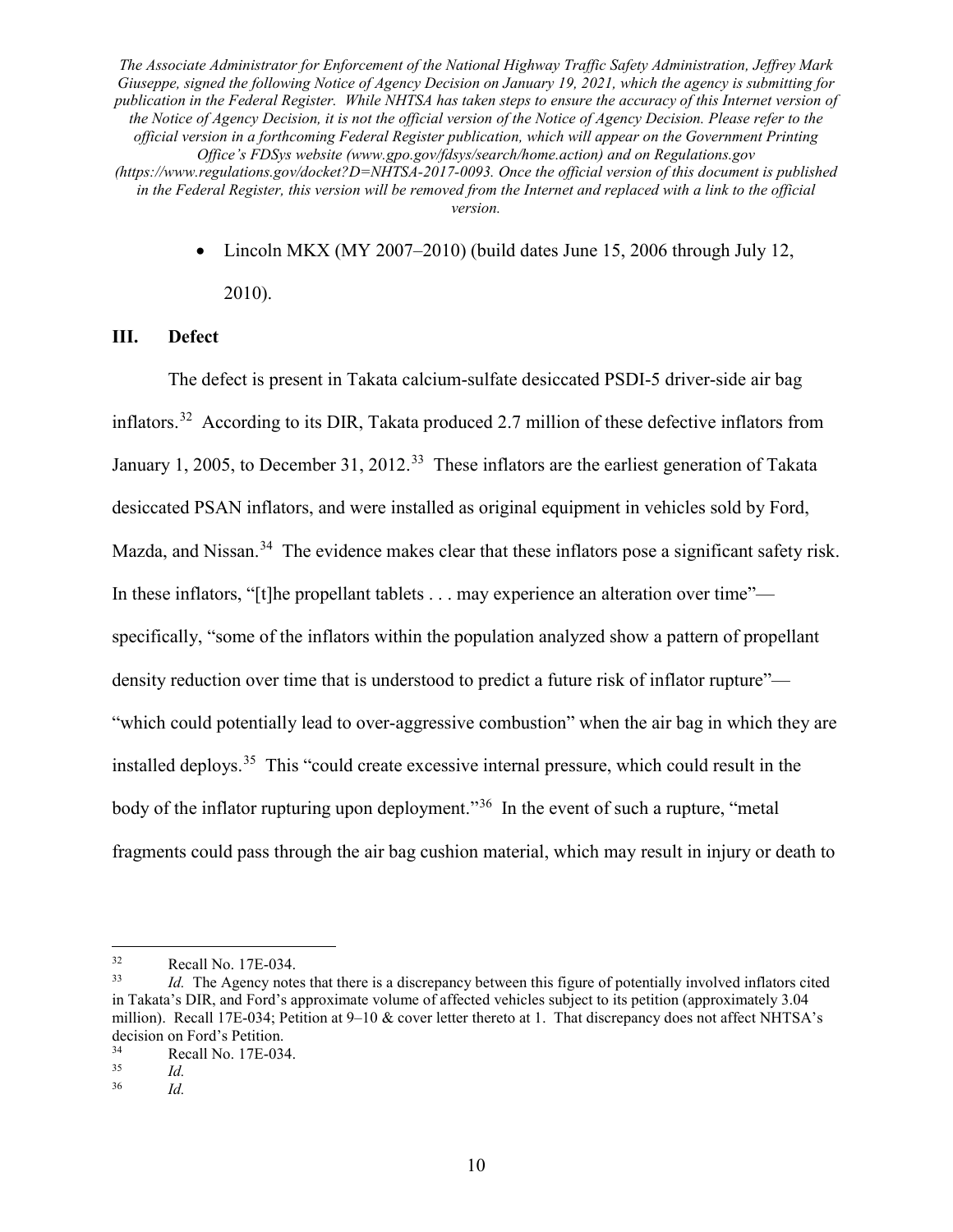vehicle occupants."<sup>37</sup> Rupture potentiality may be influenced by "several years of exposure to persistent conditions of high absolute humidity," as well as other factors, including "manufacturing variability or vehicle type."<sup>38</sup>

### **IV. Legal Background**

The National Traffic and Motor Vehicle Safety Act (the "Safety Act"), 49 U.S.C. Chapter 301, defines "motor vehicle safety" as "the performance of a motor vehicle or motor vehicle equipment in a way that protects the public against unreasonable risk of accidents occurring because of the design, construction, or performance of a motor vehicle, and against unreasonable risk of death or injury in an accident, and includes nonoperational safety of a motor vehicle."<sup>39</sup> Under the Safety Act, a manufacturer must notify NHTSA when it "learns the vehicle or equipment contains a defect and decides in good faith that the defect is related to motor vehicle safety," or "decides in good faith that the vehicle or equipment does not comply with an applicable motor vehicle safety standard."40 The act of filing a notification with NHTSA is the first step in a manufacturer's statutory recall obligations of notification and remedy.<sup>41</sup> However, Congress has recognized that, under some limited circumstances, a manufacturer may petition NHTSA for an exemption from the requirements to notify owners, purchasers, and dealers and to

 $\frac{37}{}$  *Id.* 

 $rac{38}{39}$  *Id.* 

 $^{39}$  49 U.S.C. 30102(a)(9).<br>  $^{40}$   $^{14}$  20119(a)(1) "Lateral d

*Id.* 30118(c)(1). "[A] defect in original equipment, or noncompliance of original equipment with a motor vehicle safety standard prescribed under this chapter, is deemed to be a defect or noncompliance of the motor vehicle in or on which the equipment was installed at the time of delivery to the first purchaser." 49 U.S.C. 30102(b)(1)(F).

<sup>41</sup> *Id.* 30118–20.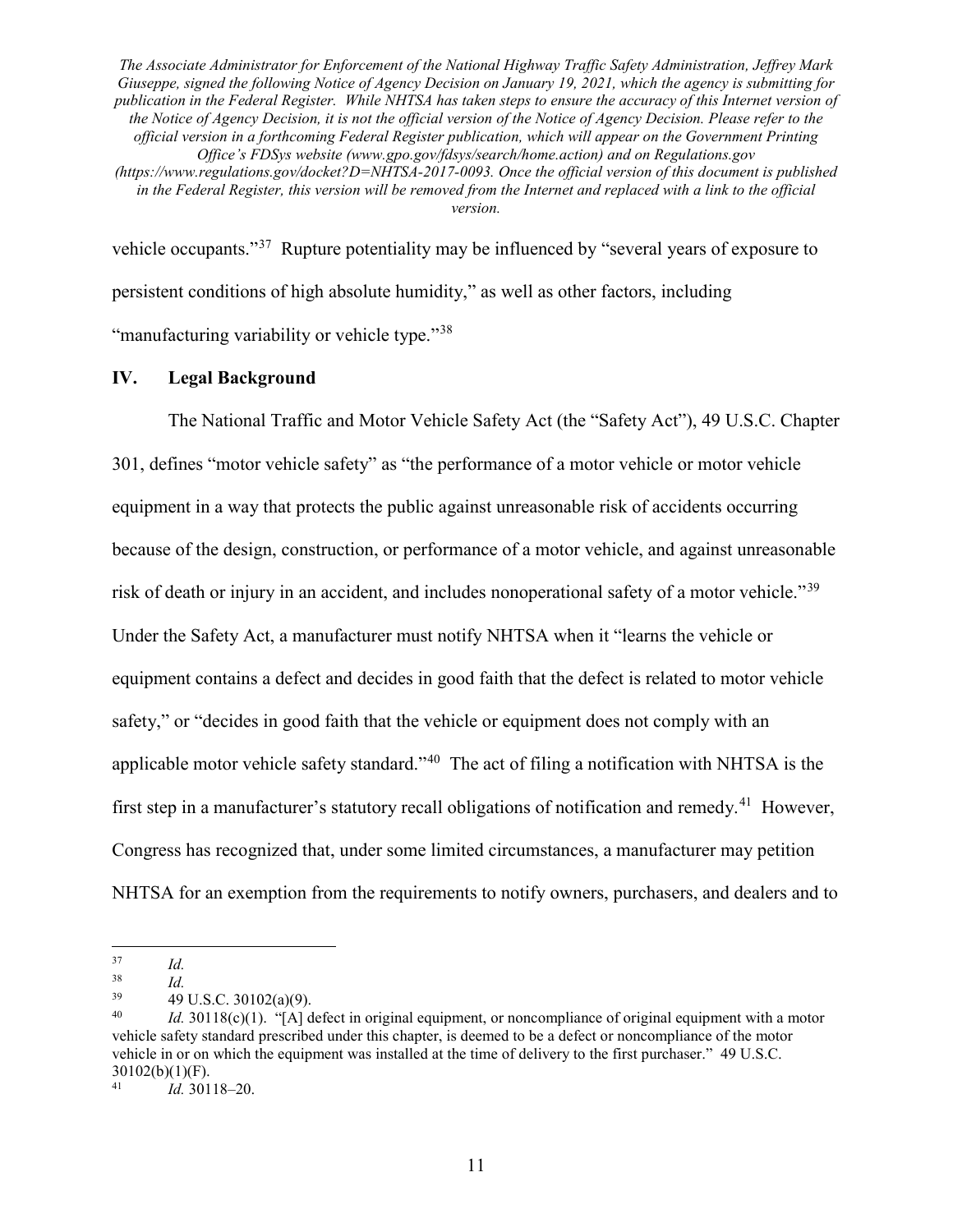remedy the vehicles or equipment on the basis that the defect or noncompliance is

inconsequential to motor vehicle safety.42

"Inconsequential" is not defined either in the statute or in NHTSA's regulations, and so

must be interpreted based on its "ordinary, contemporary, common meaning."43 The

inconsequentiality provision was added to the statute in 1974, and there is no indication that the

plain meaning of the term has changed since 1961—meaning definitions used today are

substantially the same as those used in 1974.<sup>44</sup> The Cambridge Dictionary defines

"inconsequential" to mean "not important," or "able to be ignored."45 Other dictionaries

similarly define the term as "lacking importance"<sup>46</sup> and "unimportant."<sup>47</sup>

The statutory context is also relevant to the meaning of "inconsequential."<sup>48</sup> The full text

of the inconsequentiality provision is:

On application of a manufacturer, the Secretary shall exempt the manufacturer from this section if the Secretary decides a defect or noncompliance is inconsequential to motor

<sup>44</sup> *See* Pub. L. 93-492, Title I, § 102(a), 88 Stat. 1475 (Oct. 27, 1974); WEBSTER'S THIRD NEW INT'L

 <sup>42</sup> *Id.* 30118(d), 30120(h); 49 CFR part 556.

<sup>43</sup> *See, e.g.*, *Food Mktg. Institute v. Argus Leader Media*, 139 S. Ct. 2356, 2363 (2019) (quoting *Perrin v. United States*, 444 U.S. 37, 42 (1979)).

DICTIONARY (principal copyright 1961) (defining "inconsequential" as "inconsequent;' defining "inconsequent" as "of no consequence," "lacking worth, significance, or importance").

The House Conference Report indicates that the Department of Transportation planned to define "inconsequentiality" through a regulation; however, it did not do so. *See* H.R. Rep. 93-1191, 1974 U.S.C.C.A.N. 6046, 6066 (July 11, 1974). Instead, NHTSA issued a procedural regulation governing the filing and disposition of petitions for inconsequentiality, but which did not address the meaning of the term "inconsequential." 42 FR 7145 (Feb. 7, 1977). The procedural regulation, 49 CFR part 556, has remained largely unchanged since that time, and the changes that have been made have no effect on the meaning of inconsequentiality.<br><sup>45</sup><br>the *distinguisting orgins distinguisting productions in the meaning of inconsequential* 

<sup>45</sup> https://dictionary.cambridge.org/us/dictionary/english/inconsequential.

<sup>46</sup> https://ahdictionary.com/word/search.html?q=inconsequential.<br>47 https://www.merriam.webster.com/dictionary/inconsequential.

https://www.merriam-webster.com/dictionary/inconsequential.

<sup>48</sup> *See, e.g.*, *Taniguchi v. Kan Pac. Saipan, Ltd.*, 566 U.S. 560, 569–72 (2012) (considering ordinary and technical meanings, as well as statutory context, in determining meaning of a "interpreter" under 28 U.S.C. 1920(6)).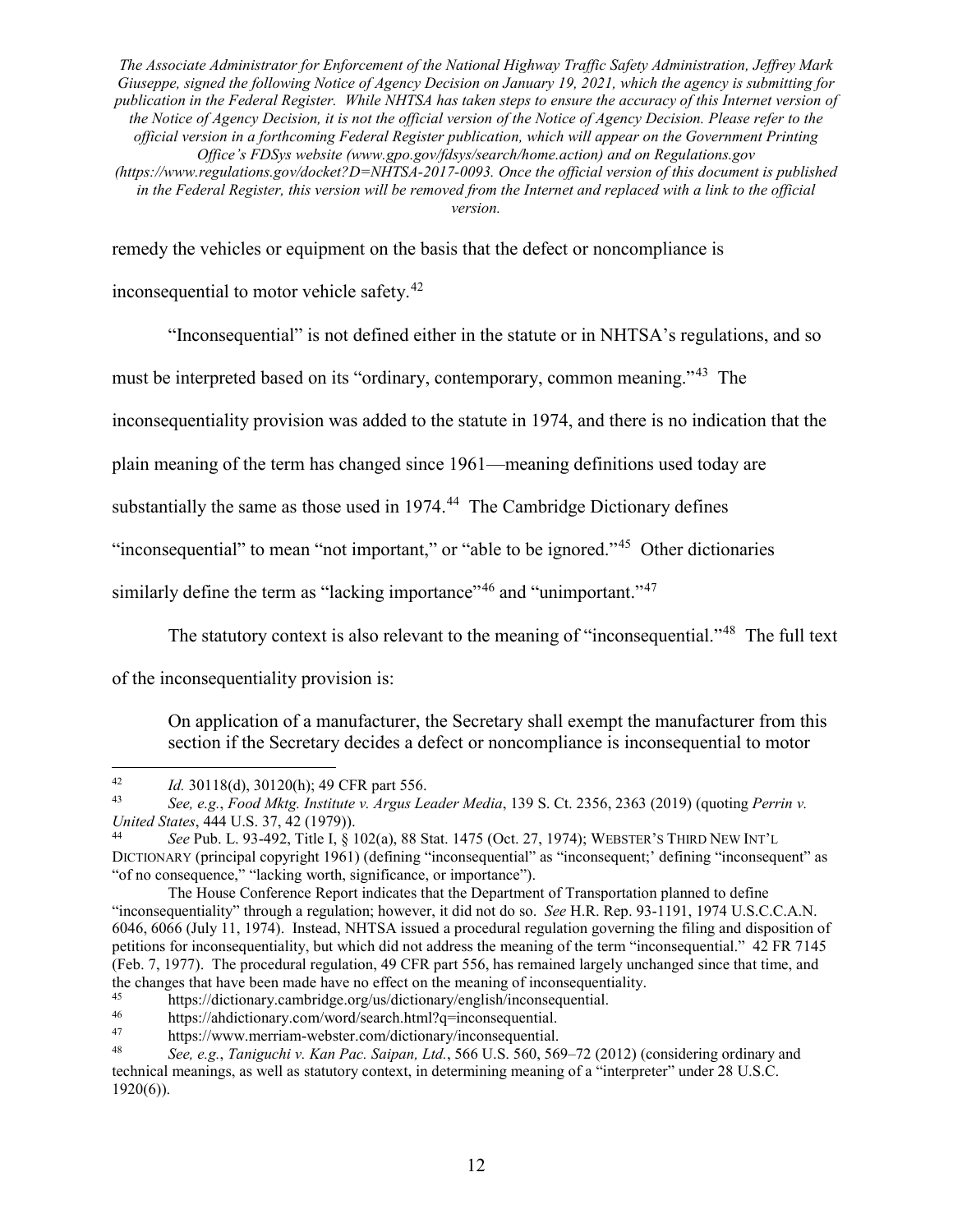vehicle safety. The Secretary may take action under this subsection only after notice in the Federal Register and an opportunity for any interested person to present information, views, and arguments.<sup>49</sup>

As described above, the statute defines "motor vehicle safety" to mean "the performance of a motor vehicle or motor vehicle equipment in a way that protects the public against unreasonable risk of accidents . . . and *against unreasonable risk of death or injury in an accident* . . . .<sup>50</sup> This is also consistent with the overall statutory purpose: "to reduce traffic accidents and deaths and injuries resulting from traffic accidents."51

The statute explicitly allows a manufacturer to seek an exemption from carrying out a recall on the basis that either a defect or a noncompliance is inconsequential to motor vehicle safety.<sup>52</sup> However, in practice, substantially all inconsequentiality petitions have related to noncompliances, and it has been extremely rare for a manufacturer to seek an exemption in the case of a defect. This is because a manufacturer does not have a statutory obligation to conduct a recall for a defect unless and until it "learns the vehicle or equipment contains a defect and decides in good faith that the defect is related to motor vehicle safety," or NHTSA orders a recall by making a "final decision that a motor vehicle or replacement equipment contains a defect related to motor vehicle safety."53 Until that threshold determination has been made by either the manufacturer or the Agency, there is no need for a statutory exception on the basis that

<sup>49 49</sup> U.S.C. 30118(d), 30120(h).<br> *Id.* 30102(a)(9) (emphasis added).<br> *Id*. 30101

 $\frac{51}{52}$  *Id.* 30101.

<sup>&</sup>lt;sup>52</sup> *Id.* 30118(d), 30120(h).<br> *Id* 30118(c)(1)

<sup>53</sup> *Id.* 30118(c)(1).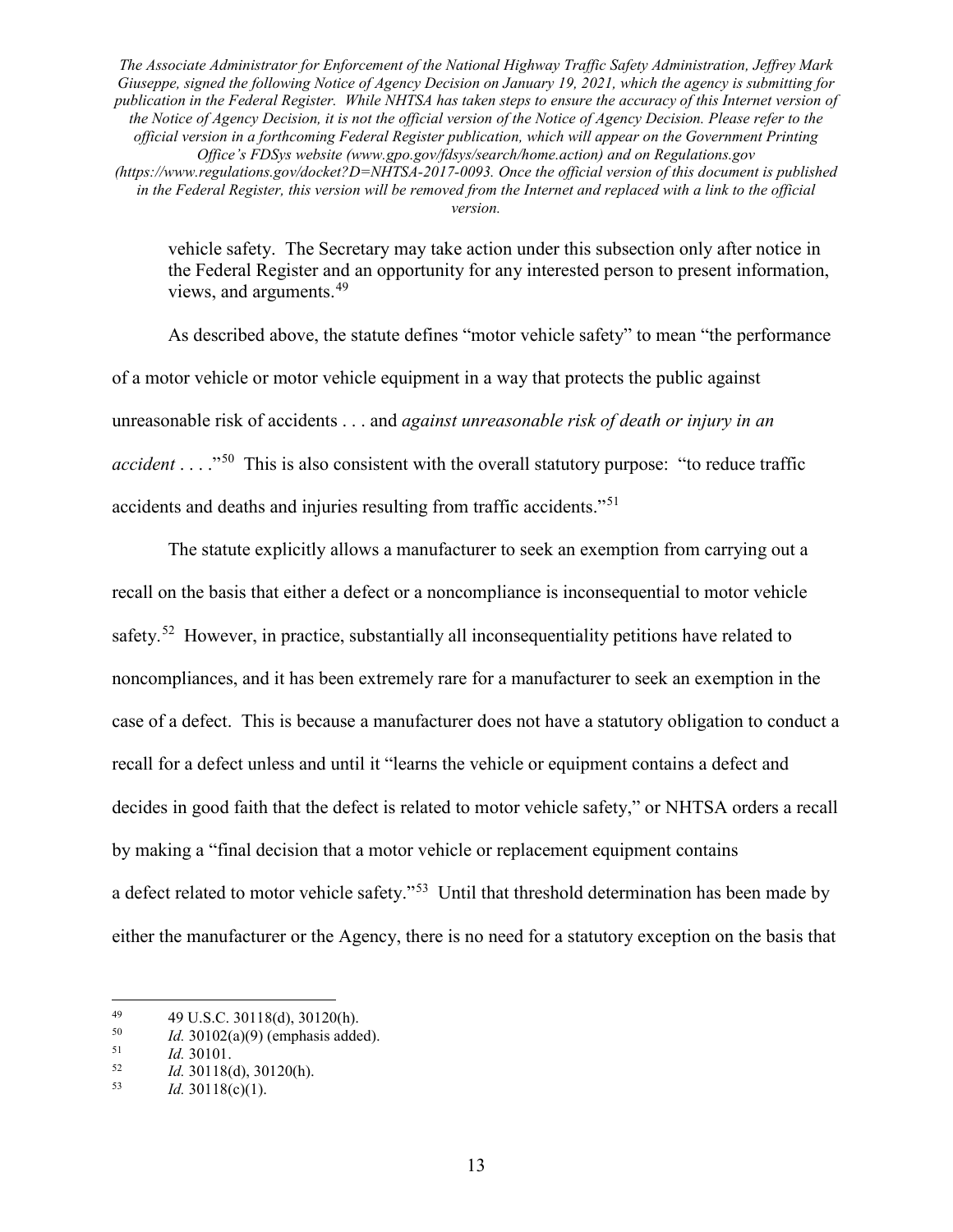a defect is inconsequential to motor vehicle safety. And since a defect determination involves a finding that the defect poses an unreasonable risk to safety, asking the Agency to make a determination that a defect posing an unreasonable risk to safety is inconsequential has heretofore been almost unexplored.<sup>54</sup>

Given this statutory context, a manufacturer bears a heavy burden in petitioning NHTSA to determine that a defect related to motor vehicle safety (which necessarily involves an unreasonable risk of an accident, or death or injury in an accident) is nevertheless inconsequential to motor vehicle safety. In accordance with the plain meaning of "inconsequential," the manufacturer must show that a risk posed by a defect is not important or is capable of being ignored. This appropriately describes the actual consequence of granting a petition as well. The manufacturer would be relieved of its statutory obligations to notify vehicle owners and to remedy the defect, and effectively to ignore the defect as unimportant from a safety perspective. Accordingly, the threshold of evidence necessary for a manufacturer to carry its burden of persuasion that a defect is inconsequential to motor vehicle safety is difficult to satisfy. This is particularly true where the defect involves a potential failure of safety-critical equipment, as is the case here.

The Agency necessarily determines whether a defect or noncompliance is inconsequential to motor vehicle safety based on the specific facts before it. The scarcity of defect-related inconsequentiality petitions over the course of the Agency's history reflects the heavy burden of

<sup>&</sup>lt;sup>54</sup> NHTSA notes that the current petition is different in that the inflators were declared defective by the supplier of the airbag, and that Ford's defect notice was filed in response to the supplier's notice.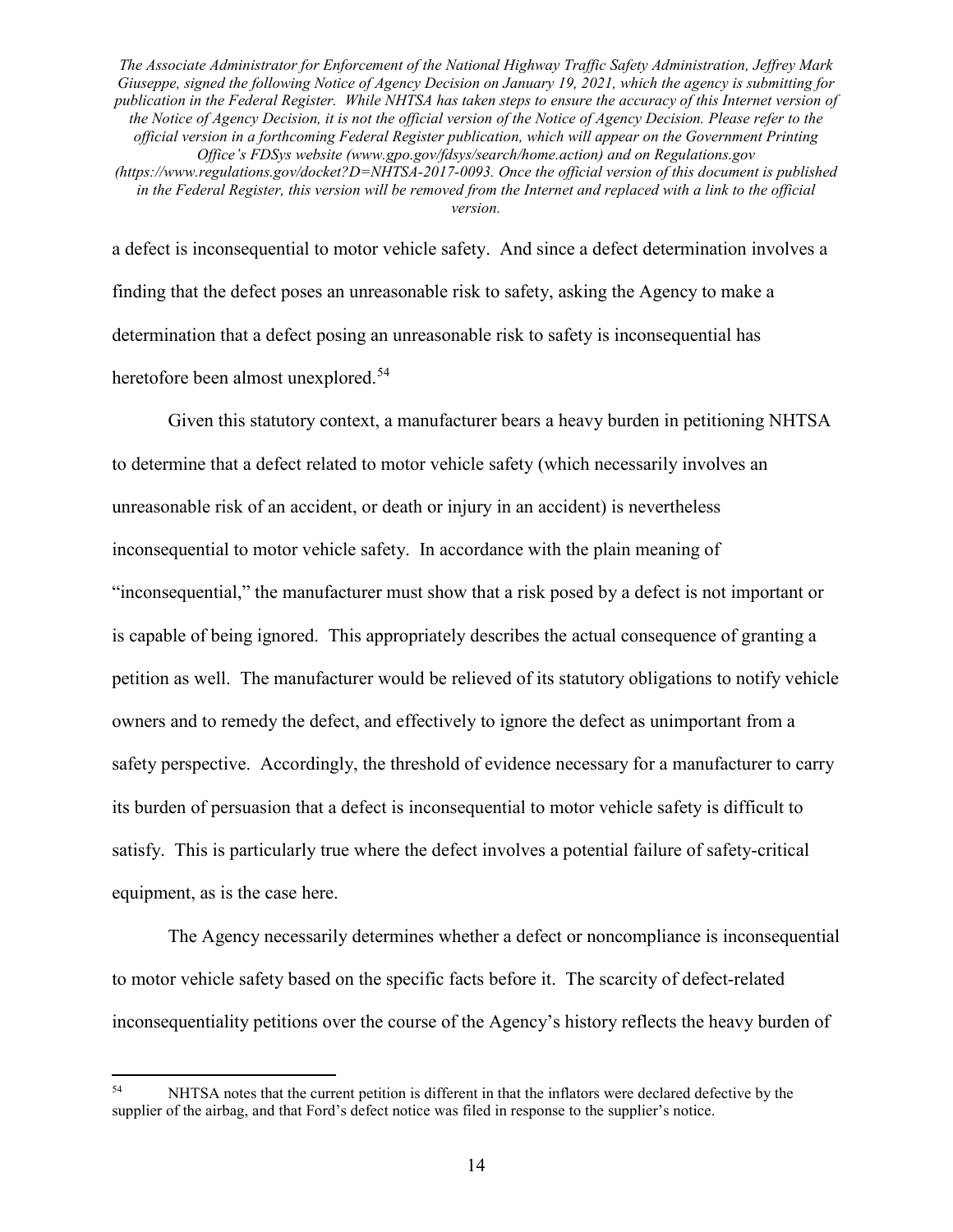persuasion, as well as the general understanding among regulated entities that the grant of such relief would be quite rare. The Agency has recognized this explicitly in the past. For example, in 2002, NHTSA stated that "[a]lthough NHTSA's empowering statute alludes to the possibility of an inconsequentiality determination with regard to a defect, the granting of such a petition would be highly unusual."<sup>55</sup>

Of the four known occasions in which the Agency has previously considered petitions contending that a defect is inconsequential to motor vehicle safety, the Agency has granted only one of the petitions, nearly three decades ago, in a vastly different set of circumstances. <sup>56</sup>In that case, the defect was a typographical error in the vehicle's gross vehicle weight rating (GVWR) that had no impact on the actual ability of the vehicle to carry an appropriate load. NHTSA granted a motorcycle manufacturer's petition, finding that a defect was inconsequential to motor vehicle safety where the GVWR was erroneously described as only 60 lbs., which error was readily apparent to the motorcycle operator based upon both common sense and the fact that the 330 lbs. front axle rating and 540 lbs. rear axle rating were listed directly below the GVWR on the same label.<sup>57</sup> Moreover, the error did not actually impact the ability of the motorcycle to carry the weight for which it was designed.<sup>58</sup>

<sup>58</sup> *Id.*

 <sup>55</sup> Letter from J. Glassman, NHTSA, to V. Kroll, Adaptive Driving Alliance (Sept. 23, 2002), https://www.nhtsa.gov/interpretations/ada3.

<sup>56</sup> *See id.*

<sup>57</sup> *Suzuki Motor Co., Ltd.; Grant of Petition for Inconsequential Defect*, 47 FR 41458, 41459 (Sept. 20,1982) and 48 FR 27635, 27635 (June 16, 1983).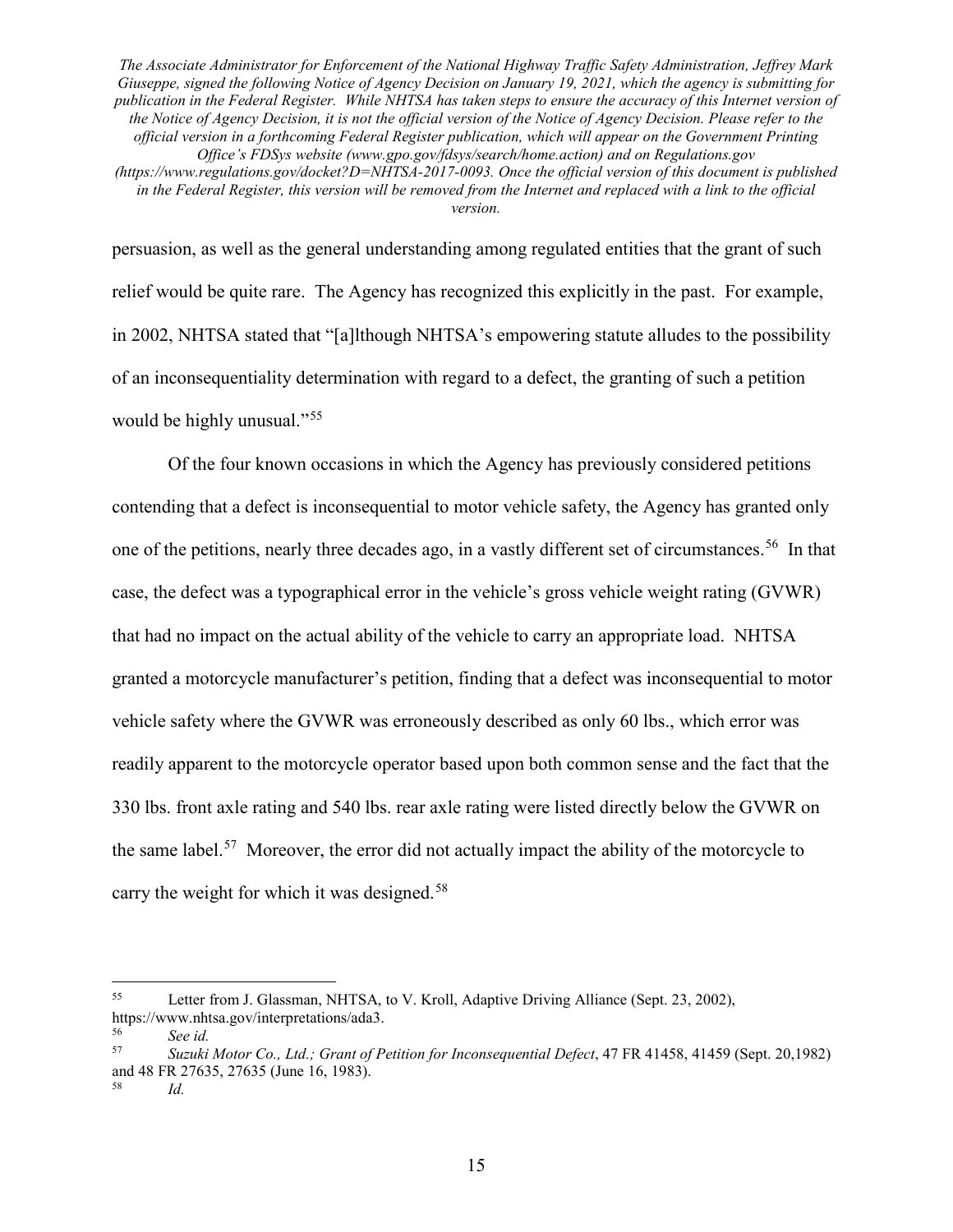On the other hand, NHTSA denied another petition concerning a vehicle's weight label where there was a potential safety impact. NHTSA denied that petition from National Coach Corporation on the basis that the rear gross axle weight rating (RGAWR) for its buses was too low and could lead to overloading of the rear axle if the buses were fully loaded with passengers.59 NHTSA rejected arguments that most of the buses were not used in situations where they were fully loaded with passengers and that there were no complaints.<sup>60</sup> NHTSA noted that its Office of Defects Investigation had conducted numerous investigations concerning overloading of suspensions that resulted in recalls, that other manufacturers had conducted recalls for similar issues in the past, and that, even if current owners were aware of the issue, subsequent owners were unlikely to be aware absent a recall.<sup>61</sup>

NHTSA also denied a petition asserting that a defect was inconsequential to motor vehicle safety where the defect involved premature corrosion of critical structure components (the vehicle's undercarriage), which could result in a crash or loss of vehicle control.<sup>62</sup> Fiat filed the petition preemptively, following NHTSA's initial decision that certain Fiat vehicles contained a safety-related defect.<sup>63</sup> In support of its petition, Fiat argued that no crashes or

 <sup>59</sup> *Nat'l Coach Corp.; Denial of Petition for Inconsequential [Defect]*, 47 FR 49517, 49517 (Nov. 1, 1982). NHTSA's denial was erroneously titled "Denial of Petition for Inconsequential Noncompliance"; the discussion actually addressed the issue as a defect. *See id.*; *see also Nat'l Coach Corp.; Receipt of Petition for Inconsequential Defect*, 47 FR 4190 (Jan. 28, 1982).

 $\frac{60}{61}$  *Id.* at 49517–18.

 $\frac{61}{62}$  *Id.* at 49518.

<sup>62</sup> *Final Determination & Order Regarding Safety Related Defects in the 1971 Fiat Model 850 and the 1970- 74 Fiat Model 124 Automobiles Imported and Distributed by Fiat Motors of N. Am., Inc.; Ruling on Petition of Inconsequentiality*, 45 FR 2134, 2137, 41 (Jan. 10, 1980).<br><sup>63</sup> *Fiat Motors of N. Am., Inc.; Receipt of Petition for Determination of Inconsequential Defect*, 44 FR 60193,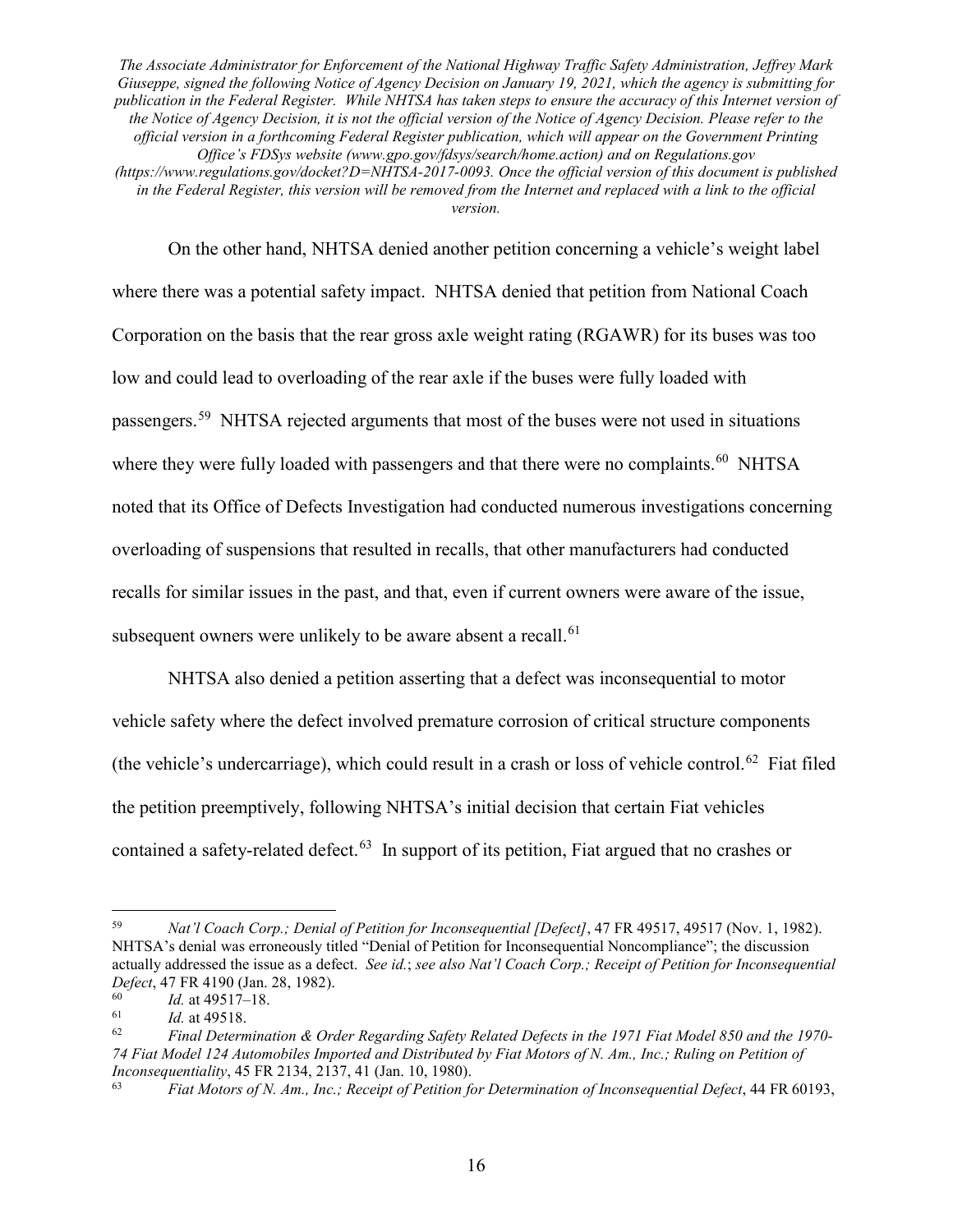injuries resulted from components that failed due to corrosion, and that owners exercising due diligence had adequate warning of the existence of the defect.<sup>64</sup> NHTSA rejected those arguments and both finalized its determination that certain vehicles contained a safety-related defect (*i.e.*, ordered a recall) and found that the defect was not inconsequential to motor vehicle safety.<sup>65</sup> NHTSA explained that the absence of crashes or injuries was not dispositive: "the possibility of an injury or accident can reasonably be inferred from the nature of the component involved."66 NHTSA also noted that the failure mode was identical to another population of vehicles for which Fiat was carrying out a recall.<sup>67</sup> The Agency rejected the argument that there was adequate warning to vehicle owners, explaining that the average owner does not inspect the underbody of a car and that interior corrosion may not be visible.<sup>68</sup>

Most recently, the Agency denied a petition asserting that a defect in non-desiccated Takata PSAN air bag inflators was inconsequential to motor vehicle safety, where the defect involved the degradation of inflator propellant that could cause the inflator to over-pressurize during air bag deployment—causing metal fragments to penetrate the air bag and enter the

 $\overline{a}$ 60193 (Oct. 18, 1979); *Fiat Motors Corp. of N. Am.; Receipt of Petition for Determination of Inconsequential Defect*, 44 FR 12793, 12793 (Mar. 8, 1979).

<sup>64</sup> *See, e.g.*, 45 FR 2134, 2141 (Jan. 10, 1980).

<sup>65</sup> *Final Determination & Order Regarding Safety Related Defects in the 1971 Fiat Model 850 and the 1970- 74 Fiat Model 124 Automobiles Imported and Distributed by Fiat Motors of N. Am., Inc.; Ruling on Petition of Inconsequentiality*, 45 FR 2137-41 (Jan. 10, 1980). Fiat also agreed to a recall of certain of the vehicles, and NHTSA found that Fiat did not reasonably meet the statutory recall remedy requirements. *Id.* at 2134–37.<br><sup>66</sup> *Id.* at 2139.

 $\begin{array}{cc} 67 & \text{Id.} \\ 68 & \text{Id.} \end{array}$ 

*Id.* at 2140.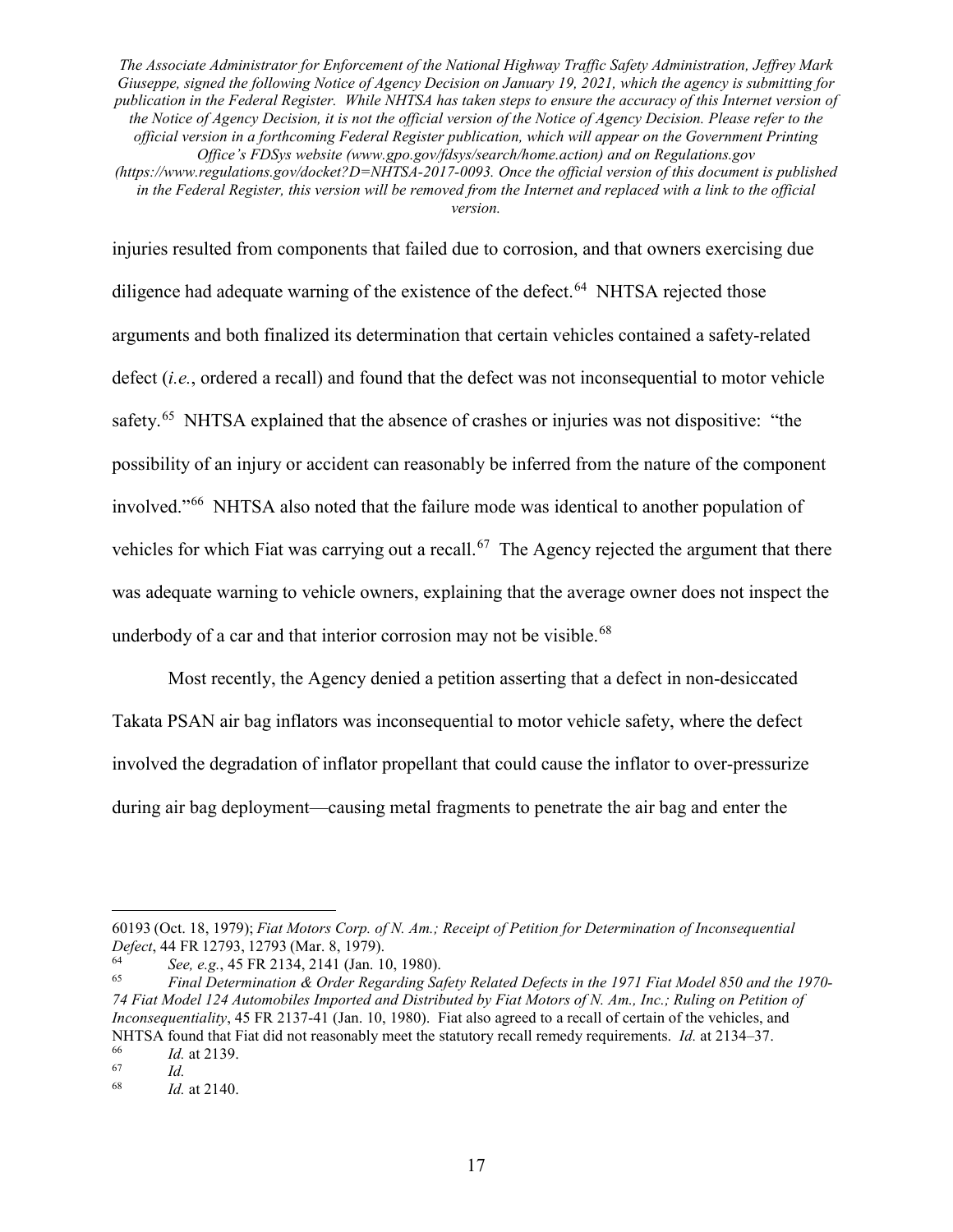*version.*

vehicle compartment toward vehicle occupants.<sup>69</sup> In support of this petition and its argument that the inflators at issue were not at risk of rupture—being "more resilient" to rupture than other Takata PSAN inflators—General Motors made arguments and submitted evidence regarding inflator design differences and vehicle features, testing and field data analyses, inflator aging studies, predictive modeling, risk assessments, and potential risk created by conducting repairs.<sup>70</sup> The Agency rejected these arguments and, among other things, observed the severe nature of the safety risk and that the defect could not be discerned even by a diligent vehicle owner.<sup>71</sup> The Agency also specifically noted the heavy burden on General Motors to demonstrate inconsequentiality, stating that "[t]he threshold of evidence necessary to prove the inconsequentiality of a defect such as this one—involving the potential performance failure of safety-critical equipment—is very difficult to overcome."<sup>72</sup>

Agency practice over several decades therefore shows that inconsequentiality petitions are rarely filed in the defect context, and virtually never granted. Nonetheless, in light of the importance of the issues here, and the fact that Ford's defect notification was filed in response to the notification provided by Ford's supplier, the Agency also considered the potential usefulness of the Agency's precedent on noncompliance. The same legal standard—"inconsequential to motor vehicle safety"—applies to both defects and noncompliances.73

 <sup>69</sup> *Gen. Motors LLC, Denial of Consolidated Petition for Decision of Inconsequential Defect*, 85 FR <sup>76159</sup> (Nov. 27, 2020).

 $\frac{70}{71}$  *Id.* at 76161–164, 76167.

 $\frac{71}{72}$  *Id.* at 76173.

 $\frac{72}{73}$  *Id.* 

<sup>73</sup> 49 U.S.C. 30118(d), 30120(h).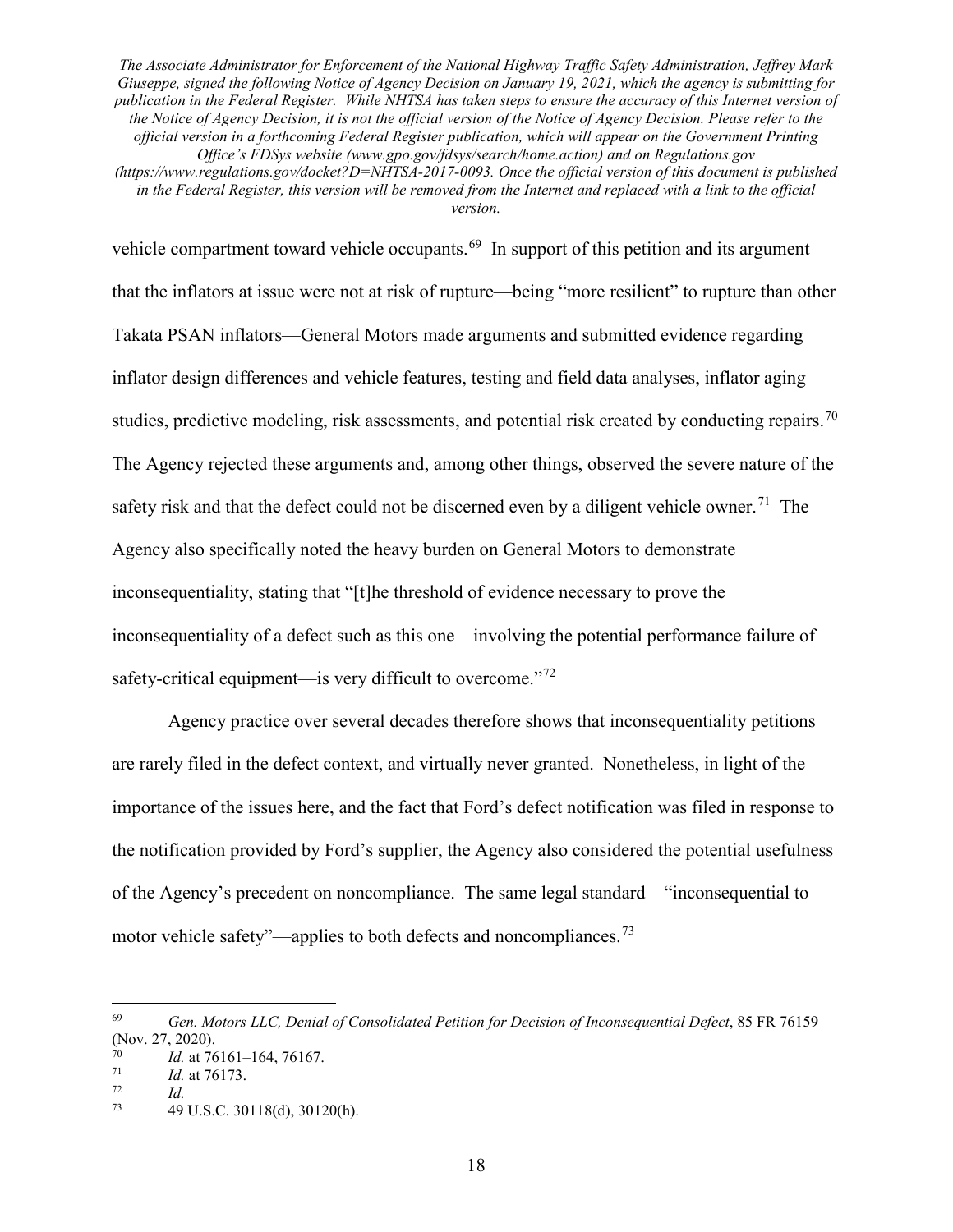In the noncompliance context, in some instances, NHTSA has determined that a manufacturer met its burden of demonstrating that a noncompliance was inconsequential to safety. For example, labels intended to provide safety advice to an occupant that may have a misspelled word, or that may be printed in the wrong format or the wrong type size, have been deemed inconsequential where they should not cause any misunderstanding, especially where other sources of correct information are available.74 These decisions are similar in nature to the lone instance where NHTSA granted a petition for an inconsequential defect, as discussed above.

However, the burden of establishing the inconsequentiality of a failure to comply with a *performance requirement* in a standard—as opposed to a *labeling requirement*—is more substantial and difficult to meet. Accordingly, the Agency has not found many such noncompliances inconsequential.<sup>75</sup> Potential performance failures of safety-critical equipment, like seat belts or air bags, are rarely deemed inconsequential.

An important issue to consider in determining inconsequentiality based upon NHTSA's prior decisions on noncompliance issues was the safety risk to individuals who experience the type of event against which the recall would otherwise protect.<sup>76</sup> NHTSA also does not consider

 <sup>74</sup> *See, e.g.*, *Gen. Motors, LLC.; cf. Grant of Petition for Decision of Inconsequential Noncompliance*, 81 FR 92963 (Dec. 20, 2016). By contrast, in *Michelin*, we reached the opposite conclusion under different facts. There, the defect was a failure to mark the maximum load and corresponding inflation pressure in both Metric and English units on the sidewall of the tires. *Michelin N. America, Inc.; Denial of Petition for Decision of Inconsequential Noncompliance*, 82 FR 41678 (Sept. 1, 2017).

<sup>75</sup> *Cf. Gen. Motors Corporation; Ruling on Petition for Determination of Inconsequential Noncompliance*, 69 FR 19897, 19899 (Apr. 14, 2004) (citing prior cases where noncompliance was expected to be imperceptible, or nearly so, to vehicle occupants or approaching drivers).

<sup>76</sup> *See Gen. Motors, LLC; Grant of Petition for Decision of Inconsequential Noncompliance*, 78 FR 35355 (June 12, 2013) (finding noncompliance had no effect on occupant safety because it had no effect on the proper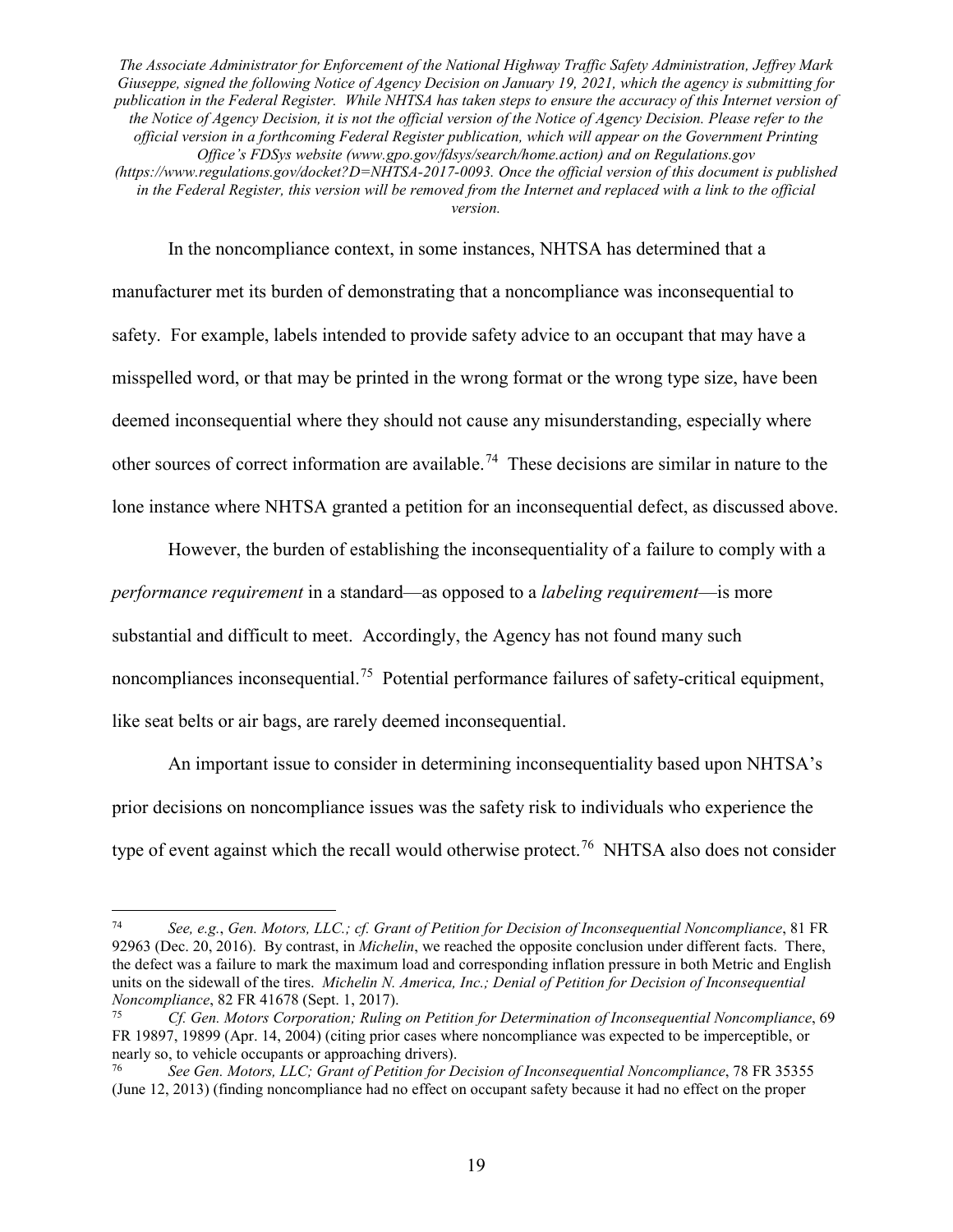*version.*

the absence of complaints or injuries to show that the issue is inconsequential to safety.<sup>77</sup> "Most" importantly, the absence of a complaint does not mean there have not been any safety issues, nor does it mean that there will not be safety issues in the future.<sup>"78</sup> "[T]he fact that in past reported cases good luck and swift reaction have prevented many serious injuries does not mean that good luck will continue to work."<sup>79</sup>

Arguments that only a small number of vehicles or items of motor vehicle equipment are affected have also not justified granting an inconsequentiality petition.<sup>80</sup> Similarly, NHTSA has rejected petitions based on the assertion that only a small percentage of vehicles or items of equipment are actually likely to exhibit a noncompliance. The percentage of potential occupants that could be adversely affected by a noncompliance does not determine the question of inconsequentiality. Rather, the issue to consider is the consequence to an occupant who is

 $\overline{a}$ 

operation of the occupant classification system and the correct deployment of an air bag); *Osram Sylvania Prods. Inc.; Grant of Petition for Decision of Inconsequential Noncompliance*, 78 FR 46000 (July 30, 2013) (finding occupant using noncompliant light source would not be exposed to significantly greater risk than occupant using similar compliant light source).

<sup>77</sup> *See Combi USA Inc., Denial of Petition for Decision of Inconsequential Noncompliance*, 78 FR 71028, 71030 (Nov. 27, 2013).

<sup>78</sup> *Morgan 3 Wheeler Ltd.; Denial of Petition for Decision of Inconsequential Noncompliance*, 81 FR 21663, 21666 (Apr. 12, 2016).

<sup>79</sup> *United States v. Gen. Motors Corp.*, 565 F.2d 754, 759 (D.C. Cir. 1977) (finding defect poses an unreasonable risk when it "results in hazards as potentially dangerous as sudden engine fire, and where there is no dispute that at least some such hazards, in this case fires, can definitely be expected to occur in the future").

<sup>80</sup> *See Mercedes-Benz, U.S.A., L.L.C.; Denial of Application for Decision of Inconsequential Noncompliance,* 66 FR 38342 (July 23, 2001) (rejecting argument that noncompliance was inconsequential because of the small number of vehicles affected); *Aston Martin Lagonda Ltd.; Denial of Petition for Decision of Inconsequential Noncompliance*, 81 FR 41370 (June 24, 2016) (noting that situations involving individuals trapped in motor vehicles—while infrequent—are consequential to safety); *Morgan 3 Wheeler Ltd.; Denial of Petition for Decision of Inconsequential Noncompliance*, 81 FR 21663, 21664 (Apr. 12, 2016) (rejecting argument that petition should be granted because the vehicle was produced in very low numbers and likely to be operated on a limited basis).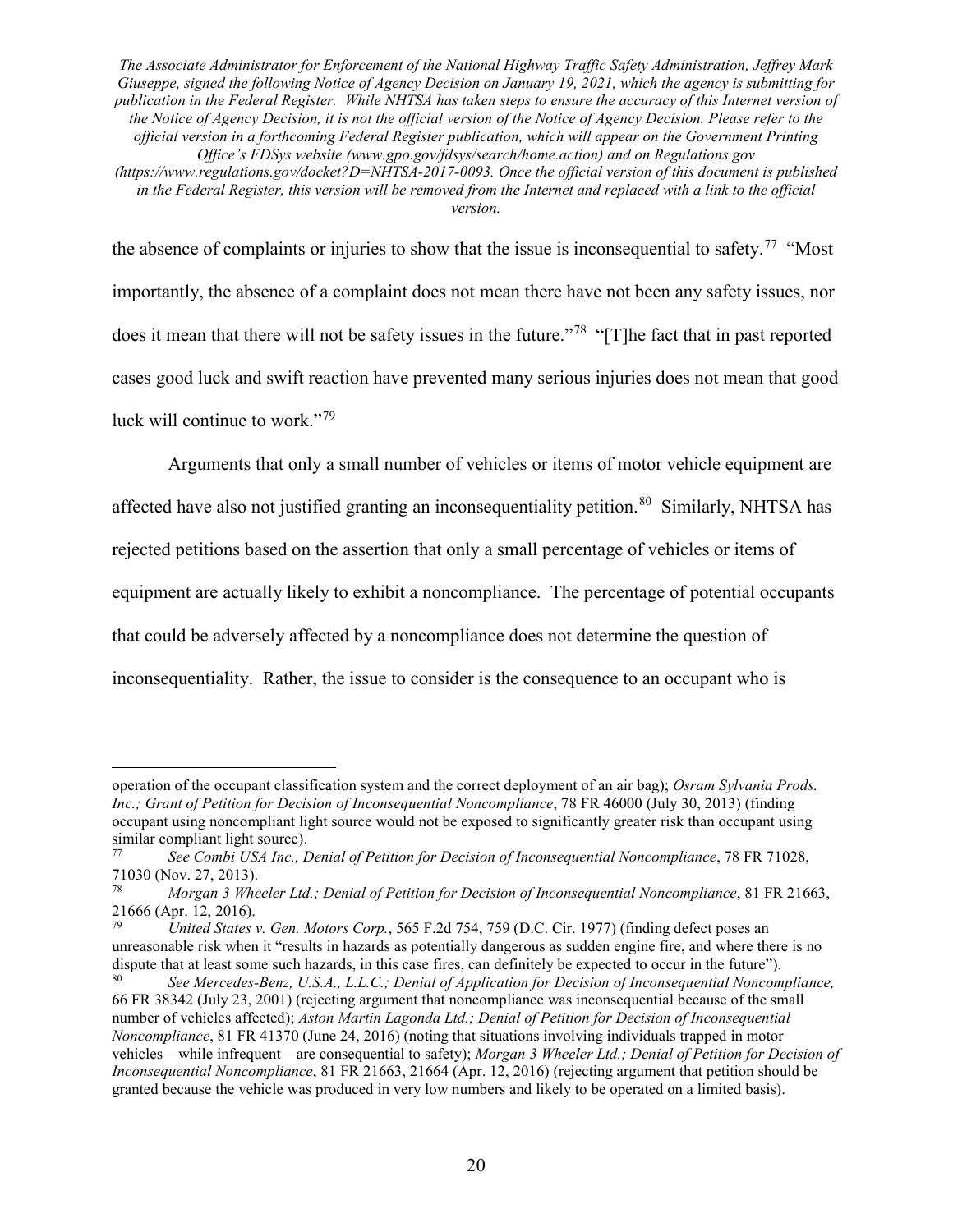exposed to the consequence of that noncompliance.<sup>81</sup> These considerations are also relevant when considering whether a defect is inconsequential to motor vehicle safety.

### **V. Information before the Agency**

Ford advances several arguments in support of its Petition. In sum, Ford asserts that there is a difference in expected performance between desiccated and non-desiccated Takata PSAN inflators; that there are design differences between its covered inflators and another variant of the same type; that although there are signs of aging in field returns, there is no indication of propellant degradation that could lead to rupture and no imminent safety risk; and that no ruptures of the covered inflators are expected to occur for at least over twenty-six years of cumulative exposure in the worst-case environment, for the worst-case vehicle configuration, and worst-case customer usage. Ford supports these arguments with its own analyses, results of inflator testing and analyses conducted by three outside entities, and predictive modeling.

### **A. Ford's Statistical Analysis of MEAF Data**

Ford undertook its own statistical analysis of data in the Master Engineering Analysis File ("MEAF"),<sup>82</sup> which Ford contends "shows a clear difference in expected field performance between desiccated and non-desiccated inflators," and "suggests that the factors causing

 <sup>81</sup> *See Gen. Motors Corp.; Ruling on Petition for Determination of Inconsequential Noncompliance*, 69 FR 19897, 19900 (Apr. 14, 2004); *Cosco Inc.; Denial of Application for Decision of Inconsequential Noncompliance*, 64 FR 29408, 29409 (June 1, 1999).

<sup>82</sup> For several years, Takata has inspected, tested, and analyzed inflators returned from the field. The compiled and summarized test results for hundreds of thousands of inflators are contained in the Takata MEAF, which is updated on an ongoing basis. Takata's MEAF file was available to the Agency in making its determination, and it is from this file that some of the information considered by the Agency was derived, and discussed herein.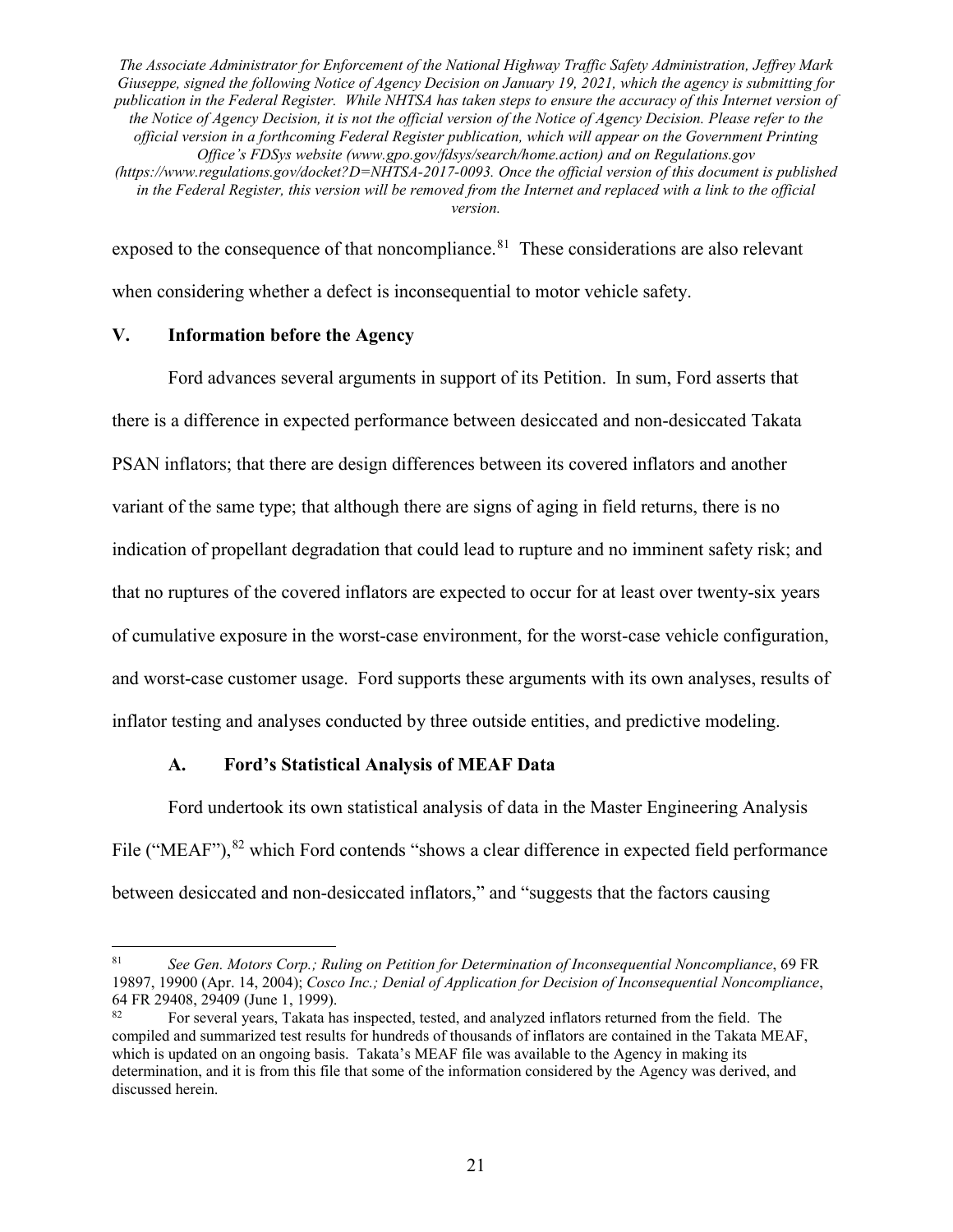degradation in the non-desiccated population of inflators are not currently affecting" the covered Ford inflators.<sup>83</sup> Four charts underpin Ford's assertions.

The first chart is of box plots of primary-chamber pressures of covered Ford inflators by age, which Ford asserts shows there is "[n]o significant trend of primary pressure increase with inflator age."84 The second chart Ford provides is a lognormal histogram illustrating the frequency of maximum values of primary-chamber pressure of covered Ford inflators, which Ford asserts shows that the probability of a covered Ford inflator exceeding a 92.37 MPa "threshold"<sup>85</sup> is estimated as less than  $1 \times 10^{-15}$ .<sup>86</sup> Ford's third chart illustrates predicted primary-chamber pressure for covered Ford inflators with probability curves for three module ages—15, 20, and 30 years old, which Ford contends shows that the probability of a module with thirty years in service exceeding a 92.37 MPa threshold is  $6.56 \times 10^{-6.87}$  And a fourth chart consists of probability plots (log normalized, 95% confidence) comparing primary-chamber pressure maximum values between Ford modules with desiccated Takata PSAN inflators and Ford modules with non-desiccated Takata PSAN inflators.<sup>88</sup> Ford states this shows that the probability of exceeding a 92.37 MPa threshold for desiccated parts "is several orders of magnitude lower than that of non-desiccated parts."<sup>89</sup>

<sup>83</sup> November 2020 Presentation at 11; October 2018 Presentation at 14.<br>November 2020 Presentation at 7: October 2018 Presentation at 10

<sup>84</sup> November 2020 Presentation at 7; October 2018 Presentation at 10.<br> $^{85}$  This annears to be the level at which Ford considers an abnormal de-

This appears to be the level at which Ford considers an abnormal deployment to be a potentiality. This 92.37 figure is used throughout Ford's materials.

<sup>86</sup> November 2020 Presentation at 8; October 2018 Presentation at 11.

<sup>87</sup> November 2020 Presentation at 9; October 2018 Presentation at 12.<br>88 November 2020 Presentation at 10: October 2018 Presentation at 13

<sup>&</sup>lt;sup>88</sup> November 2020 Presentation at 10; October 2018 Presentation at 13.<br> $\frac{89}{64}$ 

*Id.*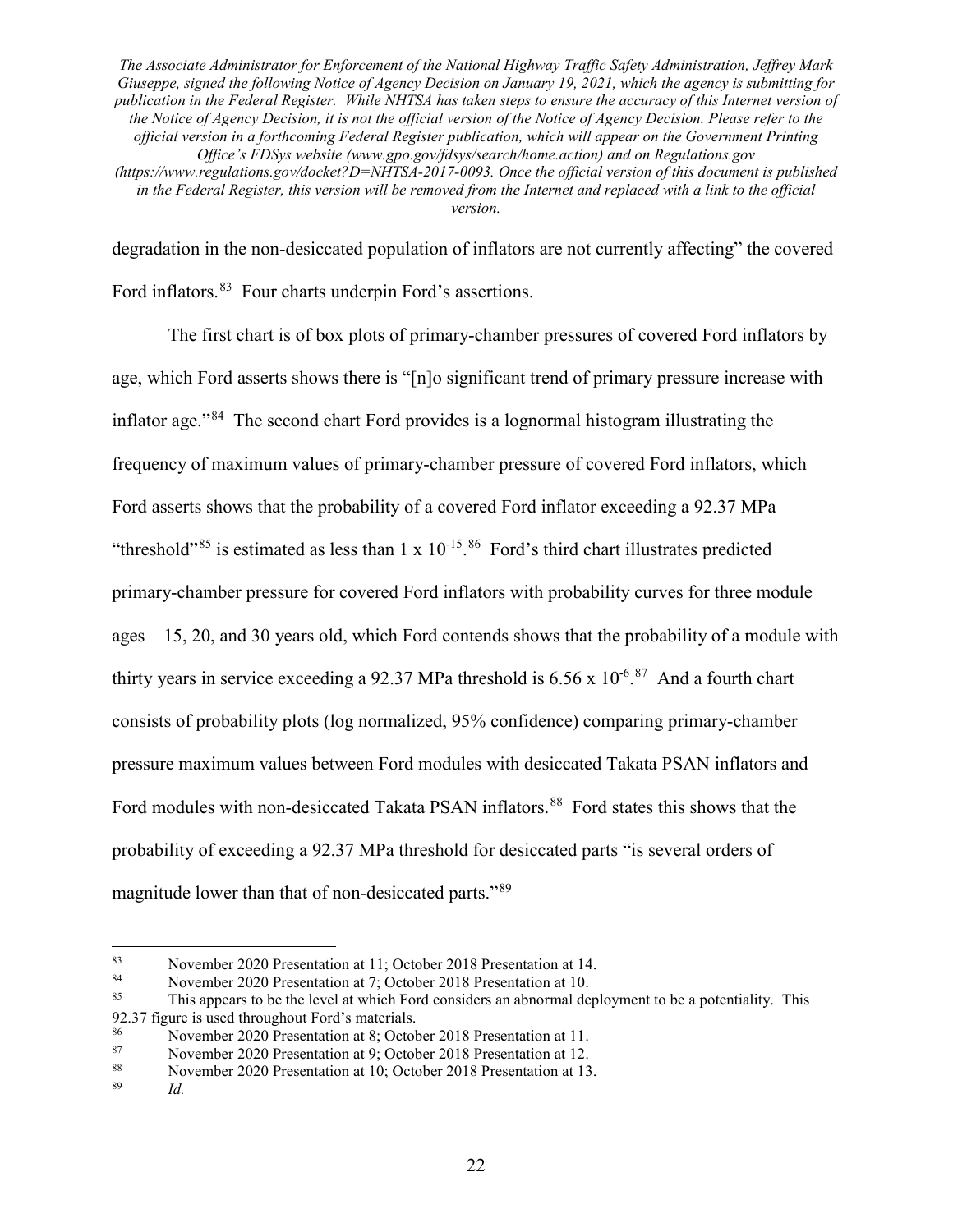#### **B. Takata's Live Dissections and Ballistic Testing**

According to Ford, Takata analyzed 1,992 calcium-sulfate desiccated PSDI-5 driver-side air bag inflators returned from the field from Ford vehicles, which included 1,008 inflators from Ford Ranger vehicles<sup>90</sup> and 984 from Fusion/Edge vehicles.<sup>91</sup> Analysis involved both live dissections and ballistic testing, with 1,257 inflators subject to ballistic testing, and 735 inflators subject to live dissection.<sup>92</sup> Ford concludes from the results that while "no indication of degradation that could lead to a rupture and no imminent risk to safety has been identified," Takata's analysis did "identif[y] signs of aging" in the inflators.  $93$ 

Ford did not much further explain the nature or results of this ballistic testing and live

dissection in either its October 2018 or November 2020 Presentations. Ford does, however,

further describe such analyses with respect to the approximately 423 inflators from Ford Rangers

that Takata had analyzed at that point.<sup>94</sup>

Ford asserts that about 360 live dissections of the Ford Ranger inflators demonstrated

"consistent inflator output performance"—specifically, that measurements of ignition-tablet

<sup>91</sup> November 2020 Presentation at 12; October 2018 Presentation at 7. Takata also analyzed 895 inflators from Nissan Versa vehicles. *See* Recall No. 17V-449; Petition at 11 ("approximately 1,000").

<sup>&</sup>lt;sup>90</sup> Ford noted in its Petition that twenty of these inflators were from salvage yards "where the conditions used to store the parts cannot be determined." Petition at 11.

<sup>92</sup> November 2020 Presentation at 12; October 2018 Presentation at 15; *see* Petition at 14.

<sup>&</sup>lt;sup>93</sup><br>November 2020 Presentation at 12; October 2018 Presentation at 15.<br>Peritian at 14. Ford poted that twenty of the inflators from Eord Ponce

Petition at 14. Ford noted that twenty of the inflators from Ford Rangers were from salvage yards "where the conditions used to store the parts cannot be determined." *Id.* at 11.

When Ford filed its Petition, Takata had analyzed over 1,300 of its calcium-sulfate desiccated PSDI-5 driver-side air bag inflators: the approximately 423 inflators from Ford Rangers, and the remainder from Nissan Versa vehicles. *Id.* at 14.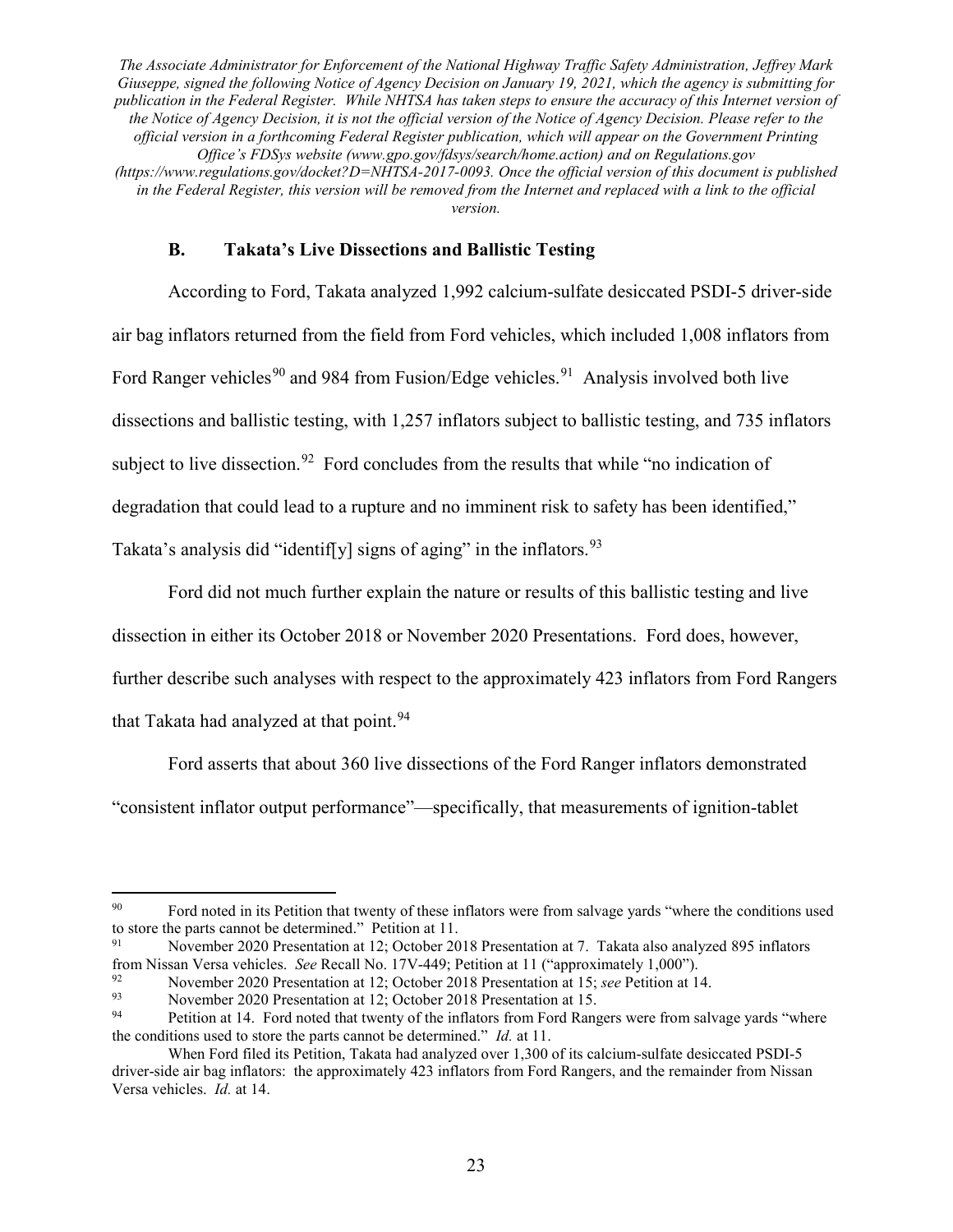discoloration, "generate" density, <sup>95</sup> and moisture content of certain inflator constituents did not indicate a reduction-in-density trend.<sup>96</sup> Ford describes in its Petition that during visual inspection of the covered Ford inflators, "Takata observed slight discoloration of the propellant tablets in the primary and secondary chambers," but that such discoloration "is not an indicant by itself that the propellant has degraded"—only that the propellant had been exposed to elevated temperatures.<sup>97</sup> Takata also observed changes in color in the primary and secondary booster auto-ignition tablets.<sup>98</sup> On a scale of  $1-10$ , with a discoloration of 10 "indicating severe exposure" to elevated temperatures, Ford states that "the vast majority"<sup>99</sup> of observed discoloration in inflators obtained from vehicles in certain high-heat-and-humidity states "was within the 1–3 range after seven to eleven years of vehicle service," while acknowledging that "[s]even samples were in the 5–6 range."100 Accordingly, Ford asserts, the results of visual inspection "evidence time-in-service, but not tablet density loss."101 Ford's Petition also states that Takata took density measurements of propellant tablets in the primary and secondary

 <sup>95</sup> Ford utilizes the term "generate" throughout its Petition. *See, e.g.*, Petition at 3 ("generate system") & 6 ("generate"). In the Agency's experience, "generate" is not among nomenclature commonly used with respect to air bag inflators—NHTSA is more familiar with the term "genera*nt*." In context, however, it appears that Ford is referring to an inflator's function generating gas to inflate the air bag, or the air bag inflator's propellant itself. *See id.*; *see also id.* at 15 (referring to "Generate – 2004," indicating a reference to a particular type of propellant produced by Takata).<br> $\frac{1}{4}$  at 11 12

 $\frac{96}{97}$  *Id.* at 11–12.

 $\frac{97}{98}$  *Id.* at 12.

Ford did not state the exact size of this "vast majority."<br>
Petition at 12.<br>  $\frac{100}{L}$ 

*Id.*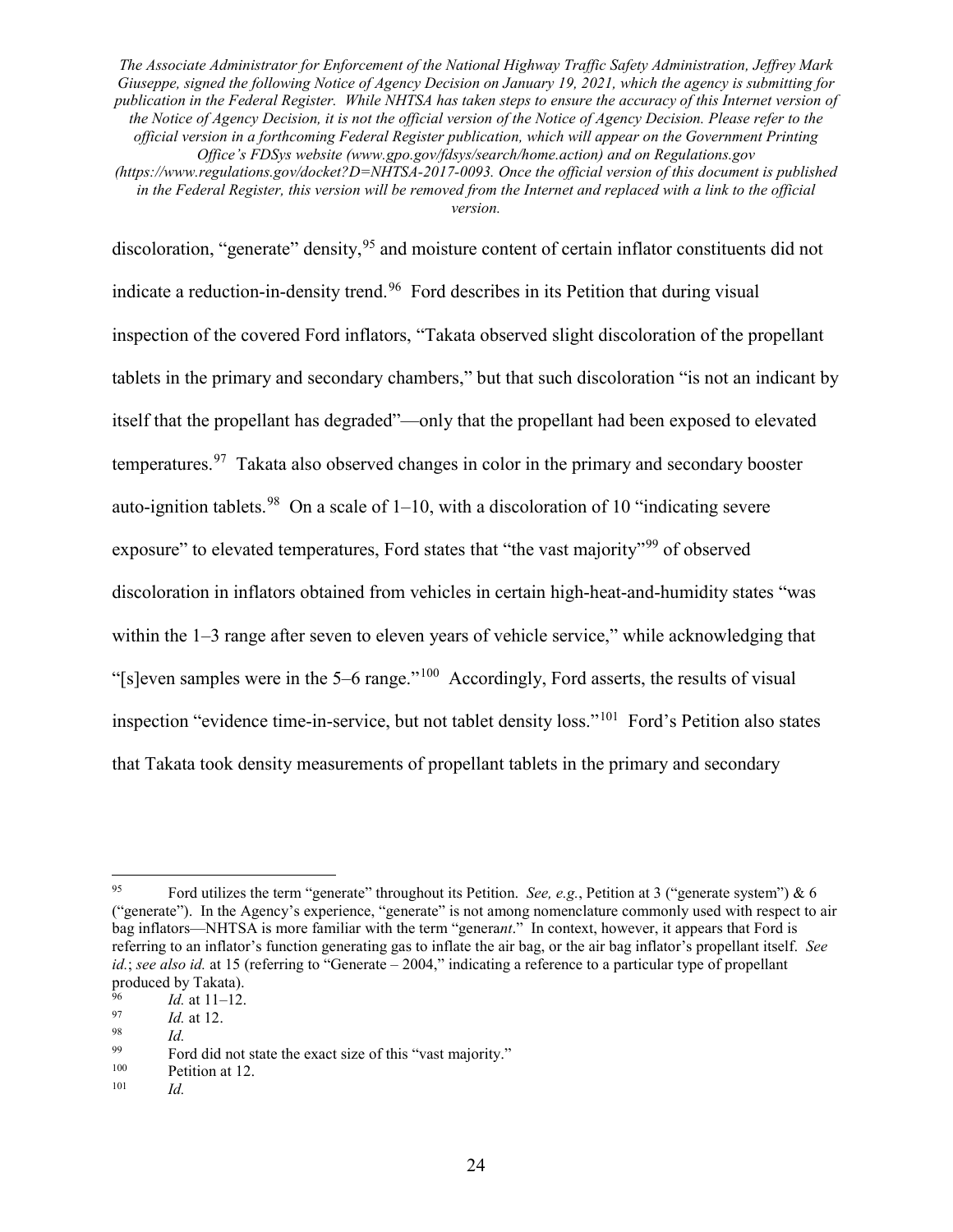chambers of covered Ford inflators.<sup>102</sup> "[A] small number of samples<sup>103</sup> were measured with a density slightly below the minimum average tablet production specification," although Ford noted that "a nearly equal number . . . measured densities higher than the maximum average tablet production specification."<sup>104</sup> Ford argues that such data does "not support a conclusion that tablet density is degrading in the inflators designed for Ford after 10 years of service."<sup>105</sup>

Ford contends in its Petition that its conclusions are further supported by forty-seven ballistic deployment tests that showed no inflator exceeding the production primary-chamber pressure performance specifications.<sup>106</sup> The results of these tests are, according to Ford, consistent with data from newly manufactured PSDI-5 inflators in Ford vehicles.<sup>107</sup> Ford also emphasizes that Takata did not observe pressure vessel ruptures or pressure excursions on any desiccated PSDI-5 inflator, and that "[t]he maximum primary chamber pressure that Takata measured" in covered Ford inflators was about 15 MPa lower than that measured in a covered Nissan inflator (which exhibited primary chamber pressure exceeding  $60 \text{ MPa}$ ).<sup>108</sup>

# **C. "Design Differences" in Inflators Equipped in Ford Vehicles**

In its Petition, Ford contends that "[t]here are significant design differences" in the covered Ford inflators when compared to the covered Nissan inflators, and that such differences

102 *Id.*

<sup>&</sup>lt;sup>103</sup> Ford did not state the exact size of this sample.<br> $\frac{104}{P}$  Petition at 12, 13

 $^{104}$  Petition at 12–13.<br>  $^{105}$  *Id at* 13

 $\frac{105}{106}$  *Id.* at 13.

 $\frac{106}{107}$  *Id.* at 12–13.

 $\frac{107}{108}$  *Id.* at 14.

*Id.*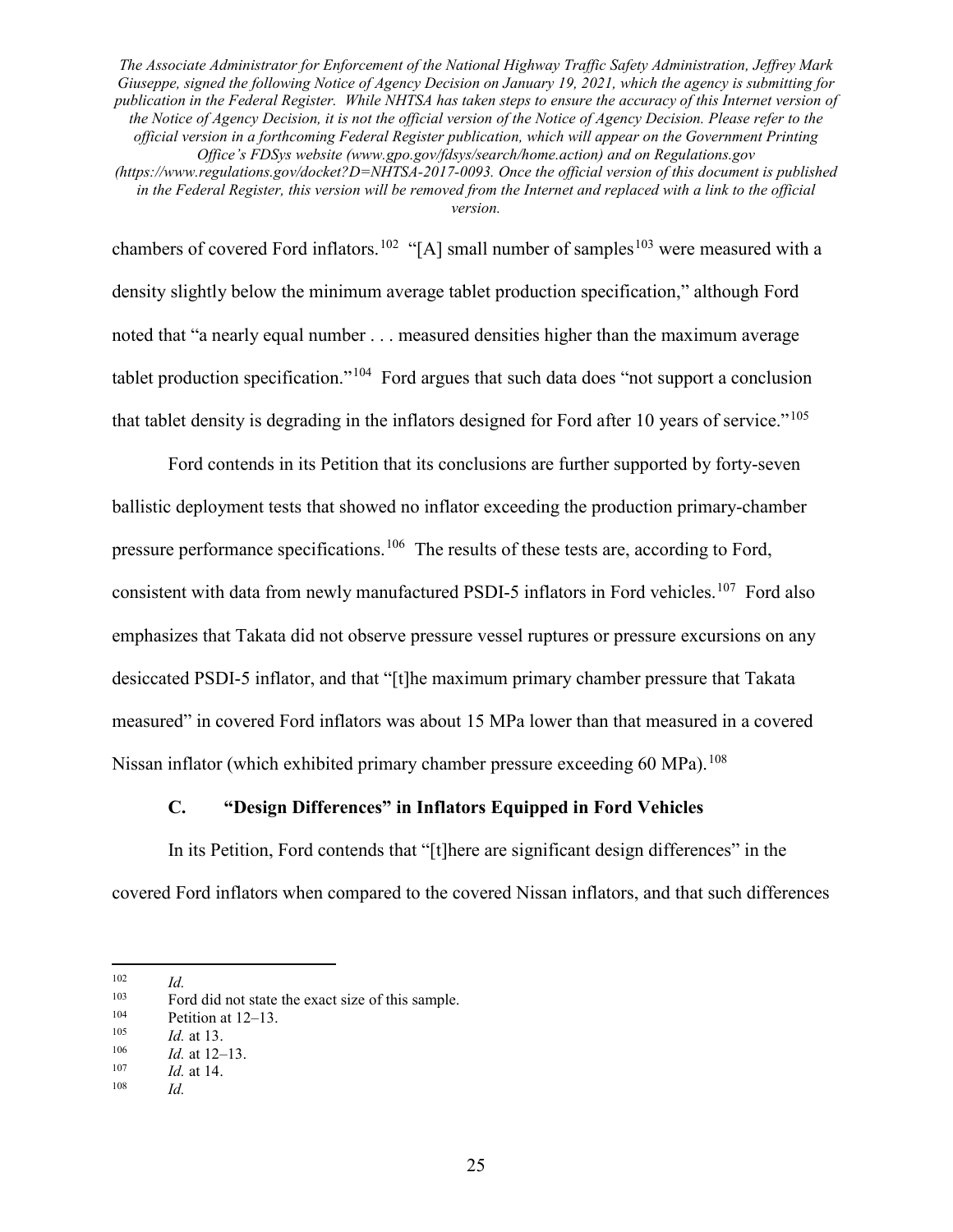may explain differences observed between the inflator variants in generate properties and during testing.109 Ford cites its inflator variant as having "fewer potential moisture sources" because the inflators contain only two, foil-wrapped auto-ignition tablets (instead of three that are not foilwrapped), contain divider disk foil tape, and utilize certain EPDM generate cushion material (instead of ceramic) that "reduces generate movement over time, maintains generate integrity, and leads to consistent and predictable burn rates."<sup>110</sup> Ford posits that such differences may explain differences observed between the two inflator variants' generate material properties, and ballistic-testing results. $^{111}$ 

### **D. Northrop Grumman's Analysis**

Northrop Grumman ("NG") analyzed the covered Ford inflators, results of which were presented to the Agency subsequent to Ford's filing of its Petition. According to Ford, NG's assessment of field-return parts and modeling "identified expected signs of aging but no indication of degradation that could lead to rupture," and the assessment "identified clear and significant differences between desiccated and non-desiccated inflators of similar age and  $design.$ "<sup>112</sup>

Specifically, NG undertook 58 dissections, 138 tank tests, MEAF analysis, design comparisons, CT scans, and ballistic modeling. The inflators subject to dissection and tank tests

 $\frac{109}{110}$  *Id.* at 14–15.

<sup>&</sup>lt;sup>110</sup> *Id.* at 15–16 (providing table).<br><sup>111</sup> *Id.* at 14–15; see also Novemb

<sup>111</sup> *Id.* at 14–15; *see also* November 2020 Presentation at 31; October 2018 Presentation at 29–30.<br>
November 2020 Presentation at 13: October 2018 Presentation at 16

November 2020 Presentation at 13; October 2018 Presentation at 16.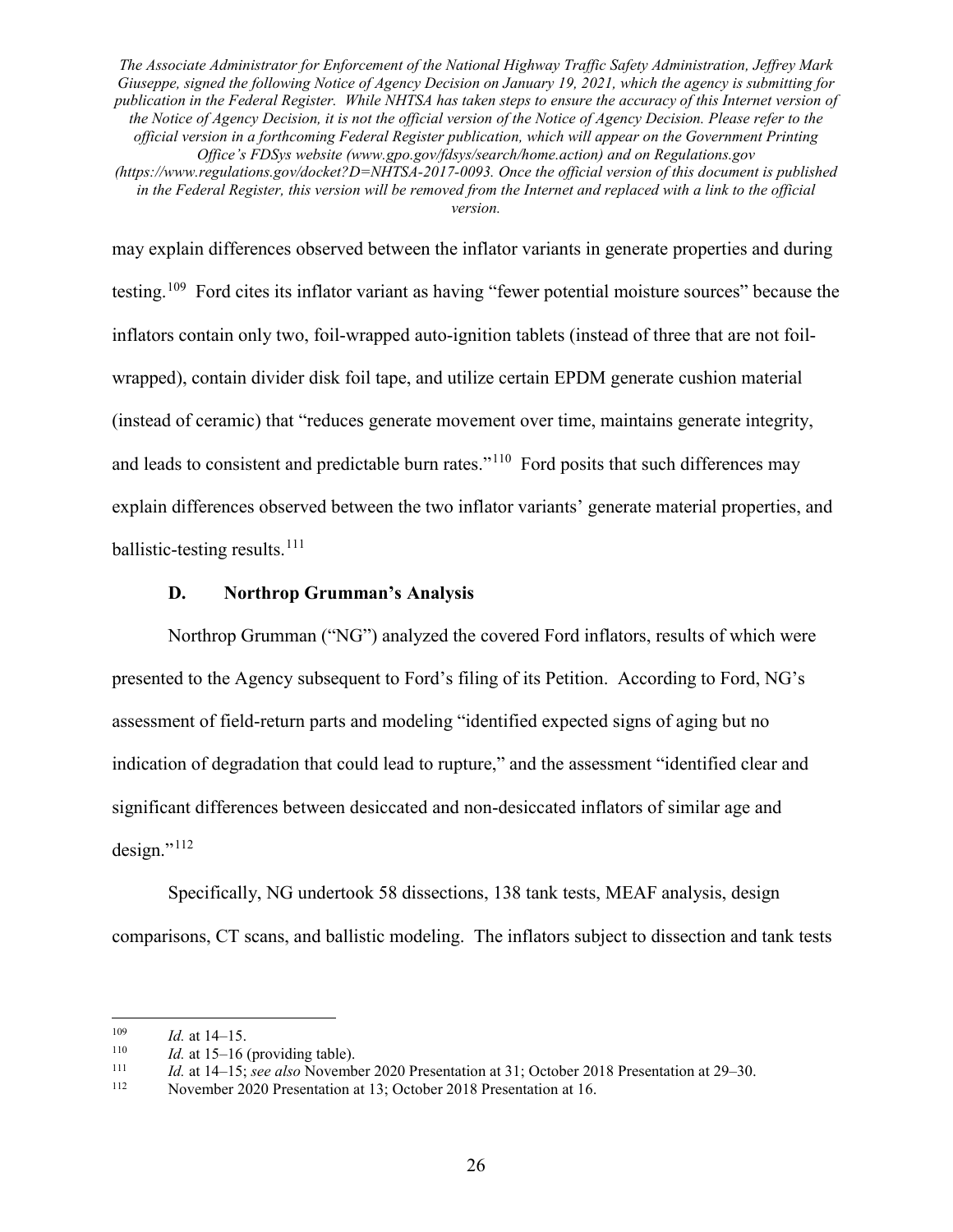included inflators from Ford Rangers (2006-2007, prefix ZN) and Fusions (2006-2008, prefix ZQ) in South Florida; Edges (2006-2008, prefix ZQ) in South Florida and Georgia; Rangers (2006-2007, prefix ZN) in Arizona, Rangers in Michigan (2006-2008, prefix ZN); and virgin inflators (prefixes  $ZN$  and  $ZO$ ).<sup>113</sup>

NG also completed probability-of-failure projections for the covered Ford inflators under its inflator aging model, on which Ford updated the Agency in November 2020.<sup>114</sup> Ford considered the results of those projections in conjunction with anticipated vehicle attrition and the probabilities of crashes with air bag deployments.<sup>115</sup>

### **1. Live Dissections**

According to Ford, NG performed various assessments related to live dissections of inflators: 116

- Propellant health analysis. According to Ford, the covered Ford inflators are susceptible to energetic disassembly when tablet density is at 1.64 g/cc or lower, <sup>117</sup> and the densities of the tablets from such returned inflators were measured "well above" 1.63-1.64 g/cc.
- AI-1 analysis. NG measured the propellant tablets for outer diameter ("OD"), weight, and color. Ford states that the OD and weight of field returns were "similar" to virgin

<sup>113</sup> November 2020 Presentation at 14; October 2018 Presentation at 17.<br>114 November 2020 Presentation at 22

<sup>&</sup>lt;sup>114</sup> November 2020 Presentation at 22.

 $\frac{115}{116}$  *Id.* 

<sup>&</sup>lt;sup>116</sup> November 2020 Presentation at 15–16; October 2018 Presentation at 18–19.<br><sup>117</sup> Although not explained, this assertion appears to be derived from NG's ballis

Although not explained, this assertion appears to be derived from NG's ballistic modeling, which found that "[a]n equivalent low press tablet density below 1.631 g/cc was required to produce sufficient augmented burning." *See* November 2020 Presentation at 17; October 2018 Presentation at 20.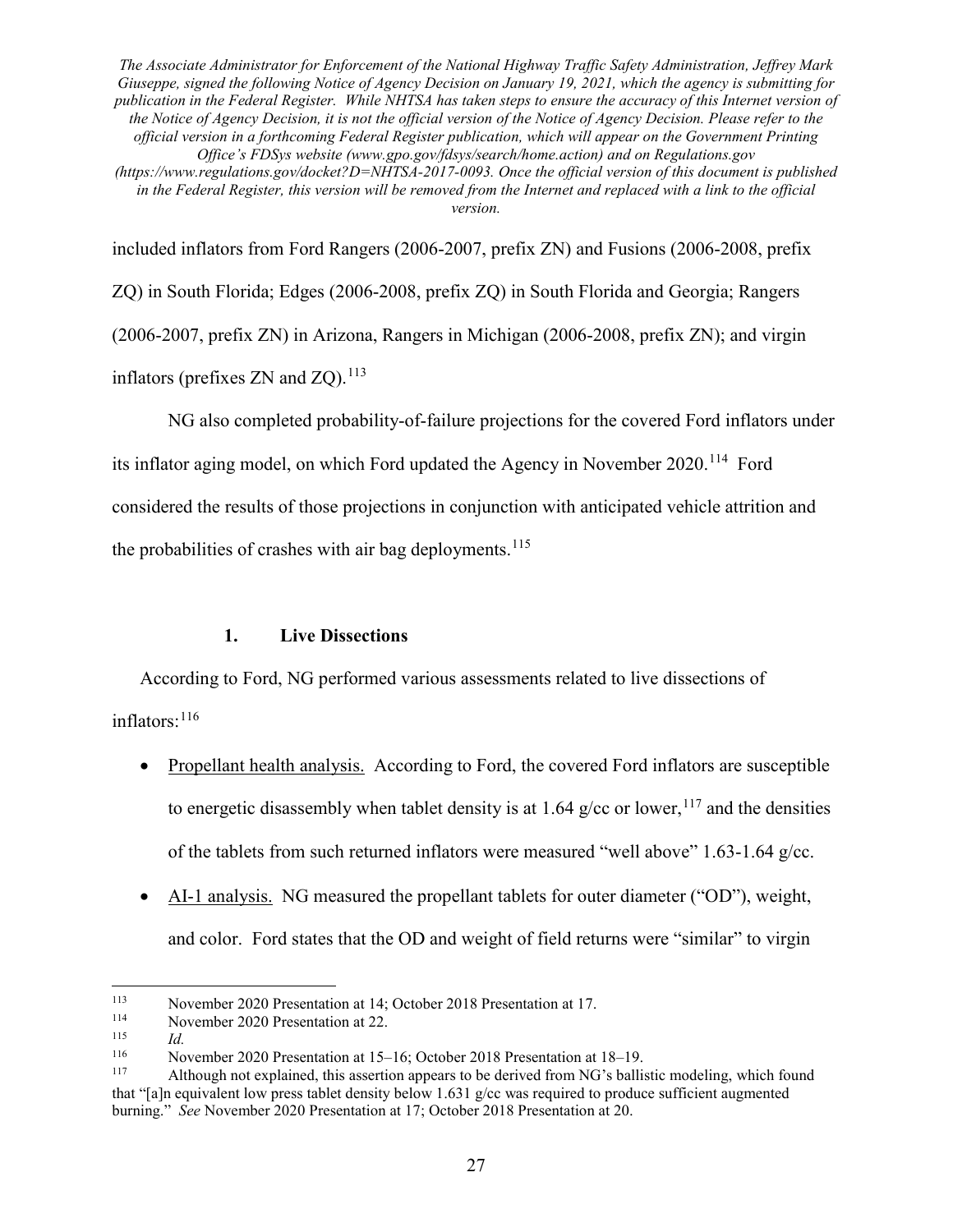inflators. Also according to Ford, "[i]n older undesiccated inflators, the AI-1 tablet color is an indicator of age based on humidity and temperature exposure in the field, and the returned inflators retained a 0-2 color (10 the darkest)," which was "similar" to virgin inflators. Ford further notes that thermogravimetric analysis "indicated similar weight loss to virgin samples."

- Moisture content. According to Ford, the propellants from the returned inflators were lower in moisture content than non-desiccated PSDI-5 inflators (prefix ZA) and desiccated PSDI-5 (prefix YT) inflators.
- X-ray micro-computed tomography (micro-CT scan). Ford asserts that "[n]o definitive trend was observed with respect to void count, size, or total volume, and tablet density." According to Ford, "[t]ypically, 20,000 voids were identified ranging in size from  $1x10^{-5}$ to .3 cubic millimeters."
- Scanning electron microscope (SEM). NG processed 2004 tablets from non-desiccated PSAN inflators (prefix ZA) through the Independent Testing Coalition's ("ITC") aging study (1920 cycles).<sup>118</sup> Those had "higher surface roughness than tablets from Ford desiccated inflators." Propellant in desiccated PSDI-5 inflators (prefixes GE and YT) aged at 1920 cycles, according to Ford, also had higher surface roughness than propellant in the field-returned Ford PSDI-5 inflators (prefixes ZN and ZQ)—which had surface roughness "similar" to propellant in virgin inflators.

 <sup>118</sup> The ITC is funded by a consortium of vehicle manufacturers.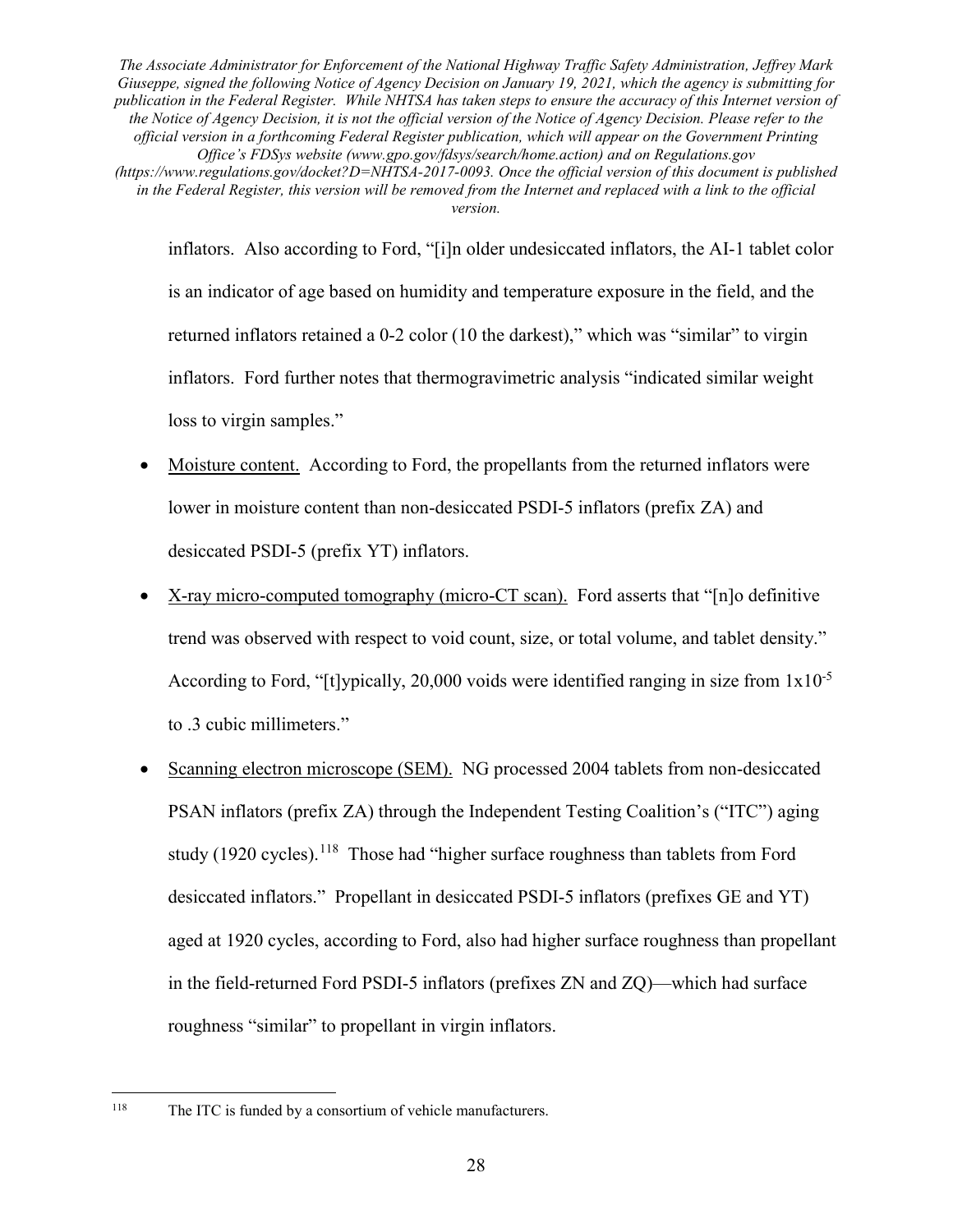- Burn rate (closed bomb). According to Ford, "[n]o significant differences were observed between 2004 propellant from virgin and returned inflators," and "[n]o anomalous pressure traces were observed."
- O-ring. Ford states that "[a]lthough a significant decrease in [O]-ring squeeze is observed in the 2006-8 PSDI-5D inflator igniter assembly sealing system, the remaining squeeze is deemed acceptable to prevent moisture leakage around the O-ring." According to Ford, older O-rings have a loss of resiliency from a decrease in the horizontal diameter that occurs with increasing age.
- Inflator Tank Testing. Ford states that results showed one Ford PSDI-5 inflator (ZN prefix) with a chamber pressure approximately 20% higher than the average of the other tested inflators. "All other PSDI-5 ZN curves were grouped tightly with the virgin inflators," as were, according to Ford, the ZQ prefix inflators. Ford also notes that the inflator with the higher pressure was from a vehicle in Michigan, and that the pressure "was well below any expected inflator rupture pressure."

### **2. Ballistic Modeling**

NG developed ballistic models "to investigate the observed performance behavior of Ford PSDI-5 ZN and ZQ inflators and to evaluate the potential sensitivity of the inflators to certain design deviations."119 Representative performance models were anchored to measured pressure data from virgin inflators.<sup>120</sup> "The models simulated inflator ignition, chamber

<sup>&</sup>lt;sup>119</sup> November 2020 Presentation at 17; October 2018 Presentation at 20.

*Id.*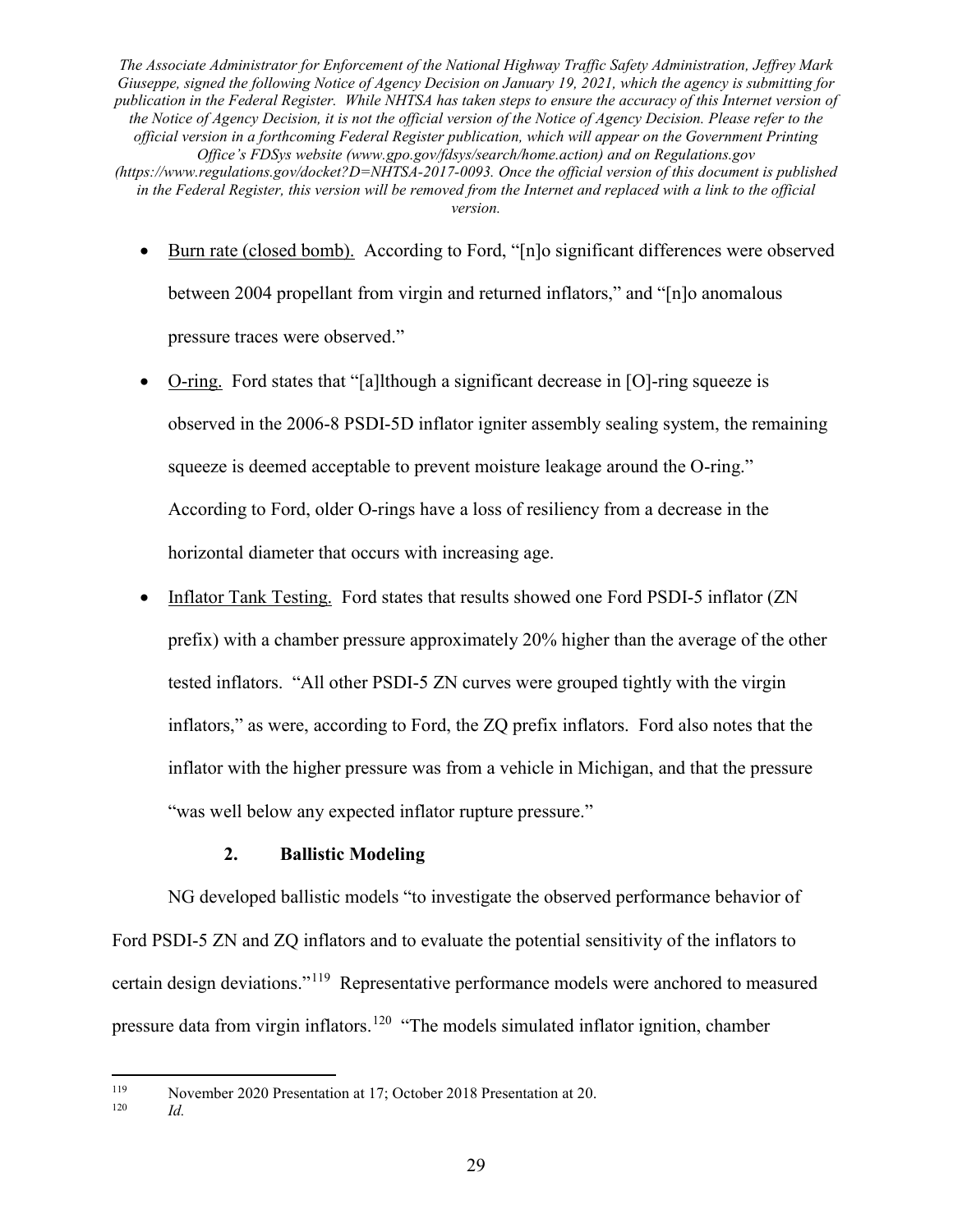volumetric filling, burst tape rupture, ignition delay between chambers and steady state combustion."121 According to Ford, the PSDI-5 design required "significant degradation of the 2004 propellant tablets" to obtain failure pressures.<sup>122</sup> Specifically, "[a]n equivalent low press tablet density below 1.631 g/cc was required to produce sufficient augmented burning."<sup>123</sup> Ford states that such degradation was not observed in the field returns of covered Ford inflators.<sup>124</sup>

### **3. MEAF Assessment**

NG analyzed MEAF data up to February 2018 to determine whether covered Ford inflators had energetic deployment ("ED") rates were dependent on platform, inflator age, climate zone, or other factors.<sup>125</sup> Among the "key" findings according to Ford: for nondesiccated PSDI-5 inflators, abnormal deployments began to occur after 10.5 years, and EDs after 11.5 years; inflator variants with calcium-sulfate desiccant experienced normal deployments up to 12.5 years (which at the time were the oldest inflators contained in the MEAF); the calcium-sulfate desiccant "appear[ed] to be largely saturated after 8 years;" and the covered Ford inflators contained less moisture in the 3110 booster propellant than the nondesiccated inflators.<sup>126</sup>

- $\frac{122}{123}$  *Id.*
- $\frac{123}{124}$  *Id.*
- $\frac{124}{125}$  *Id.*
- $\frac{125}{126}$  *Id. Id.*

 $\frac{121}{122}$  *Id.*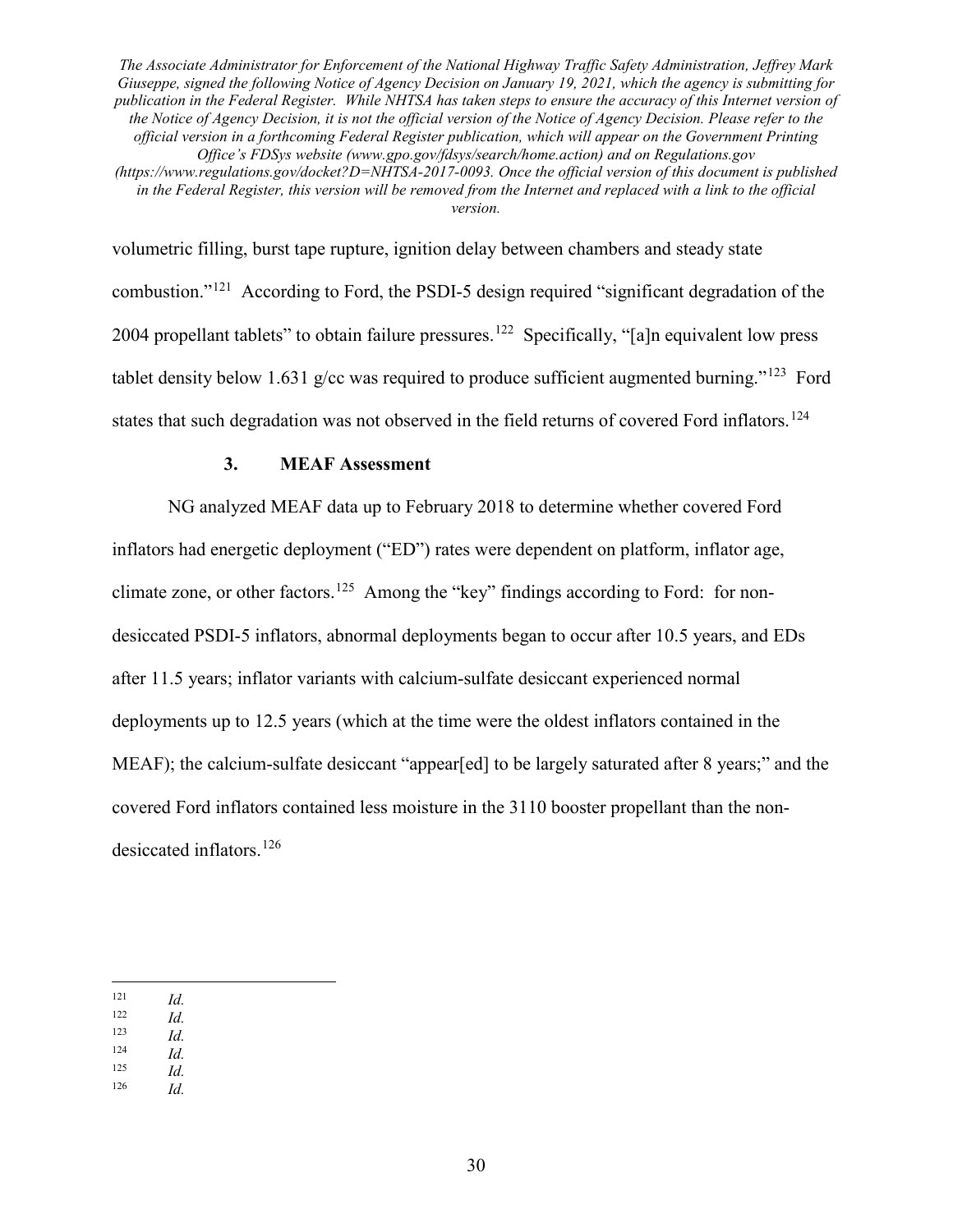### **4. Probability-of-Failure Projections**

In its November 2020 Presentation to the Agency, Ford cites NG's PSAN Inflator Test Program and Predictive Aging Model Final Report from October 2019 ("NG Model"), <sup>127</sup> first observing that this report indicates that for another OEM's PSDI-5 inflator with a calciumsulfate desiccant (prefix YT), a T3 vehicle in Miami with the most severe aging (top 1%, hereinafter a "1% usage" vehicle), may reach a probability of failure of 1 in 10,000 (.01%) in less than thirty years.128 Ford then states that under the NG model, for the Ford covered inflators prefixes ZN and ZQ, a 1% usage T3 vehicle in Miami has an expected 25.7 and 25.6 years, respectively, to a .01% probability of failure.<sup>129</sup> Ford further states that this is an additional two years when compared to the YT prefix version of the inflator (of another OEM).<sup>130</sup>

Ford then asserts that the earliest Fusion/Milan/MKZ vehicles equipped with the covered Ford inflators were built in 2005, and that if those vehicles perform as T3 vehicles, the earliest calendar year for a 1 in 10,000 probability of failure is 2031 for a 1% usage vehicle.<sup>131</sup> Similarly, Ford asserts that the earliest Ranger, Edge/MKX vehicles equipped with the covered

<sup>&</sup>lt;sup>127</sup> NG previously submitted this report to the Agency, which contains information regarding the safety of desiccated Takata PSAN inflators. The report is available at

https://www.nhtsa.gov/sites/nhtsa.dot.gov/files/documents/ngis\_takata\_investigation\_final\_report\_oct\_2019.pdf.<br><sup>128</sup> November 2020 Bessertation at 22. T3 refers to a "temperature hand." Under NG's generat there are the November 2020 Presentation at 23. T3 refers to a "temperature band." Under NG's report, there are three temperature bands—T1, T2, T3. T3 is the highest temperature band, representing vehicles with maximum inflator temperatures near or slightly above 70°C. NG Report at 18–19; *see* November Presentation at 24. The "1% usage vehicle" refers to a vehicle with the most severe environmental exposure based on customer usage. *See* November 2020 Presentation at 24.<br>
November 2020

<sup>&</sup>lt;sup>129</sup> November 2020 Presentation at 25.<br> $\frac{130}{14}$ 

 $\frac{130}{131}$  *Id.* 

*Id.* at 26.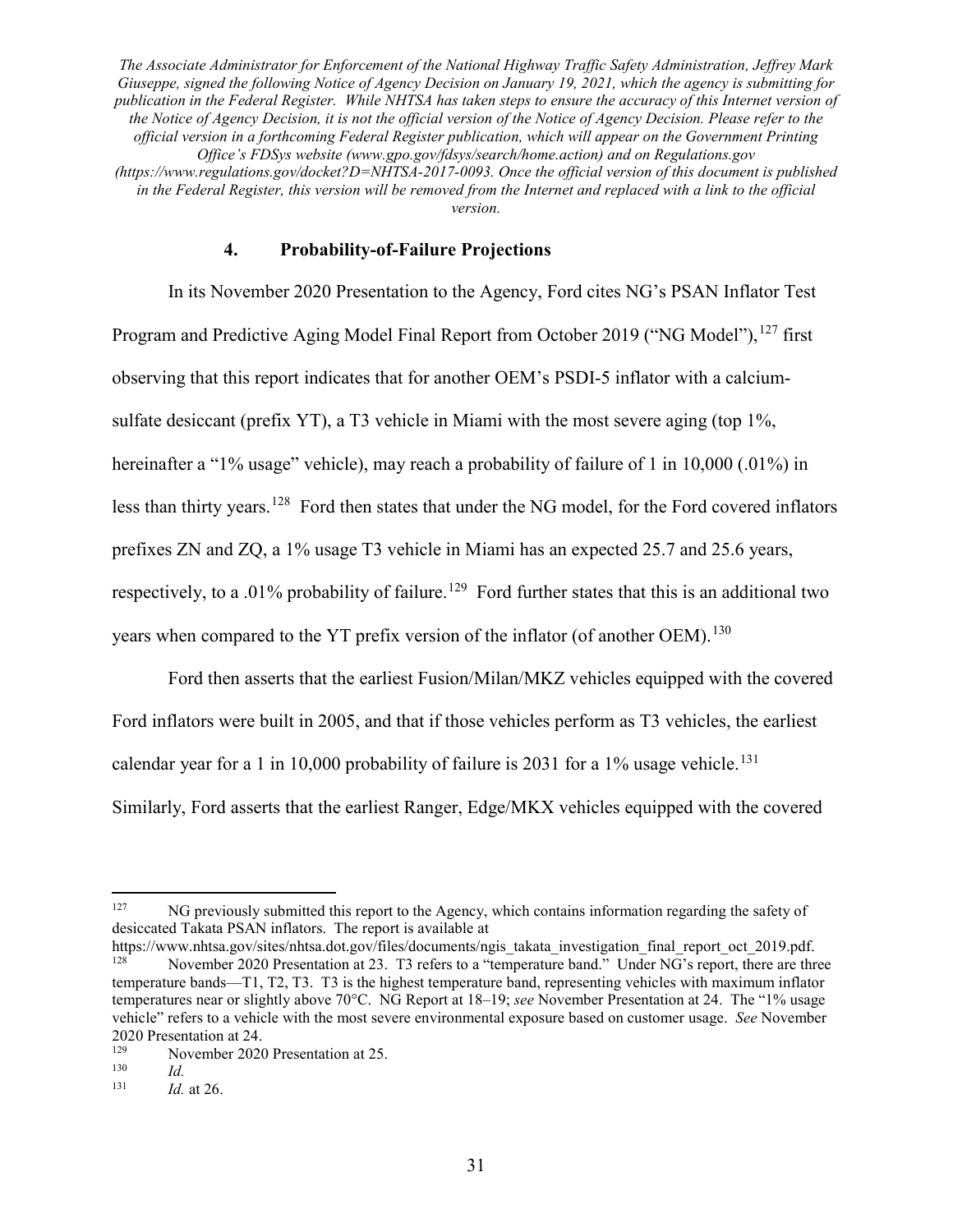Ford inflators were built in 2006, and that if those vehicles perform as T3 vehicles, the earliest

calendar year for a 1 in 10,000 probability of failure is 2032 for a 1% usage vehicle.<sup>132</sup>

Ford builds on these assertions by stating that "for a rupture to occur the vehicle must be in service and experience a crash resulting in airbag deployment," and that based on vehicle attrition and crash statistics, Ford does not project a field event at twenty-six years of service.<sup>133</sup> Ford provides the below data in support:  $134$ 

| Vehicle    | Model Year    | Volume<br>(Florida) | Probability of Inflator<br>Rupture <sup>135</sup> at 26 Years in | Expected<br><b>Cumulative Events</b> |
|------------|---------------|---------------------|------------------------------------------------------------------|--------------------------------------|
|            |               |                     | Service                                                          | at 26 Years in<br>Service            |
| Fusion     | $2006 - 2012$ |                     |                                                                  |                                      |
| <b>MKZ</b> | $2006 - 2012$ | 75,232              | 5.08E-07                                                         | 0.038                                |
| Milan      | $2006 - 2011$ |                     |                                                                  |                                      |
| Edge       | $2007 - 2010$ |                     |                                                                  |                                      |
| <b>MKX</b> | $2007 - 2010$ | 39,161              | 6.34E-07                                                         | 0.025                                |
| Ranger     | $2007 - 2011$ |                     |                                                                  |                                      |

Ford therefore states that the earliest a Ford vehicle in a Miami-type environment may reach a .01% probability of failure is over a decade in the future for a 1%-usage T3 vehicle and that, in other words, "the predictive model suggests that no inflator ruptures are expected to

 $\frac{132}{133}$  *Id.* 

 $\frac{133}{134}$  *Id.* 

 $\frac{134}{135}$  *Id.* 

Ford notes this was "[a]djusted for the population attrition  $\&$  accident probabilities using vehicles currently registered in Florida (not all of which have always been registered in Florida)." *Id.*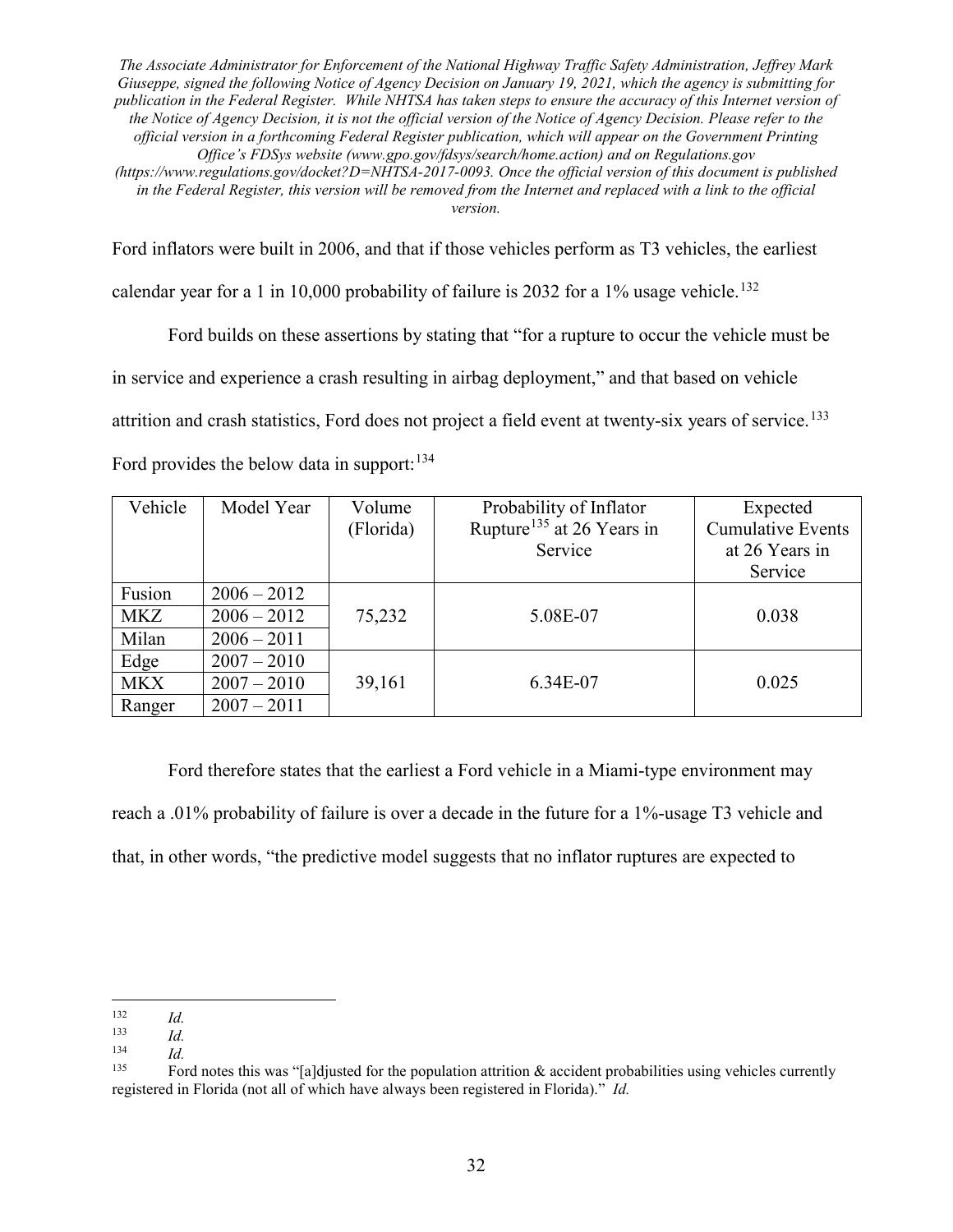occur for at least 26 years of cumulative exposure in the worst case environment, worst case vehicle configuration, and worst case customer usage" (*i.e.*, 2031 for the oldest vehicles).<sup>136</sup>

Ford also makes several other observations, including that:  $137$ 

- "[s]tudying parts prior to approximately 16-18 years in service would not identify meaningful inflator aging information" (*i.e.*, 2023 for the oldest vehicles);
- the ITC, in coordination with NG, is conducting a surveillance program for desiccated Takata PSAN inflators, and data gathered from that program can validate the NG models;
- "[w]ith newer inflators that have not yet shown signs of aging, there is a significant opportunity for improving the fidelity and accuracy of the model with enhanced anchoring data"; and
- there is time for a separate surveillance program for the covered Ford inflators "well before any potential risk is projected" after the results of NG's surveillance program that are expected in 2021.

Ford concludes that it "believes that the current data indicates that the subject inflators do not present an unreasonable risk to safety and that it supports granting the petition."<sup>138</sup>

 $\frac{136}{137}$  *Id.* at 26–27.

 $\frac{137}{138}$  *Id.* at 27.

<sup>138</sup> *Id.*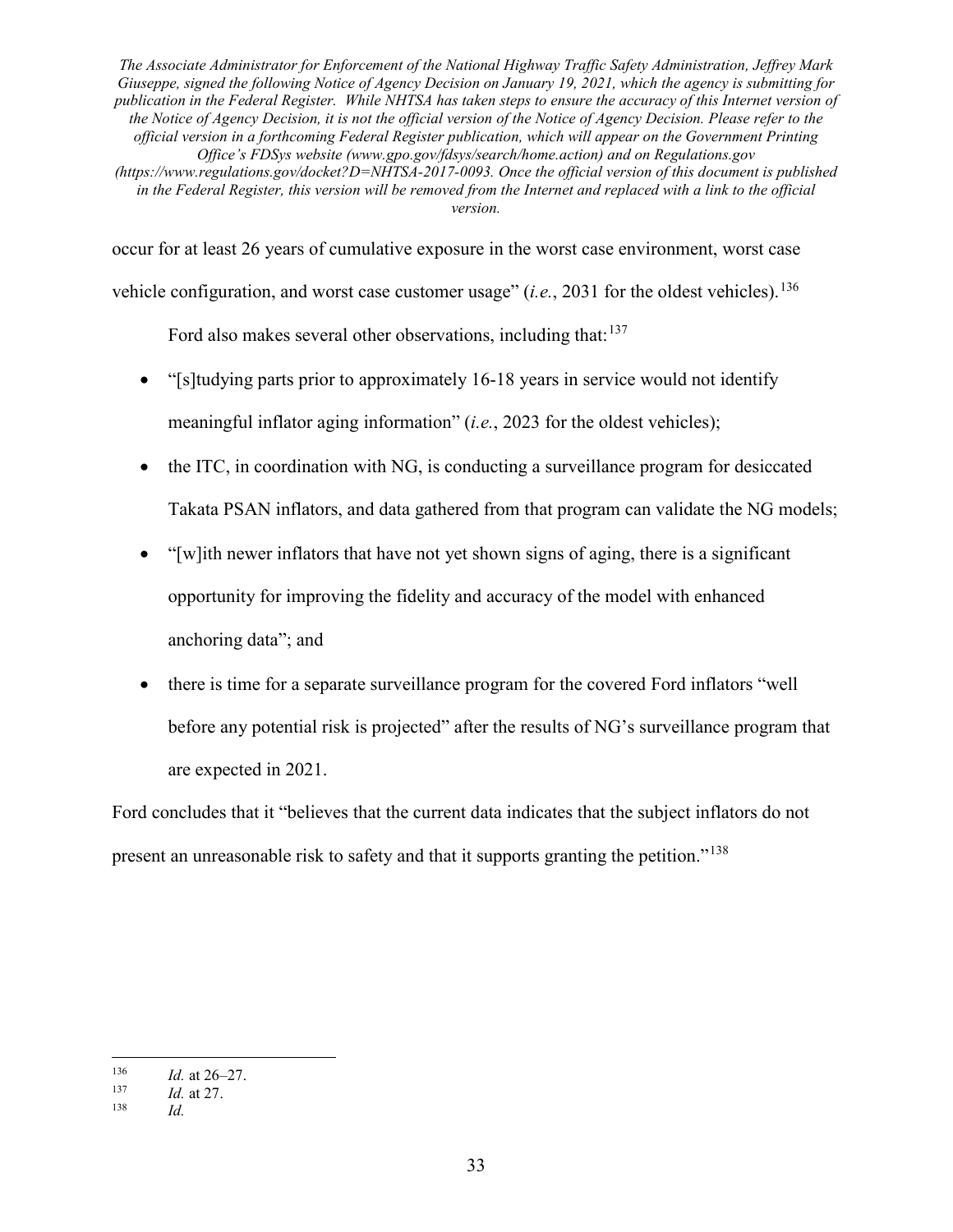#### **E. Additional Third-Party Analysis**

According to Ford, an additional Third Party found that no pressure excursions were detected in the covered Ford inflators analyzed to date.<sup>139</sup> The Third Party also found that some field inflators experienced porosity growth greater than virgin inflators with 2004 propellant, "but not to a level sufficient to cause pressure excursions in bomb testing."<sup>140</sup> In addition, " $[n]$ <sup>o</sup> significant increase in tablet ODs was observed for field populations" of covered inflators.<sup>141</sup> These findings were derived from live dissections performed on 39 inflators and deployment tests on 65 inflators.<sup>142</sup> The inflators were field-return parts obtained from Florida, Michigan, and Ohio.<sup>143</sup>

## **VI. Response to Ford's Supporting Information and Analyses**

Ford, through its Petition and supporting analysis, seeks to show that the covered Ford inflators are not at risk of rupture such that the defect is inconsequential to safety. First, as noted above, when taking into consideration the Agency's noncompliance precedent, an important factor is also the severity of the consequence of the defect were it to occur—*i.e.*, the safety risk to an occupant who is exposed to an inflator rupture. Ford did not provide any information to suggest that result would be any different were a covered Ford inflator to rupture in a Ford vehicle.

<sup>143</sup> *Id.*

<sup>&</sup>lt;sup>139</sup> *Id.* at 18; October 2018 Presentation at 21.

 $\frac{140}{141}$  *Id.* 

 $\frac{141}{142}$  *Id.* 

 $\frac{142}{143}$  *Id.*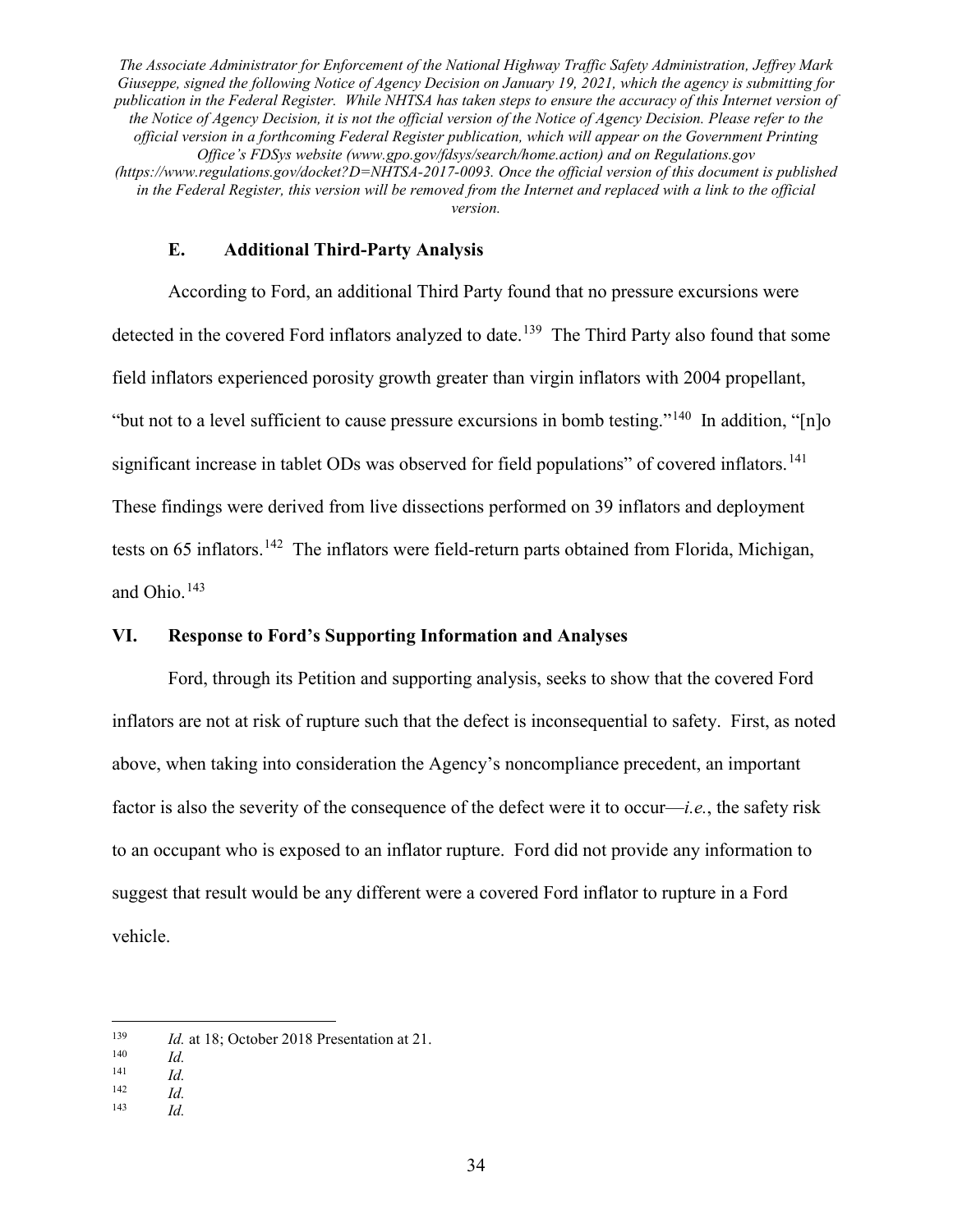And second, as a general matter, at various points, Ford's Petition implicitly appears to adopt the covered Nissan inflators as a standard for inconsequentiality. However, differentiating the covered Ford inflators from the covered Nissan inflators, *e.g.*, through ballistic-testing or live-dissection results, does not directly answer the question of whether the defect in the covered Ford inflators is, on its own merits, inconsequential to motor vehicle safety. Even assuming that the covered Ford inflators compare favorably to the covered Nissan inflators, NHTSA has not made an inconsequentiality determination for the covered Nissan inflators—nor will it be doing so.<sup>144</sup> Ford similarly argued in subsequent materials, for example, with regard to NG's live dissections and predictive-model results, as well as Ford's statistical analysis of the MEAF, that the covered Ford inflators compared favorably to other inflator variants, and even to nondesiccated inflators. Merely demonstrating that one's own defective product compares favorably to another's defective product does not suffice for an inconsequentiality determination.

Relatedly, Ford's argument regarding "design differences" between the covered Ford and covered Nissan inflators appears to be more of an identification of areas for further study or potential explanation—not a standalone argument in support of an inconsequentiality determination. Ford identifies design differences "that *may* account for the difference in material properties of the generate," and differences in pressures measured during ballistic testing of the

 <sup>144</sup> Ford's comparisons might carry more evidentiary weight if, for instance, the Agency had previously granted an inconsequentiality petition from Nissan for its covered inflators. Nissan did not petition the Agency for an inconsequentiality determination for its covered inflators. *See also* 49 CFR 556.4(c) (requiring such a petition is submitted not later than thirty days after defect or noncompliance determination).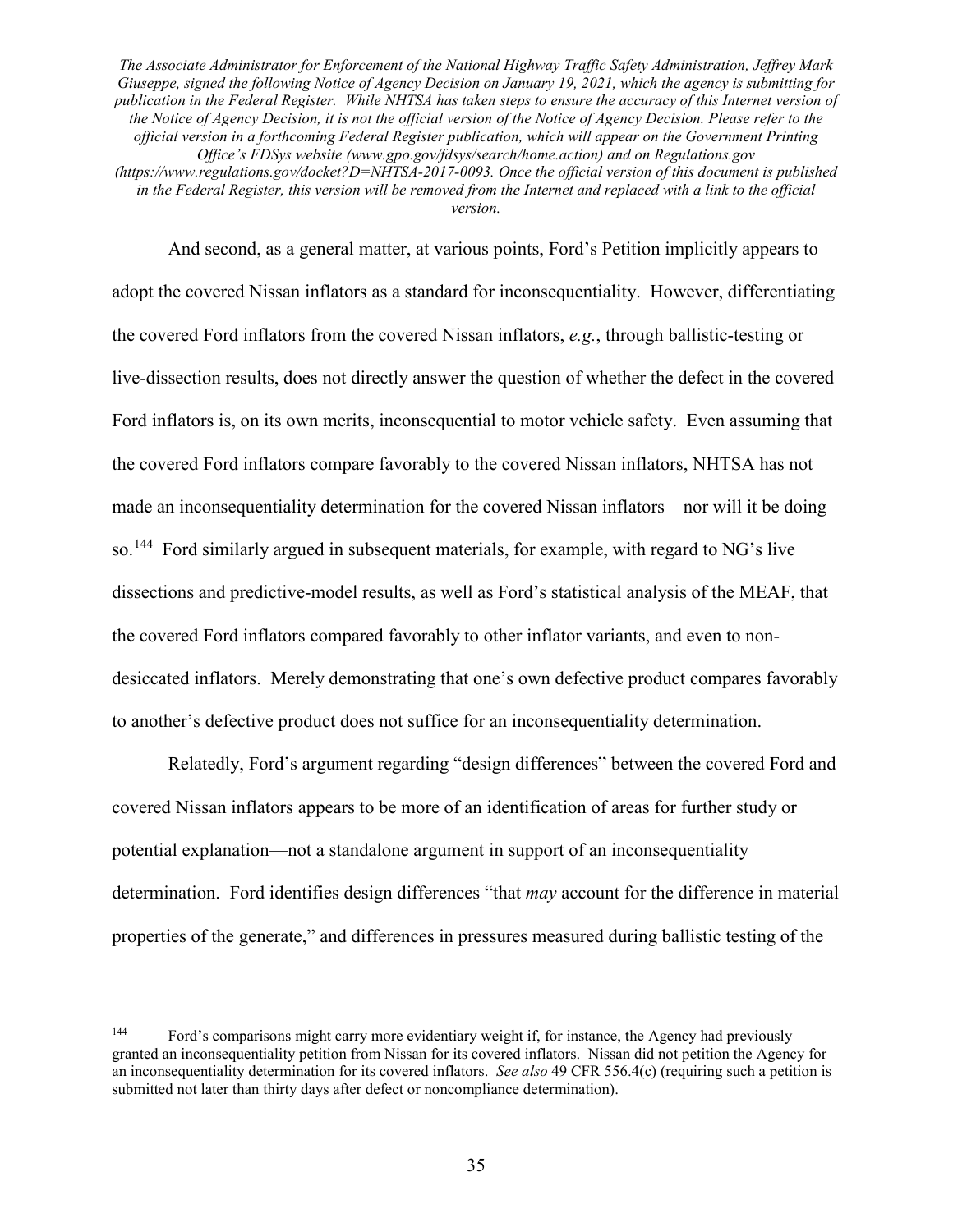inflators.145 Ford did not persuasively connect these design differences to meaningful improved performance in generate properties and pressure differences<sup>146</sup> and, even if Ford had, the covered Nissan inflators are not a proxy standard for inconsequentiality.

In addition to these issues, signs of aging were observed in the covered Ford inflators; the sample sizes used for the analyses were limited; and there are shortcomings regarding various analyses that undermine their conclusions—including some information that was missing or unclear. Ford's probability-of-failure projections are also unpersuasive—and notably belied by the limited evidence available from ballistic testing and analysis on real-world field returns of the covered Ford inflators. These additional issues are discussed below.

# **A. Signs of Aging**

Ford admits that signs of aging were observed in the covered Ford inflators. While Ford indirectly dismisses this is as a non-issue—concluding that there is no degradation "that would signal either an imminent or developing risk to safety"—aging leads to degradation, which leads to risk of inflator rupture. Further, the 2004 propellant that is present in the covered Ford inflators degrades until, at some point, it no longer burns normally, but in an accelerated and unpredictable manner that can cause an inflator rupture. "The purpose of the Safety Act . . . is to prevent serious injuries stemming from established defects before they occur."<sup>147</sup> And as CAS

<sup>&</sup>lt;sup>145</sup> Petition at 14–15 (emphasis added).<br><sup>146</sup> Moreover, as described further below, based on recent MEAF data, one covered Ford inflator has the highest chamber pressure tested for Takata calcium-sulfate desiccated PSDI-5 inflators.

<sup>147</sup> *United States v. Gen. Motors Corp.*, 565 F.2d 754, 759 (D.C. Cir. 1977).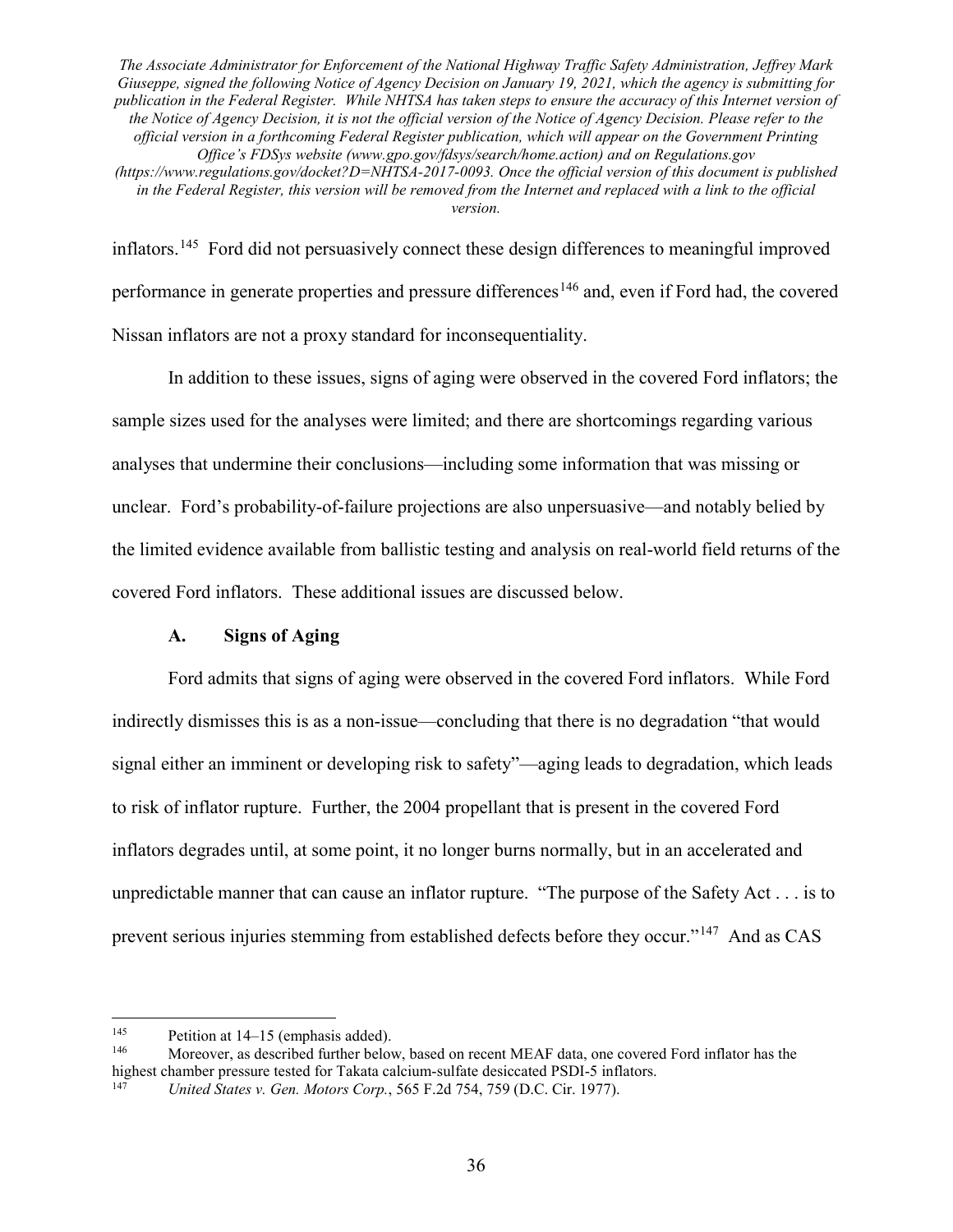commented, "tests demonstrating that inflators are 'OK for now' in no way ensures safety throughout the maximum useful life of these vehicles."<sup>148</sup>

## **B. Samples**

The Agency finds shortcomings in the sample sizes utilized in the analyses. Ford's total field-return sample was, across the Takata, NG, and the additional Third Party analyses, less than 3,000 inflators for an affected population of over 3 million vehicles. Ford presented analysis from Takata of fewer than 2,000 inflators, while NG analyzed only 196, and the additional Third Party analyzed just over 100. In total, Ford cites to 1,460 ballistic tests, which is approximately .05% of the total population subject to Ford's Petition. By comparison, for example, that percentage of the population tested is much smaller than the percentage of inflators tested as of November 2019 in a mid-sized pick-up vehicle population equipped with non-desiccated PSAN inflators—1.81%—with one observed test rupture. Ford's own statistical analysis of the MEAF regarding Pc Primary Max Value frequency<sup>149</sup> was also based on only 1,247 inflators.<sup>150</sup>

 <sup>148</sup> *See* Comments at 3.

<sup>149</sup> *See* November 2020 Presentation at 8.

Moreover, twenty of the inflators (from Ranger vehicles) were from salvage yards, "where the conditions used to store the parts cannot be determined." Petition at 11. Further highlighting the significance of this shortcoming, Ford noted in its Petition the potential importance of "vehicle environment" with respect to inflatordegradation risk but did not elaborate on this suggestion elsewhere in its Petition. *See id.* at 2; *id.* 14–16 (focusing on design differences between the covered Ford inflators and covered Nissan inflators). For purposes of its arguments related to the NG Model, Ford presented a worst-case scenario, where it was assumed for purposes of that scenario that the vehicles at issue would be in the T3 temperature band.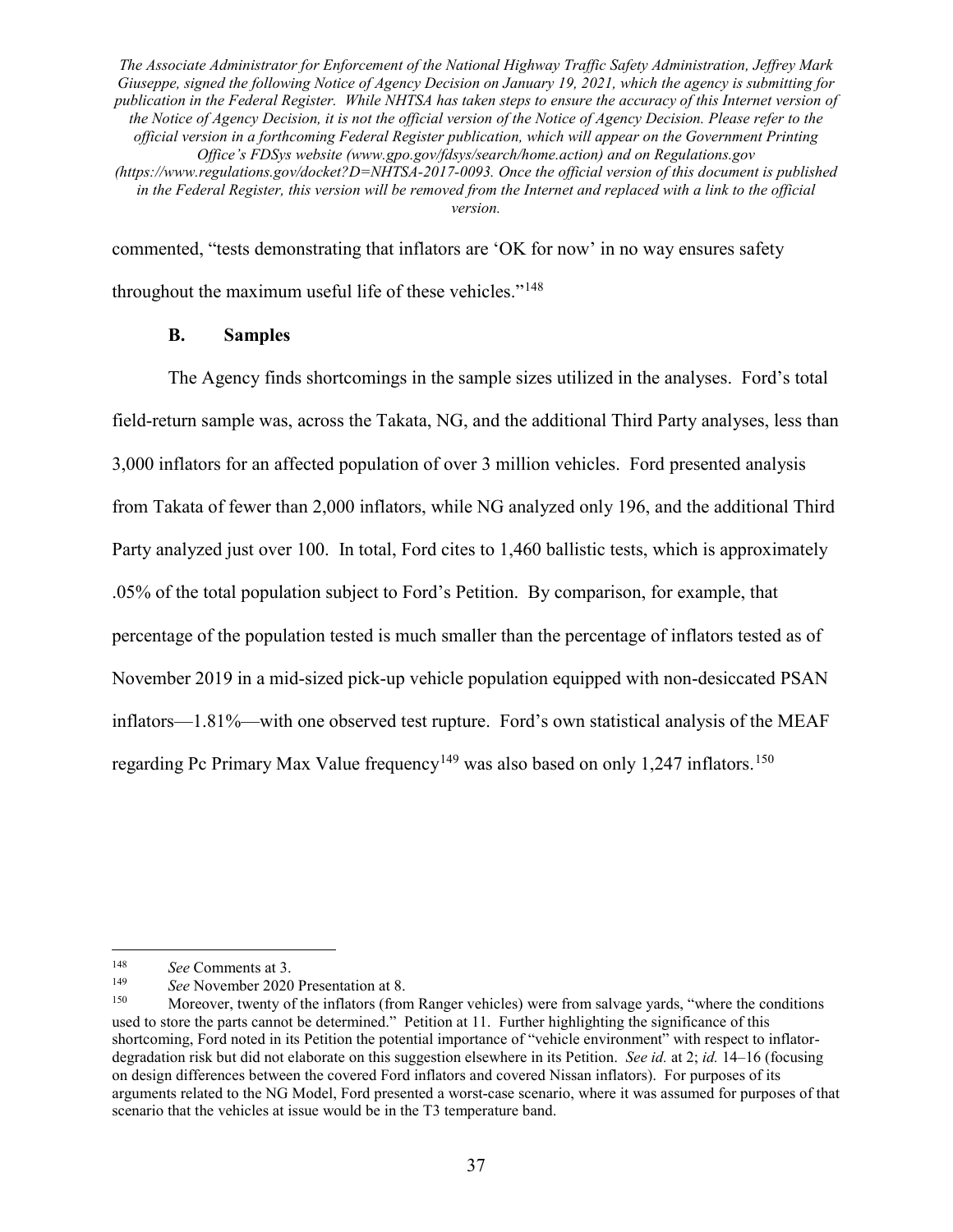#### **C. Additional Underlying Information**

Other shortcomings regarding various analyses presented here—including some information that was missing or unclear—further undermine the associated conclusions. These are identifiable in both Ford's Petition and in the subsequent Presentations to the Agency.

### **1. Ford's Petition**

As an initial matter, Ford submitted little of the relevant underlying data, and did not fully explain the underlying methodologies and results, associated with the arguments in its 2017 Petition. More specifically, one of Ford's arguments in its 2017 Petition is that Takata's live dissections of covered Ford inflators does not show tablet-density degradation or increased inflation pressure, and therefore, Takata "did not identify a reduction in density trend" in the covered Ford inflators.<sup>151</sup> Tablet discoloration was graded on a qualitative  $1-10$  scale, but to what discoloration characteristics each level of this scale corresponds is not explained. And Ford's conclusion that a "vast majority" of discoloration in certain inflators was within a certain low range of discoloration (with seven samples in a certain mid-range) is vague, and Ford did not provide information about the specific distribution of the results (*e.g.*, the number of inflators receiving each discoloration value or the number of inflators in each Zone).<sup>152</sup>

Ford also provides little information about the specific inflators tested and associated results with regard to density measurements—such as actual dimensions, mass, and densities,

 $151$  *Id.* at 11.<br> $152$  *See id at* 

<sup>152</sup> *See id.* at 12.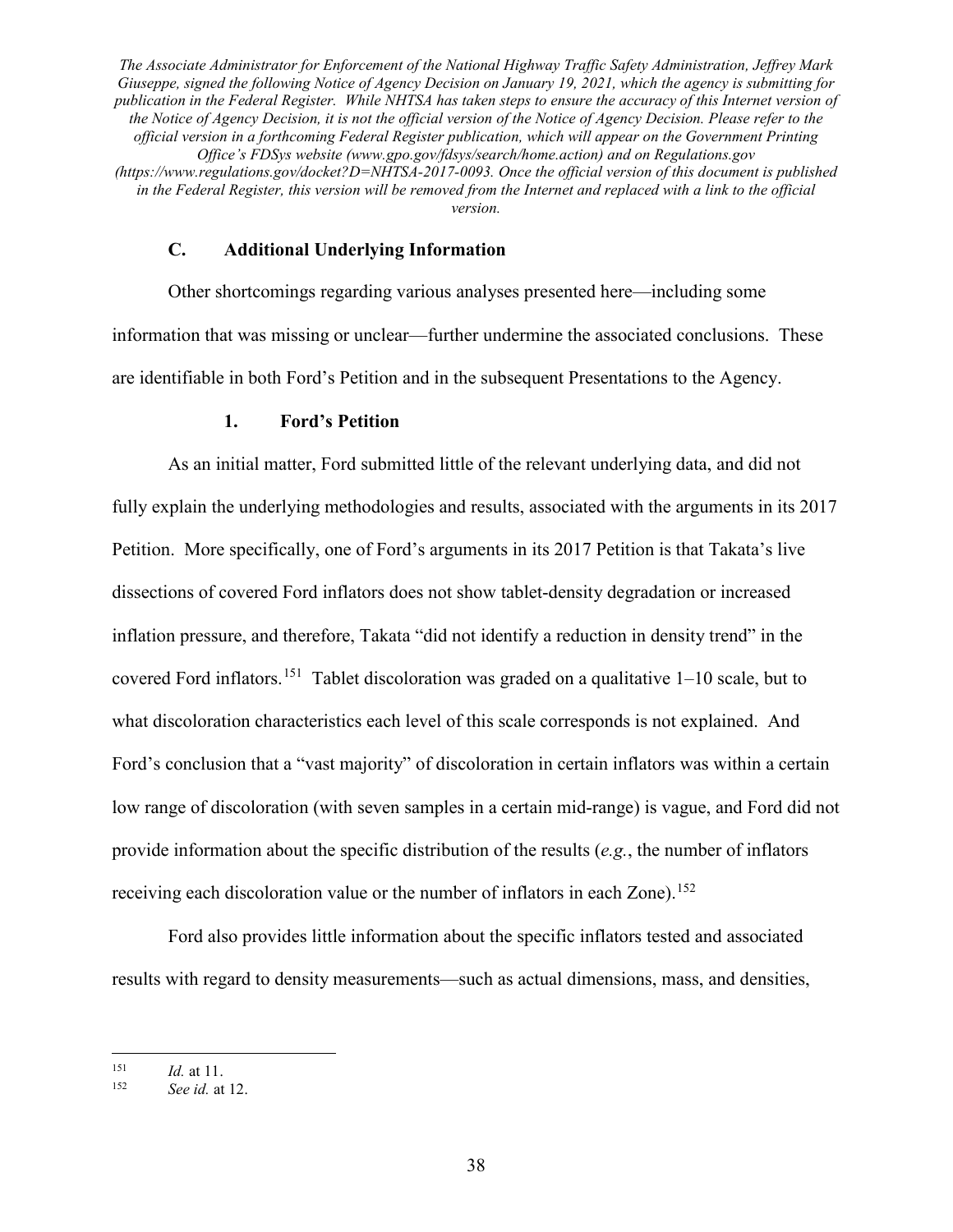among measurements—instead largely relying on general descriptions the results.<sup>153</sup> For inflation pressure, Ford offers evidence of ballistic tests, although the breakdown of this sample with regard to vehicle model year and location, as well as how many of these inflators were obtained from salvage yards with unknown environment exposures (and the associated results), was not provided.<sup>154</sup>

### **2. Subsequent Submissions to the Agency**

Ford's statistical analysis of the MEAF contains several shortcomings in the first two charts—box plots of primary-chamber pressure by age of inflator, and a lognormal histogram of maximum values illustrating the frequency of maximum values of primary-chamber pressure of covered Ford inflators. In the box plots, Ford does not specify or illustrate what a "normal" or "expected" primary-chamber pressure would be. Nor did Ford provide information showing how many inflators each age group comprises—although the lack of whiskers in the box plot for inflators aged thirteen years suggests that, at least for that age group, the sample size is small. There are also outlier pressure values observed in the nine- to twelve-year age groups, which concern the Agency. And in the histogram, Ford does not distinguish among different inflator ages—which would have highlighted any trends in primary-chamber pressure maximum values based on age.

 <sup>153</sup> *See id.* at 12–13 ("[A] small number of samples were measured with a density slightly below the minimum average tablet production specification, while a nearly equal number of samples measured densities higher than the maximum.  $\ldots$ ").<br><sup>154</sup> See id. 3

See id. at 13.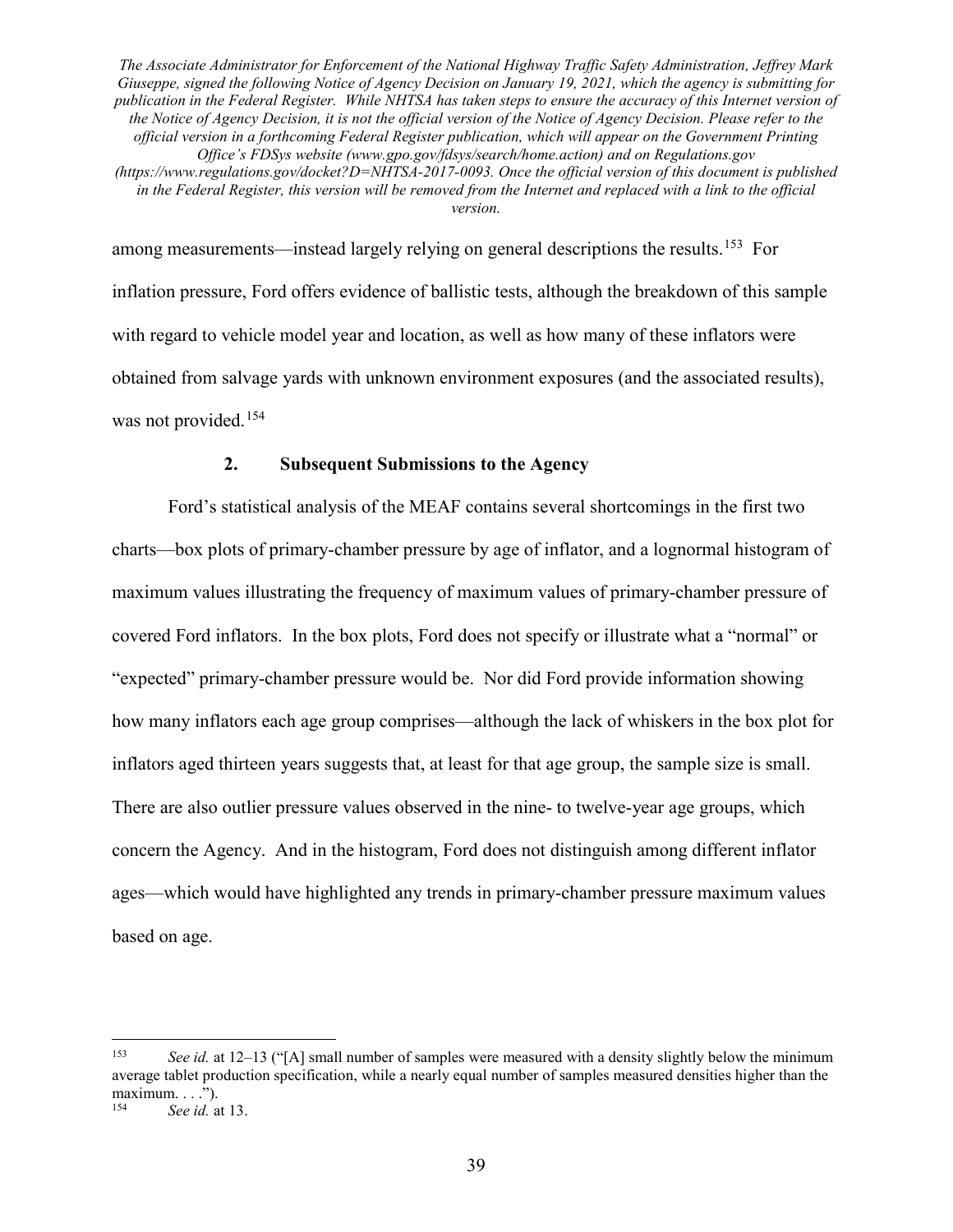There are also several shortcomings with the second two charts—the probability curves for module ages, and probability plots comparing primary-chamber pressure maximum values of Ford modules with desiccated and non-desiccated inflators, respectively. As to the probability curves, while details were not provided by Ford, this analysis appears to assume that degradation will proceed linearly. However, researchers that have been most closely involved in analyzing Takata inflators, including NG, all seem to agree that the degradation process is, at the very least, complex, and does not follow a linear trajectory. Instead, 2004 propellant (which is contained in the covered Ford inflators) degrades until, at some point, it no longer burns normally, but in an accelerated and unpredictable manner that can cause an inflator rupture. As to the probability plots, while a comparison between desiccated and non-desiccated inflators is somewhat informative from a broad perspective, it is too general to lend much support to Ford's Petition, and as noted above, the performance of non-desiccated Takata PSAN inflators is not a sound benchmark for whether the defect in the covered Ford inflators is inconsequential to safety.

Regarding NG's analysis, as an initial matter, over a quarter of the 196 inflators analyzed were non-aged/virgin inflators and, further, degradation would not be expected in the inflators from Michigan (from which, collectively, 55 of the inflators were obtained). Ford also acknowledges aging in inflator O-rings from this analysis. In addition, there are several particular issues with NG's live dissections worth noting. Findings regarding moisture content are of limited value, and Ford did not present important information on the referenced comparator prefix ZA and YT inflators—*e.g.*, age and the geographic region in which they were used. As to the SEM results, Ford does not explain how the concept of surface roughness relates

40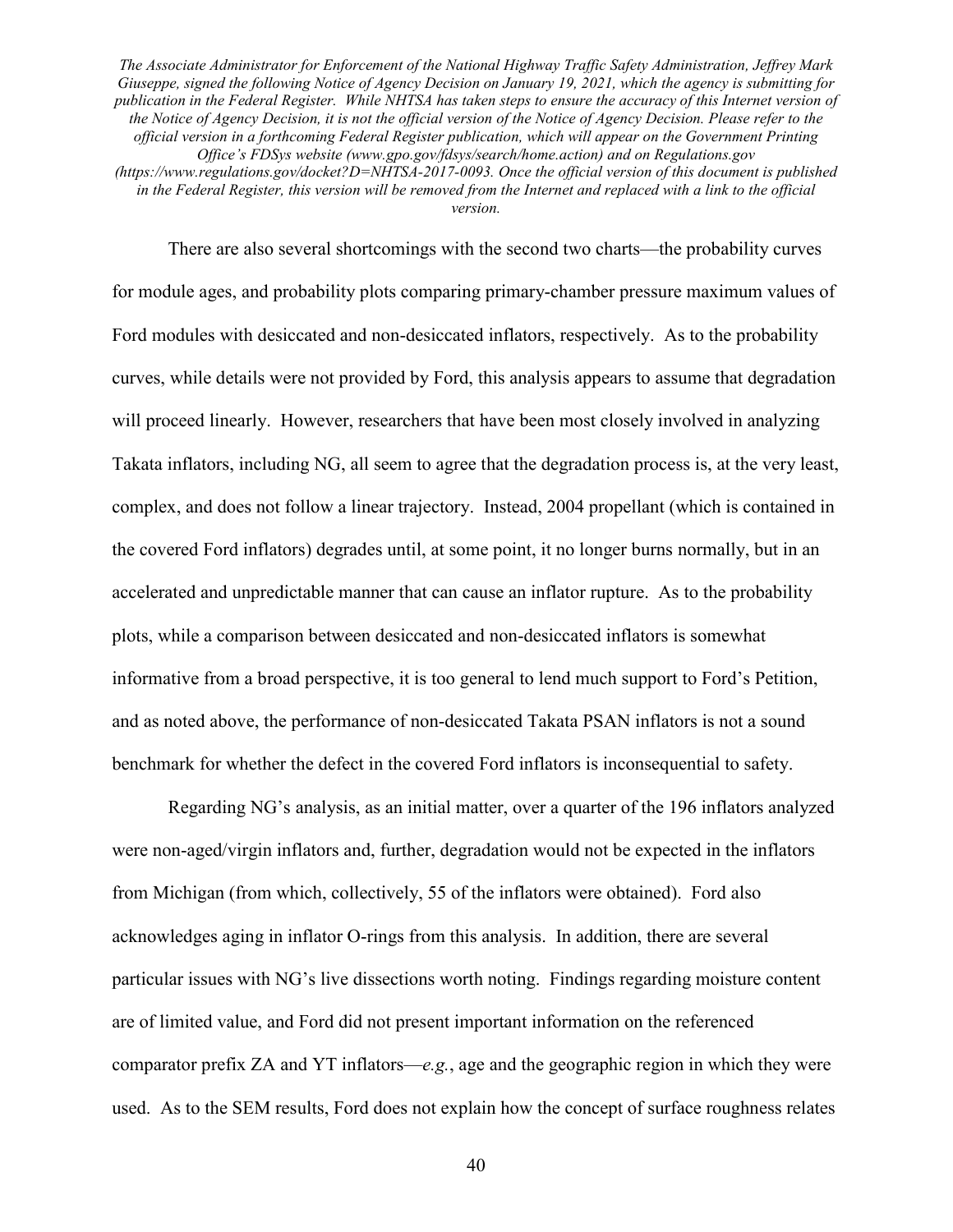to the long-term safety of the inflators at issue here. Similarly, regarding the additional Third Party's analysis, OD growth for the tablet grain form has not been found to be reliable indicator of propellant health, and Ford does not demonstrate otherwise.

### **D. Probability-of-Failure Projections**

Ford's probability-of-failure projections are also unpersuasive. As previously described, these projections, submitted in support of Ford's Petition in November 2020, are based on the NG Model. While the projections are informative in various respects, NHTSA does not view the Model's outputs for the covered Ford inflators as fully squaring with the evidence available for those inflators from real-world field returns<sup>155</sup>—which renders what Ford provides unpersuasive for the purposes of its Petition. Even with the limited testing evidence available, ballistic testing of field returns of the covered Ford inflators includes three inflator deployments with primarychamber pressures between 60 and 70 MPa—coming from two ZQ inflators with a field age between 12 and 13 years (one of which exhibited a pressure of 68 MPa), and one ZN inflator with a field age between 10 and 11 years.<sup>156</sup> In the Agency's experience, such primary-chamber pressure results are indicative of propellant degradation and potential future rupture risk. The nature of these results, in addition to causing concern, undercuts one of Ford's notable arguments

<sup>&</sup>lt;sup>155</sup> While it may be possible to age an inflator artificially in a manner that replicates aging characteristics in the field (and then test those inflators), Ford did not attempt to do this for the covered Ford inflators.

<sup>156</sup> Also notable is that all three results are over three standard deviations above even the average field-return results for ZN and ZQ inflators collectively (for which the Agency would expect a higher average than virgin inflators).

Ford also noted a ZN inflator tested by NG with a chamber pressure approximately 20% higher than the average of the other inflators in tank testing. The specific measurement (and measurements of other NG tests) does not appear to have been provided to the Agency.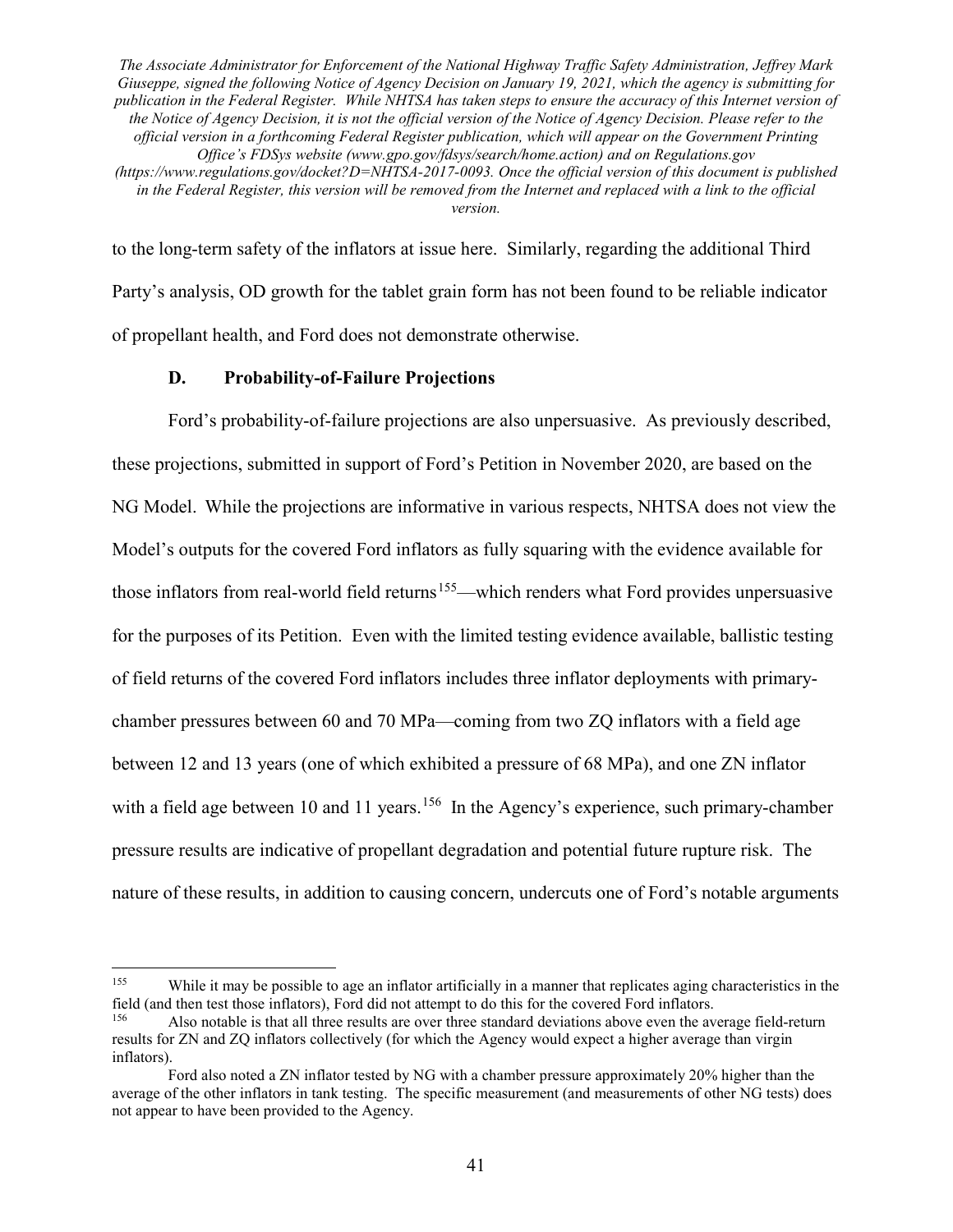*version.*

in its Petition: that "[t]he maximum primary chamber pressure that Takata measured" in covered Ford inflators was about 15 MPa lower than that measured in a covered Nissan inflator (which exhibited primary chamber pressure exceeding 60 MPa). Indeed, at least three covered Ford inflators have now exceeded 60 MPa in ballistic testing (one ZN, two ZQ), and according to recent MEAF data, one of these inflators (of the ZQ variant) has the highest chamber pressure tested for Takata calcium-sulfate desiccated PSDI-5 inflators.

Data from the MEAF also may suggest the beginning stages of notable density changes in propellant tablets in the covered Ford inflators with increasing field age. Recent results from primary tablets in inflators with field ages between 12 and 14 years show four inflators with density measurements near (or below) 1.68 g/cc; according to Ford, 1.64 g/cc is the point at which the PSDI-5 inflators with 2004 tablets are susceptible to energetic disassembly.<sup>157</sup> Similarly, there are a number of field returns measured with secondary-chamber tablet densities under 1.66 g/cc (mostly ZN, although one ZQ inflator), including ZN inflators under 1.64 g/cc one of which was measured as low as 1.62 g/cc. This undermines the contention that the densities of the tablets from returned covered Ford inflators were measured "well above" 1.63- 1.64 g/cc, as well as assertions regarding the results of visual inspections that it contends "evidence time-in-service, but not tablet density loss."

<sup>&</sup>lt;sup>157</sup> These results regard recently tested ZQ inflators with greater field ages than previously tested ZN inflators, although it should also be noted that one ZN inflator with a field age of about 10 years measured a primary-tablet density just above 1.66 g/cc—lower than any result for a ZQ inflator.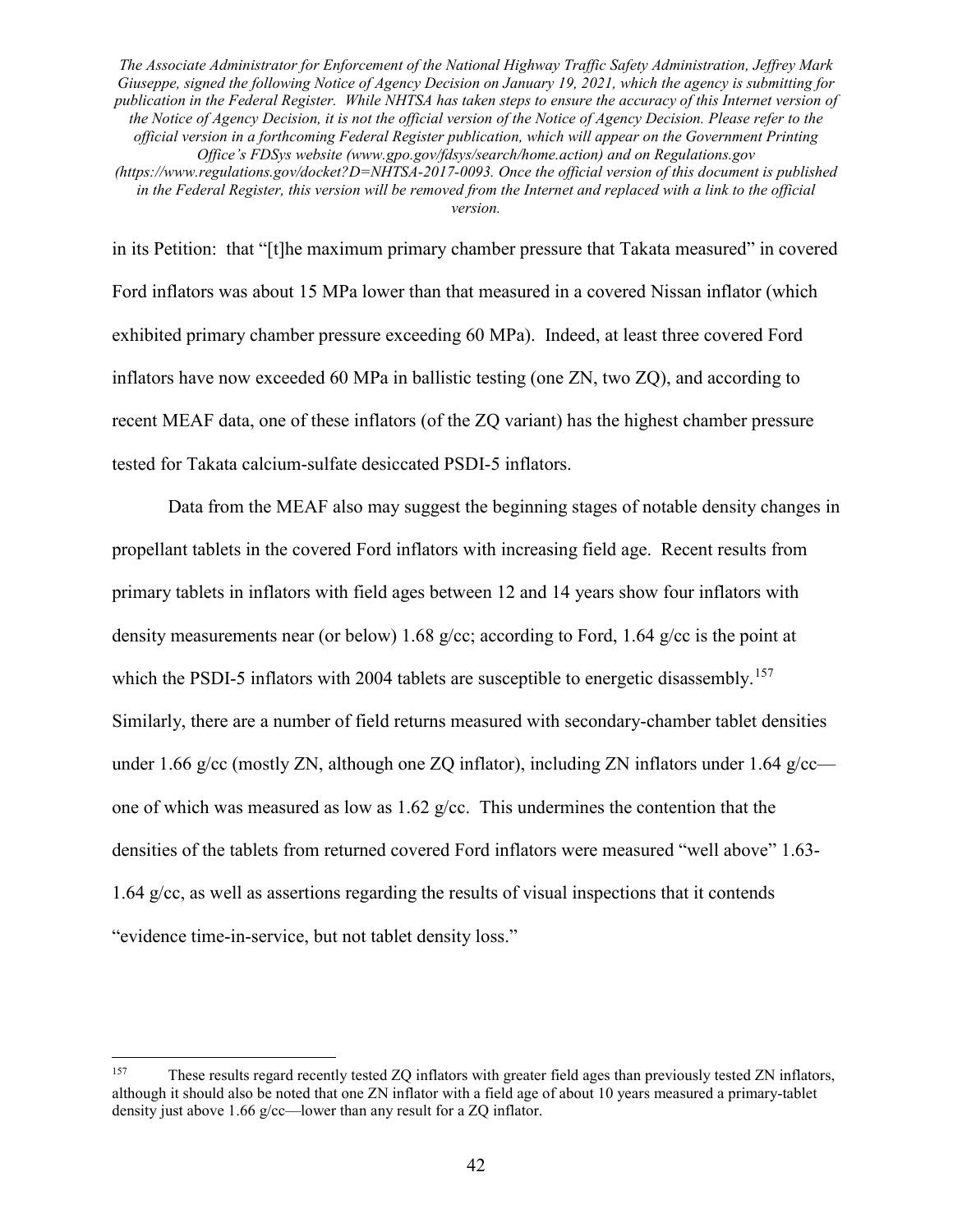The above results from real-world field returns signal that propellant degradation in the covered Ford inflators is occurring. While the predictive model that Ford references (and its applicable results) is informative in certain respects, the specific metrics Ford cites in support cannot be sufficiently squared with the actual testing that has been completed on real-world field returns to be persuasive for Ford's Petition.<sup>158</sup>

Further, there are shortcomings particular to the metrics on which Ford relies regarding the Model. Notably, Ford contends that "there are no expected field events projected at 26 years of service."<sup>159</sup> However, Ford's figures for an expected number of cumulative field events<sup>160</sup> were cut off at 26 years in service and limited to an analysis of vehicles in Florida—a combined volume of 114,393 vehicles, which is less than 4% of the total population of Ford vehicles at issue.<sup>161</sup> While such vehicles may be among the highest risk populations, unless it is assumed that there is a cumulative zero probability of inflator rupture (through 26 years in service) for every vehicle in every other State (including States other than Florida with high heat and

 <sup>158</sup> *See also* Exhibit A (Report of Dr. Harold Blomquist) to *Gen. Motors LLC, Denial of Consolidated Petition for Decision of Inconsequential Defect*, 85 FR 76159 (Nov. 27, 2020) at para.272 (indicating that—in assessing a similar model with regard to a petition for inconsequentiality—apparent inconsistencies between that model's predictions and high-pressure ballistic test results of field returns—of inflators not at issue here—"suggest caution should be used" in applying the results of that model).<br> $159$  See November 2020 Bresontation at 26

<sup>&</sup>lt;sup>159</sup> *See* November 2020 Presentation at 26.<br><sup>160</sup> These figures which appear based on the

These figures, which appear based on the twenty-sixth year of service (the point at which, under the NG Model and according to Ford, there is a 1% probability of failure for a covered Ford inflator in a T3 vehicle with the most severe (top 1%) usage factors in Miami), were 0.038 for a population of approximately 75,000 Fusion, MKZ, and Milan vehicles, and 0.025 for a population of approximately 39,000 Edge, MKX, and Ranger vehicles. *See* November 2020 Presentation at 26.<br><sup>161</sup> Eard did not submit avident

<sup>161</sup> Ford did not submit evidence demonstrating that none of the vehicles subject to the Petition would be in service after 26 years—in Florida or otherwise. And while Ford adjusted relevant metrics for attrition and crash probabilities, Ford did not submit specific information about how these adjustments were made.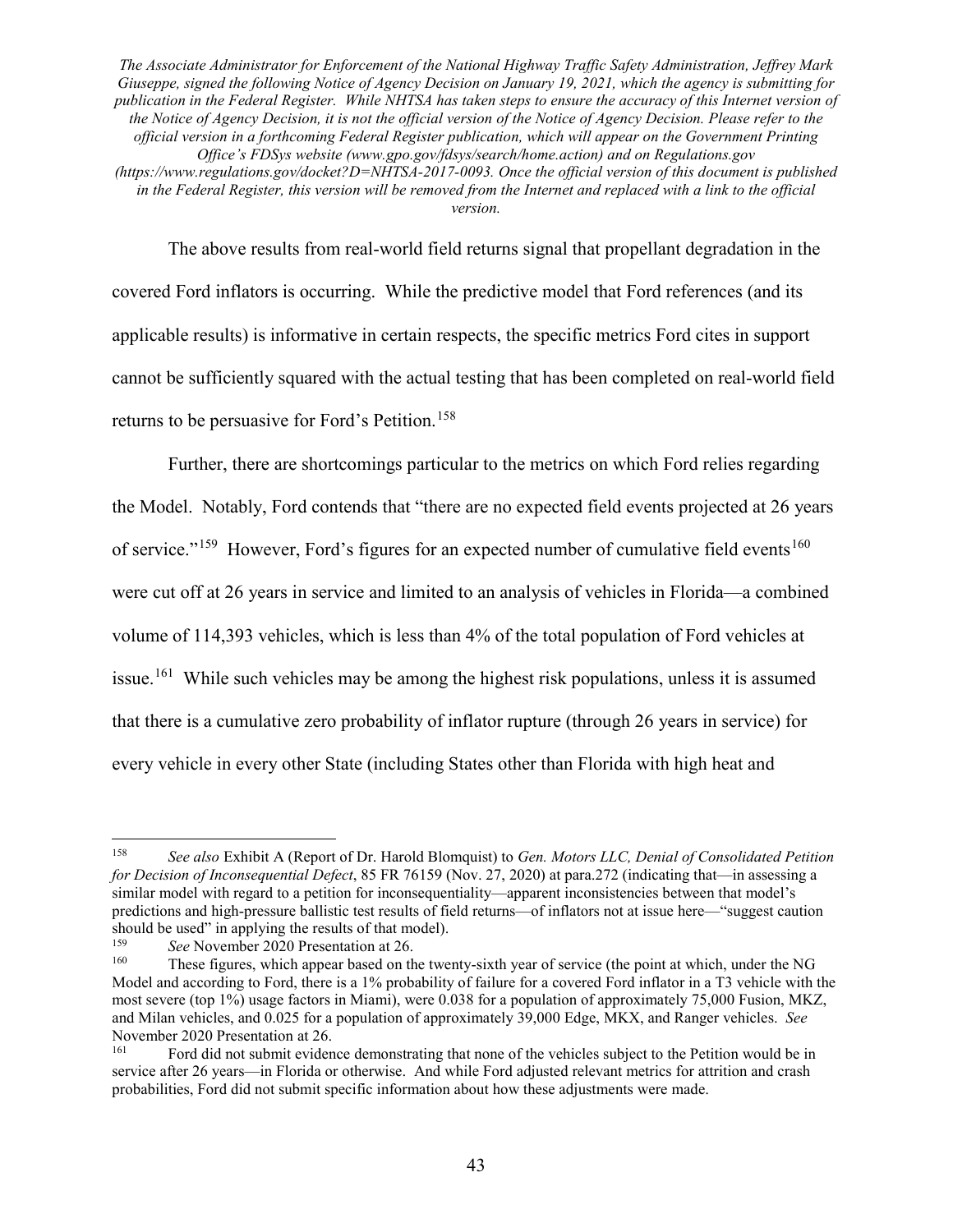humidity), <sup>162</sup> these calculations do not reflect the expected cumulative events for the entire population of 3.04 million vehicles installed with calcium-sulfate desiccated Takata inflators through 26 years in service—thereby understating the risk, as suggested by the Model, for the vehicles at issue in Ford's Petition. In other words, Ford does not provide a fleet-level assessment here—the total number of cumulative events expected to occur in the coming years for such vehicles. And in any case, Ford's metrics are undercut by the ballistic results and analysis of field-returned inflators showing elevated pressures and propellant density changes discussed above.

#### **VII. Decision**

The relief sought here is extraordinary. Ford's Petition is quite distinct from previous petitions discussed above relating to defective labels that may (or may not) mislead the user of the vehicle to create an unsafe condition.<sup>163</sup> Nor is the risk here comparable to a deteriorating exterior component of vehicle that—even if an average owner is unlikely to inspect the component—might (or might not) be visibly discerned.<sup>164</sup> Rather, similar to the defect at issue in NHTSA's recent decision on a petition regarding certain non-desiccated Takata PSAN air bag

<sup>&</sup>lt;sup>162</sup> Although 26 years is—under the NG Model and according to Ford—the point at which there is a 1% probability of failure for a covered Ford inflator in a vehicle with the most severe (top 1%) usage factors in Miami, Ford does not explain why this is an appropriate point at which to end its analysis of the expected number of cumulative field events.

See Nat'l Coach Corp.; Denial of Petition for Inconsequential [Defect], 47 FR 49517 (Nov. 1, 1982); *Suzuki Motor Co., Ltd.; Grant of Petition for Inconsequential Defect*, 48 FR 27635 (June 16, 1983).

<sup>164</sup> *See Final Determination & Order Regarding Safety Related Defects in the 1971 Fiat Model 850 and the*  1970-74 Fiat Model 124 Automobiles Imported and Distributed by Fiat Motors of N. Am., Inc.; Ruling on Petition of *Inconsequentiality*, 45 FR 2134 (Jan. 10, 1980).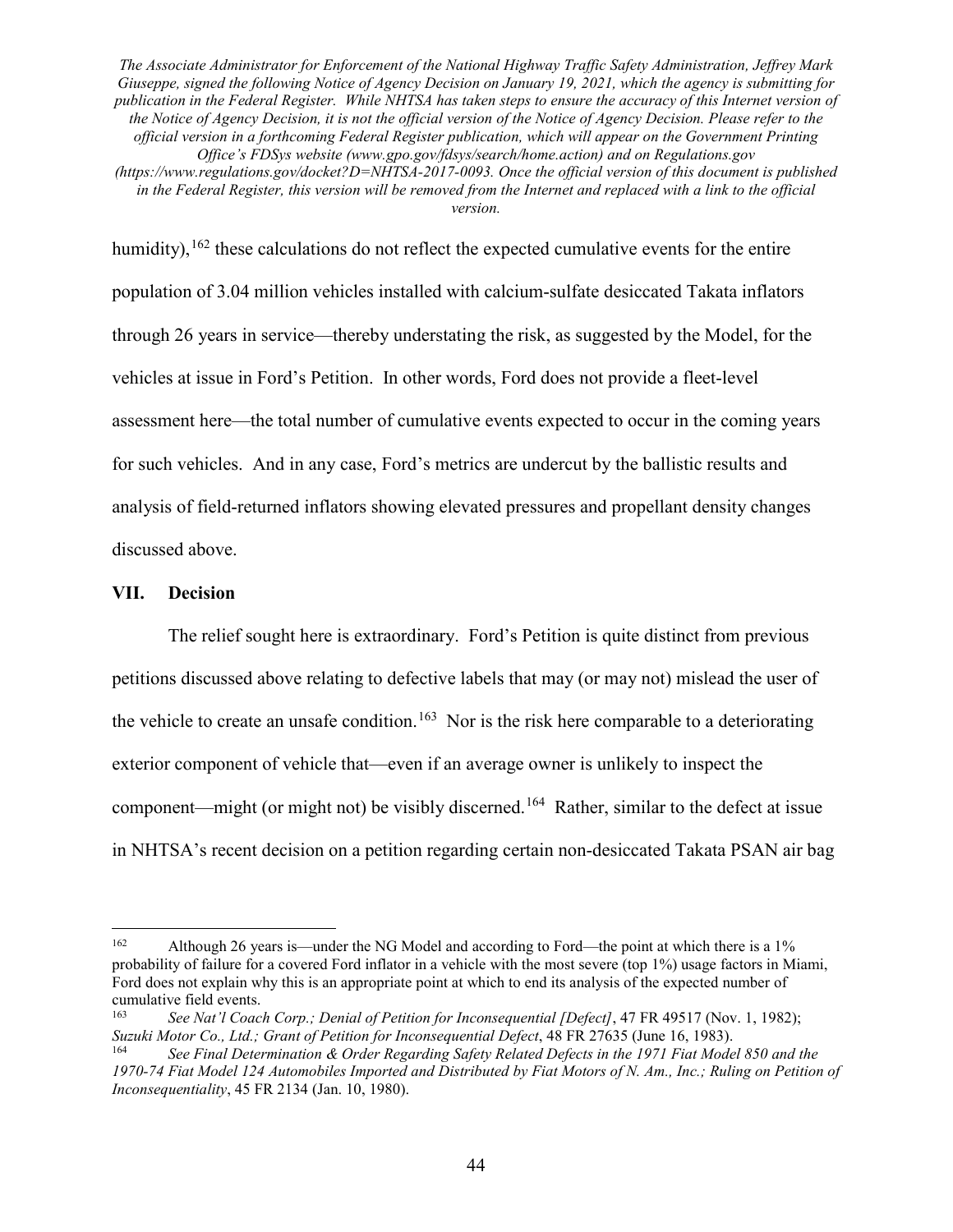inflators installed in General Motors vehicles, the defect here poses an unsafe condition caused by the degradation of an important component of a safety device that is designed to protect vehicle occupants in crashes.<sup>165</sup> Instead of protecting occupants, this propellant degradation can lead to an uncontrolled explosion of the inflator and propel sharp metal fragments toward occupants in a manner that can cause serious injury and even death.<sup>166</sup> This unsafe condition hidden in an air bag module—is not discernible even by a diligent vehicle owner, let alone an average owner.<sup>167</sup>

NHTSA has been offered no persuasive reason to think that without a recall, even if current owners are aware of the defect and instant petition, subsequent owners of vehicles equipped with covered Ford inflators would be made aware of the issue.<sup>168</sup> This is not the type of defect for which notice alone enables an owner to avoid the safety risk. A remedy is required to address the underlying safety defect.

 <sup>165</sup> *See Gen. Motors LLC, Denial of Consolidated Petition for Decision of Inconsequential Defect*, 85 FR 76159 (Nov. 27, 2020).<br><sup>166</sup> See id, at 7617

<sup>166</sup> *See id.* at 76173; *cf. Gen. Motors, LLC; Grant of Petition for Decision of Inconsequential Noncompliance*, 78 FR 35355-01, 2013 WL 2489784 (June 12, 2013) (finding noncompliance inconsequential where "occupant classification system will continue to operate as designed and will enable or disable the air bag as intended").<br><sup>167</sup> See Can Motors *LLC*, Danial of Consolidated Petition for Decision of Inconsequential Defect 85 FB

<sup>167</sup> *See Gen. Motors LLC, Denial of Consolidated Petition for Decision of Inconsequential Defect*, 85 FR 76159, 76173 (Nov. 27, 2020)*; Final Determination & Order Regarding Safety Related Defects in the 1971 Fiat Model 850 and the 1970-74 Fiat Model 124 Automobiles Imported and Distributed by Fiat Motors of N. Am., Inc.; Ruling on Petition of Inconsequentiality*, 45 FR 2134 (Jan. 10, 1980) (rejecting argument there was adequate warning to vehicle owners of underbody corrosion, as the average owner does not undertake an inspection of the underbody of a vehicle, and interior corrosion of the underbody may not be visible).<br> $\frac{168}{168}$  See Net'l Coach Com : Denial of Bettien for Inconsequential (Defect) 47

See Nat'l Coach Corp.; Denial of Petition for Inconsequential [Defect], 47 FR 49517 (Nov. 1, 1982) (observing, *inter alia*, that other manufacturers had conducted recalls for similar issues in the past, and that, even if current owners were aware of the issue, subsequent owners were unlikely to be aware absent a recall).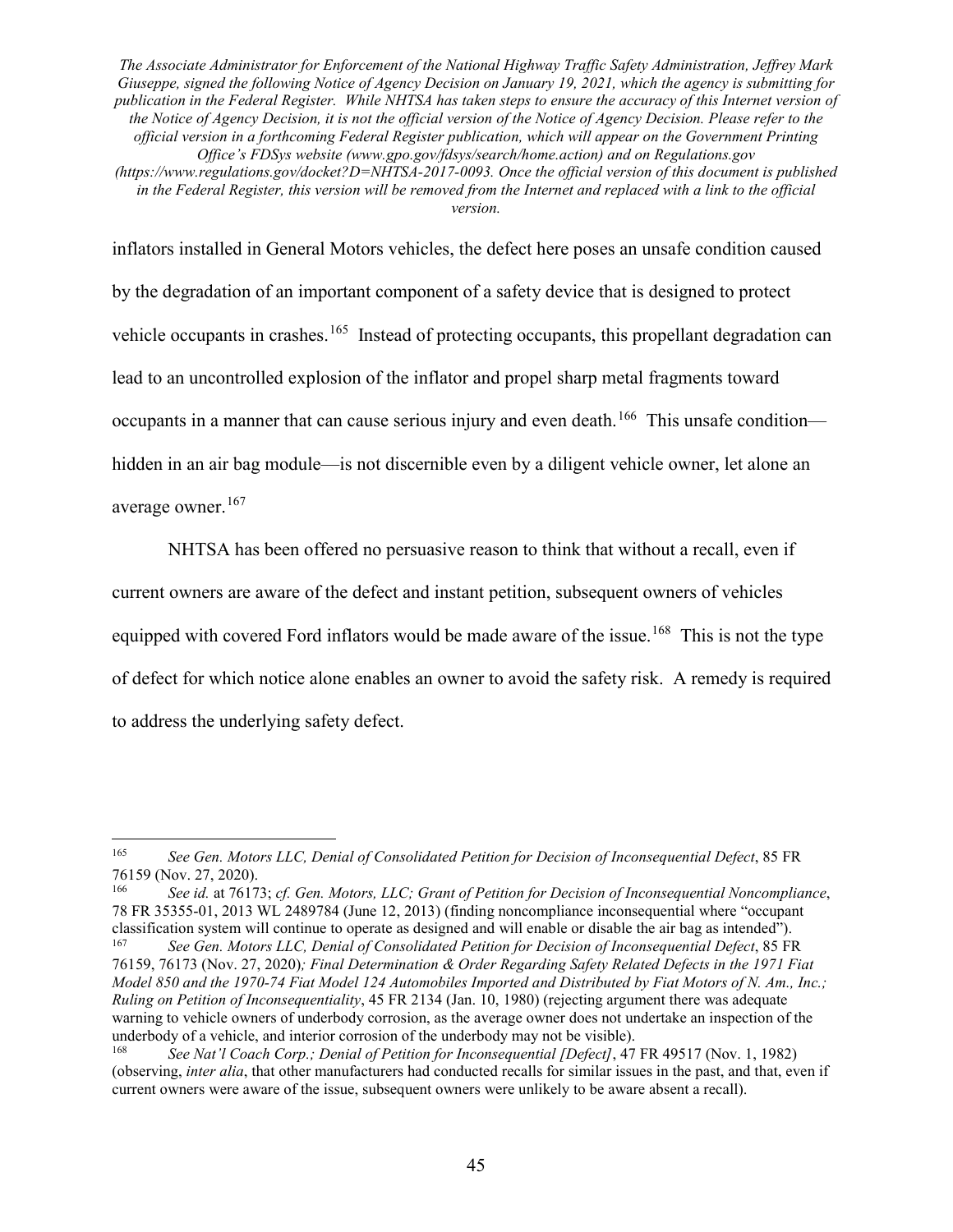As discussed above, the threshold of evidence necessary to prove the inconsequentiality of a defect such as this one—involving the potential performance failure of safety-critical equipment—is very difficult to overcome.<sup>169</sup> Ford bears a heavy burden, and the evidence and argument Ford provides suffers from numerous, significant deficiencies, as previously described in detail. In all events, the information that Ford presents in its Petition and subsequent Presentations to the Agency is inadequate to support a grant of its Petition.

As noted above, at various points Ford's Petition appears to focus on differentiating the covered Ford inflators from the covered Nissan inflators—not directly answering the question of whether the defect in the covered Ford inflators is, on its own merits, inconsequential to motor vehicle safety. Ford similarly argued in subsequent materials that the covered Ford inflators compared favorably to another inflator variant of the same type, and even to non-desiccated inflators. These comparisons do not suffice for an inconsequentiality determination. Relatedly, Ford's argument regarding design differences does not suffice to support an inconsequentiality determination. This argument, furthermore, was not persuasively connected to meaningful improved performance in generate-properties and pressure differences (and even if it had been, the covered Nissan inflators are not an appropriate proxy standard for inconsequentiality). The sample sizes used for the analyses were also limited, and there are shortcomings regarding various analyses that undermine their conclusions—including some information was missing or unclear.

 <sup>169</sup> *See Gen. Motors LLC, Denial of Consolidated Petition for Decision of Inconsequential Defect*, 85 FR 76159, 76173 (Nov. 27, 2020).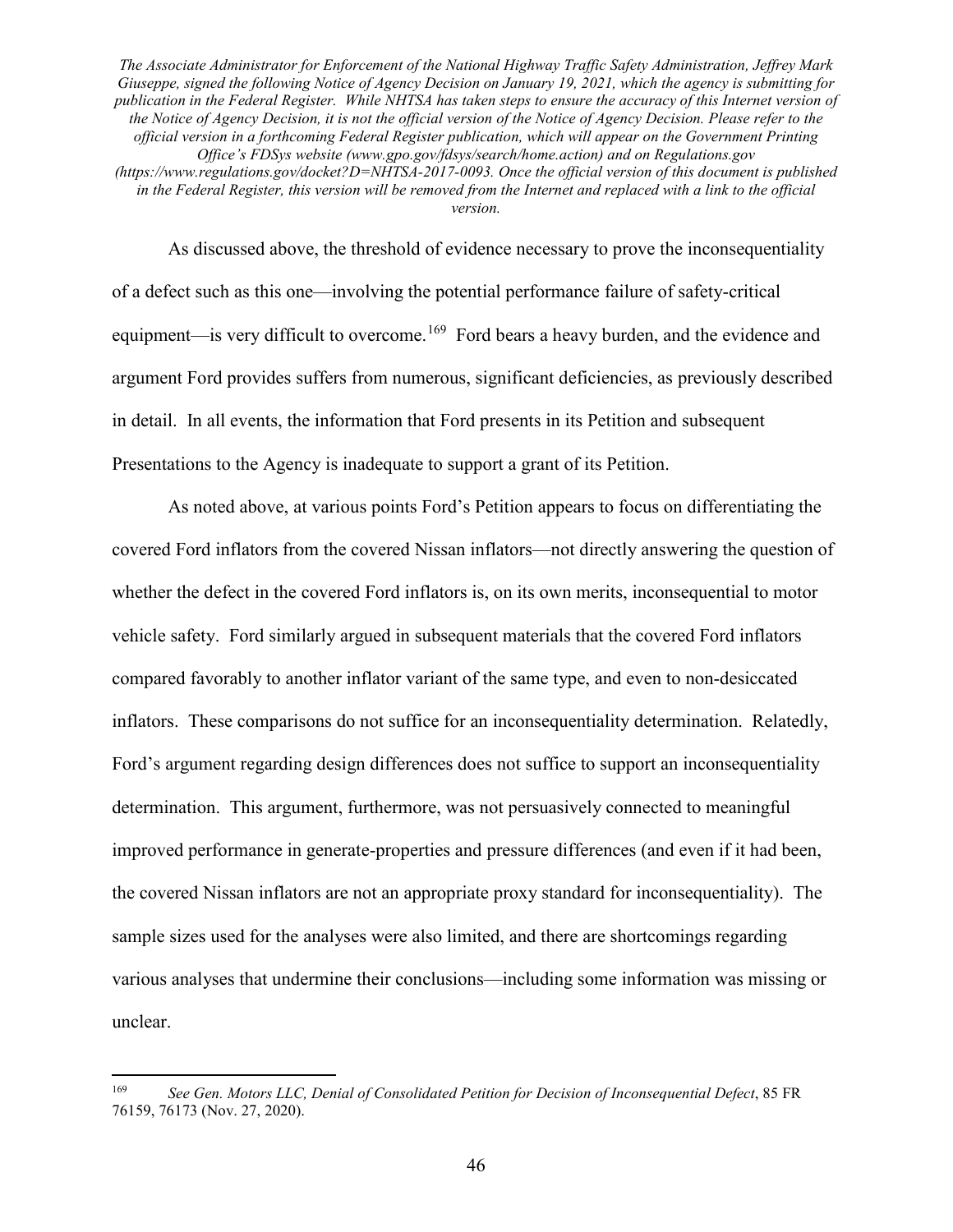As a general matter, signs of aging were observed in the covered Ford inflators, which leads to propellant degradation, which leads to inflator rupture—and the 2004 propellant that is present in the covered Ford inflators degrades until, at some point, it no longer burns normally, but in an accelerated and unpredictable manner that can cause an inflator rupture. Perhaps most importantly, even with the limited testing evidence available, ballistic testing of field returns of the covered Ford inflators includes three inflator deployments with primary-chamber pressures between 60 and 70 MPa— coming from two ZQ inflators with a field age between 12 and 13 years (one of which exhibited a pressure of 68 MPa), and one ZN inflator with a field age between 10 and 11 years. Data from the MEAF also appears to indicate the beginning stages of density changes in propellant tablets in the covered Ford inflators with increasing field age. These results from real-world field returns signal that propellant degradation in the covered Ford inflators is occurring, and belie the probability-of-failure projections that Ford provides (which have their own additional shortcomings that lead to an understatement of the potential risk).

Given the severity of the consequence of propellant degradation in these air bag inflators—the rupture of the inflator and metal shrapnel sprayed at vehicle occupants—a finding of inconsequentiality to safety demands extraordinarily robust and persuasive evidence. What Ford presents here, while valuable and informative in certain respects, suffers from far too many shortcomings, both when the evidence is assessed individually and in its totality, to demonstrate that the defect in covered Ford inflators is not important or can otherwise be ignored as a matter of safety.

47